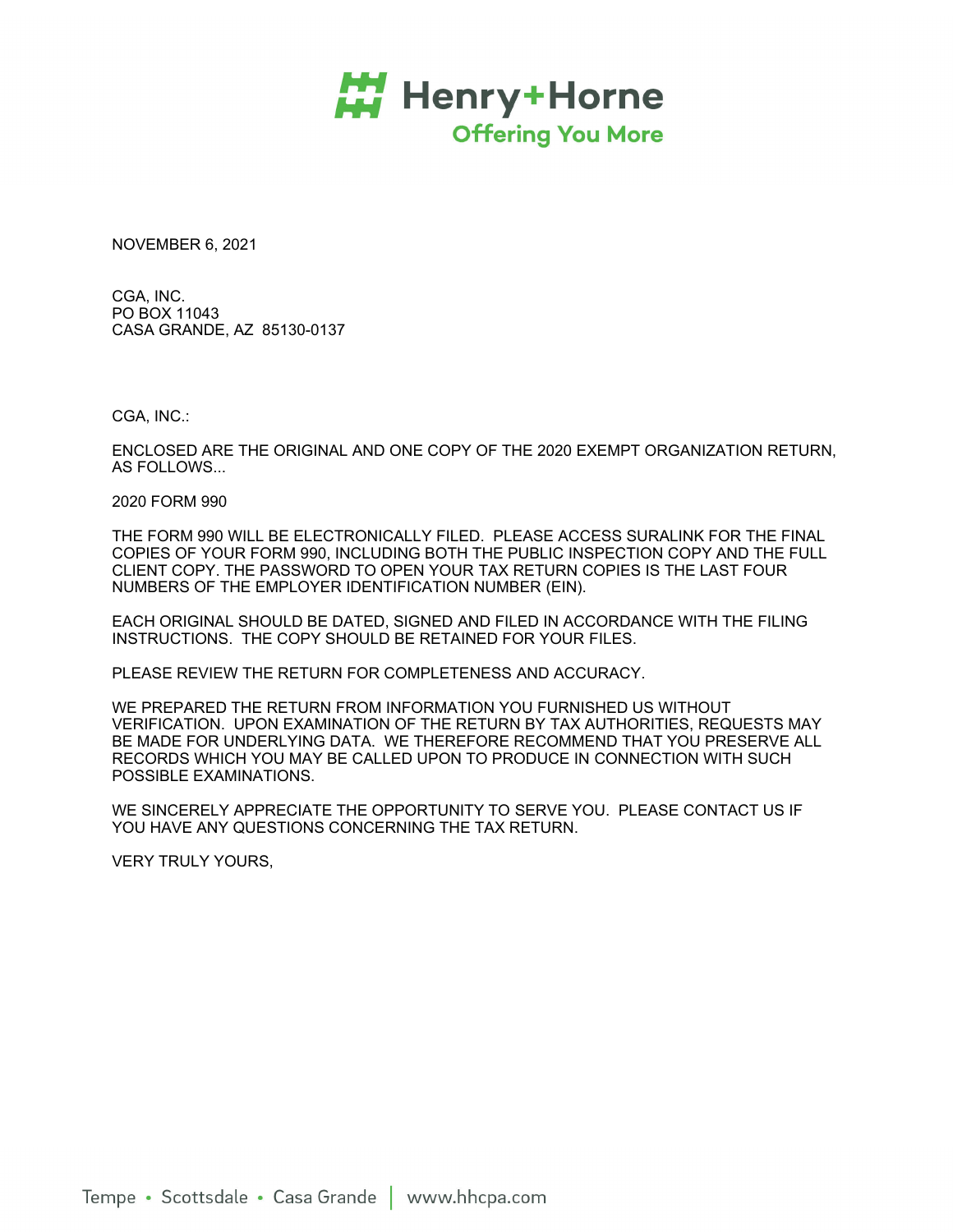# **TAX RETURN FILING INSTRUCTIONS**

FORM 990

## **FOR THE YEAR ENDING**

DECEMBER 31, 2020

## **PREPARED FOR:**

CGA, INC. PO BOX 11043 CASA GRANDE, AZ 85130-0137

## **PREPARED BY:**

HENRY & HORNE, LLP 2055 E WARNER ROAD, SUITE 101 TEMPE, AZ 85284

## **AMOUNT DUE OR REFUND:**

NOT APPLICABLE

## **MAKE CHECK PAYABLE TO:**

NOT APPLICABLE

## **MAIL TAX RETURN AND CHECK (IF APPLICABLE) TO:**

NOT APPLICABLE

## **RETURN MUST BE MAILED ON OR BEFORE:**

NOT APPLICABLE

## **SPECIAL INSTRUCTIONS:**

THIS RETURN HAS BEEN PREPARED FOR ELECTRONIC FILING. IF YOU WISH TO HAVE IT TRANSMITTED ELECTRONICALLY TO THE IRS, PLEASE SIGN, DATE, AND RETURN FORM 8879-EO TO OUR OFFICE. WE WILL THEN SUBMIT THE ELECTRONIC RETURN TO THE IRS. DO NOT MAIL A PAPER COPY OF THE RETURN TO THE IRS. RETURN FORM 8879-EO TO US BY NOVEMBER 15, 2021.

OPTIONS:

| MAIL:  | (ENVELOPE ENCLOSED)  |
|--------|----------------------|
| EMAIL: | EFILETEMPE@HHCPA.COM |
| FAX:   | 1-480-247-4972       |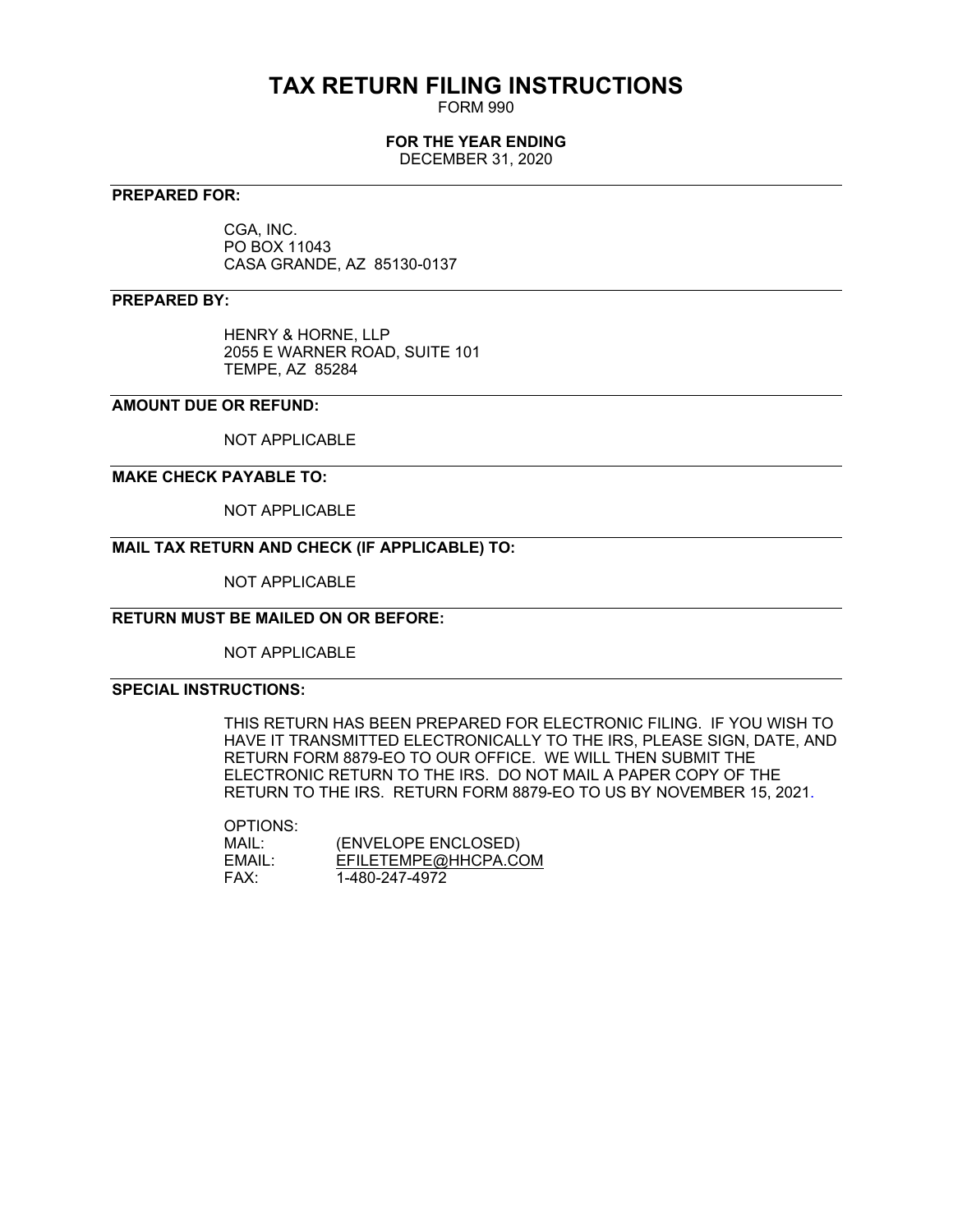Caution: Forms printed from within Adobe Acrobat products may not meet IRS or state taxing agency specifications. When using Acrobat, select the "Actual Size" in the Adobe "Print" dialog.

CLIENT'S COPY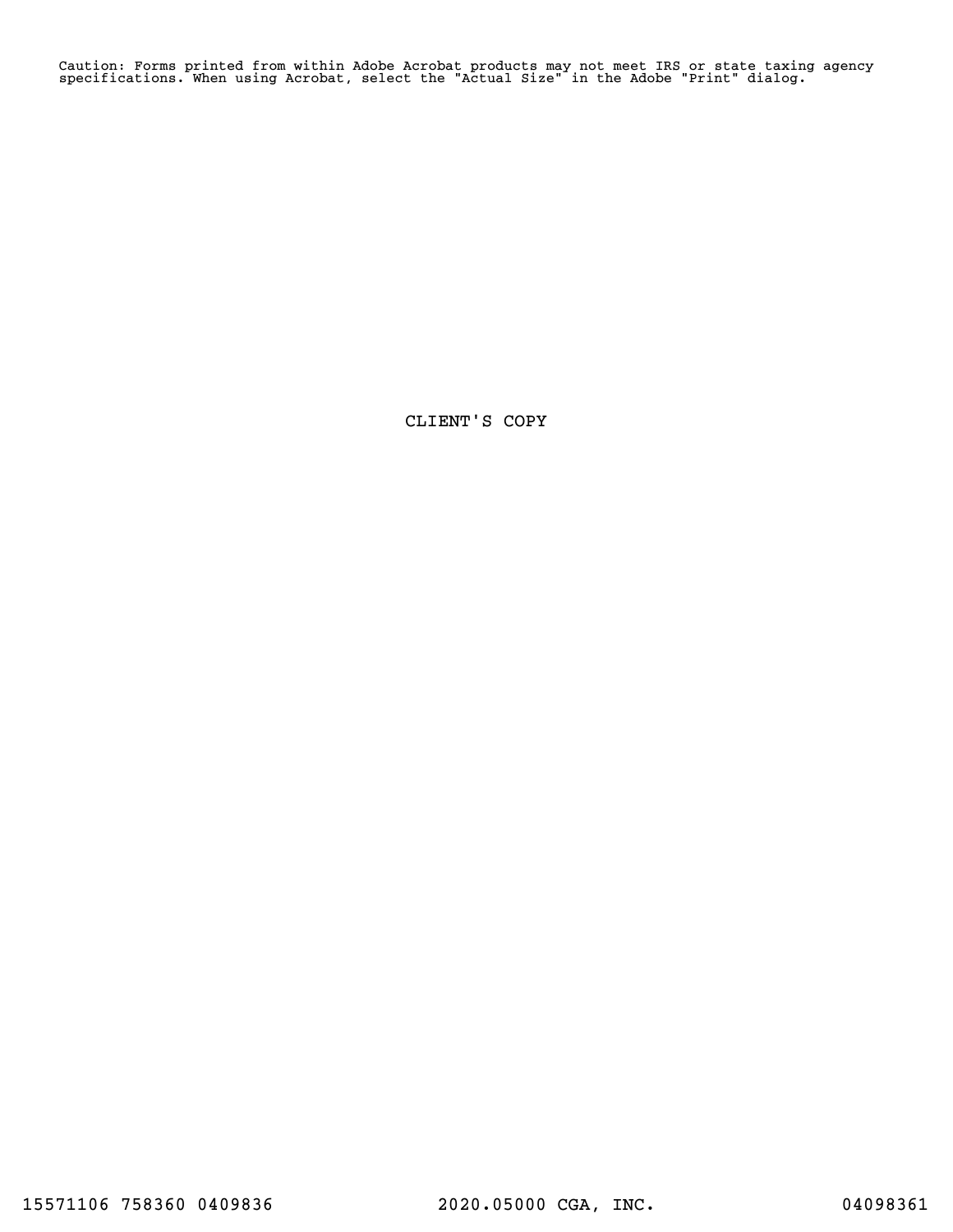| Form | 8879-1<br>EΟ |
|------|--------------|
|      |              |

## **IRS e-file Signature Authorization for an Exempt Organization**

|                                                        | For calendar year 2020, or fiscal year beginning _______________________, 2020, and ending                                                                                                                                                                                                                                                                                                                                                                                                                                                                                                                                                                                                                                                                    |                                                     |                                                          |                                     | 2020                                              |
|--------------------------------------------------------|---------------------------------------------------------------------------------------------------------------------------------------------------------------------------------------------------------------------------------------------------------------------------------------------------------------------------------------------------------------------------------------------------------------------------------------------------------------------------------------------------------------------------------------------------------------------------------------------------------------------------------------------------------------------------------------------------------------------------------------------------------------|-----------------------------------------------------|----------------------------------------------------------|-------------------------------------|---------------------------------------------------|
| Department of the Treasury<br>Internal Revenue Service |                                                                                                                                                                                                                                                                                                                                                                                                                                                                                                                                                                                                                                                                                                                                                               | Do not send to the IRS. Keep for your records.      | Go to www.irs.gov/Form8879EO for the latest information. |                                     |                                                   |
| Name of exempt organization or person subject to tax   |                                                                                                                                                                                                                                                                                                                                                                                                                                                                                                                                                                                                                                                                                                                                                               |                                                     |                                                          |                                     | Taxpayer identification number                    |
|                                                        |                                                                                                                                                                                                                                                                                                                                                                                                                                                                                                                                                                                                                                                                                                                                                               |                                                     |                                                          |                                     |                                                   |
| CGA, INC.                                              |                                                                                                                                                                                                                                                                                                                                                                                                                                                                                                                                                                                                                                                                                                                                                               |                                                     |                                                          |                                     | $26 - 2121550$                                    |
| Name and title of officer or person subject to tax     |                                                                                                                                                                                                                                                                                                                                                                                                                                                                                                                                                                                                                                                                                                                                                               |                                                     |                                                          |                                     |                                                   |
| <b>BOB SHOGREN</b>                                     |                                                                                                                                                                                                                                                                                                                                                                                                                                                                                                                                                                                                                                                                                                                                                               |                                                     |                                                          |                                     |                                                   |
| EXECUTIVE DIRECTOR                                     |                                                                                                                                                                                                                                                                                                                                                                                                                                                                                                                                                                                                                                                                                                                                                               |                                                     |                                                          |                                     |                                                   |
| Part I                                                 | Type of Return and Return Information (Whole Dollars Only)                                                                                                                                                                                                                                                                                                                                                                                                                                                                                                                                                                                                                                                                                                    |                                                     |                                                          |                                     |                                                   |
|                                                        | Check the box for the return for which you are using this Form 8879-EO and enter the applicable amount, if any, from the return. If you<br>check the box on line 1a, 2a, 3a, 4a, 5a, 6a, or 7a below, and the amount on that line for the return being filed with this form was<br>blank, then leave line 1b, 2b, 3b, 4b, 5b, 6b, or 7b, whichever is applicable, blank (do not enter -0-). But, if you entered -0- on the<br>return, then enter -0- on the applicable line below. Do not complete more than one line in Part I.                                                                                                                                                                                                                              |                                                     |                                                          |                                     |                                                   |
|                                                        |                                                                                                                                                                                                                                                                                                                                                                                                                                                                                                                                                                                                                                                                                                                                                               |                                                     |                                                          |                                     |                                                   |
| 2a Form 990-EZ check here $\blacktriangleright$        |                                                                                                                                                                                                                                                                                                                                                                                                                                                                                                                                                                                                                                                                                                                                                               |                                                     |                                                          |                                     |                                                   |
| 3a Form 1120-POL check here                            | ▶                                                                                                                                                                                                                                                                                                                                                                                                                                                                                                                                                                                                                                                                                                                                                             |                                                     |                                                          |                                     |                                                   |
| 4a Form 990-PF check here                              | ▶                                                                                                                                                                                                                                                                                                                                                                                                                                                                                                                                                                                                                                                                                                                                                             |                                                     |                                                          |                                     |                                                   |
| 5a Form 8868 check here                                | ▶                                                                                                                                                                                                                                                                                                                                                                                                                                                                                                                                                                                                                                                                                                                                                             |                                                     |                                                          |                                     |                                                   |
| 6a Form 990-T check here                               | ▶∣                                                                                                                                                                                                                                                                                                                                                                                                                                                                                                                                                                                                                                                                                                                                                            |                                                     |                                                          |                                     |                                                   |
| 7a Form 4720 check here                                | ▶                                                                                                                                                                                                                                                                                                                                                                                                                                                                                                                                                                                                                                                                                                                                                             |                                                     |                                                          |                                     |                                                   |
| Part II                                                | Declaration and Signature Authorization of Officer or Person Subject to Tax                                                                                                                                                                                                                                                                                                                                                                                                                                                                                                                                                                                                                                                                                   |                                                     |                                                          |                                     |                                                   |
|                                                        | Under penalties of perjury, I declare that $\boxed{\mathbf{X}}$ I am an officer of the above organization or $\boxed{\phantom{\mathbf{X}}}$ I am a person subject to tax with respect to                                                                                                                                                                                                                                                                                                                                                                                                                                                                                                                                                                      |                                                     |                                                          |                                     |                                                   |
| (name of organization)                                 |                                                                                                                                                                                                                                                                                                                                                                                                                                                                                                                                                                                                                                                                                                                                                               |                                                     |                                                          |                                     | , (EIN) and that I have examined a copy           |
| PIN: check one box only                                | (settlement) date. I also authorize the financial institutions involved in the processing of the electronic payment of taxes to receive<br>confidential information necessary to answer inquiries and resolve issues related to the payment. I have selected a personal<br>identification number (PIN) as my signature for the electronic return and, if applicable, the consent to electronic funds withdrawal.                                                                                                                                                                                                                                                                                                                                              |                                                     |                                                          |                                     |                                                   |
|                                                        | I authorize <b>All Contracts Contracts Contracts Contracts Contracts Contracts</b>                                                                                                                                                                                                                                                                                                                                                                                                                                                                                                                                                                                                                                                                            |                                                     |                                                          | to enter my PIN                     |                                                   |
|                                                        |                                                                                                                                                                                                                                                                                                                                                                                                                                                                                                                                                                                                                                                                                                                                                               | ERO firm name                                       |                                                          |                                     | Enter five numbers, but<br>do not enter all zeros |
|                                                        | as my signature on the tax year 2020 electronically filed return. If I have indicated within this return that a copy of the return is being filed with<br>a state agency(ies) regulating charities as part of the IRS Fed/State program, I also authorize the aforementioned ERO to enter my<br>PIN on the return's disclosure consent screen.<br>$X$ As an officer or person subject to tax with respect to the organization, I will enter my PIN as my signature on the tax year 2020<br>electronically filed return. If I have indicated within this return that a copy of the return is being filed with a state agency(ies)<br>regulating charities as part of the IRS Fed/State program, I will enter my PIN on the return's disclosure consent screen. |                                                     |                                                          |                                     |                                                   |
| Signature of officer or person subject to tax          |                                                                                                                                                                                                                                                                                                                                                                                                                                                                                                                                                                                                                                                                                                                                                               |                                                     |                                                          | Date $\blacktriangleright$          |                                                   |
| Part III I                                             | <b>Certification and Authentication</b>                                                                                                                                                                                                                                                                                                                                                                                                                                                                                                                                                                                                                                                                                                                       |                                                     |                                                          |                                     |                                                   |
|                                                        | <b>ERO's EFIN/PIN.</b> Enter your six-digit electronic filing identification                                                                                                                                                                                                                                                                                                                                                                                                                                                                                                                                                                                                                                                                                  |                                                     |                                                          |                                     |                                                   |
|                                                        | number (EFIN) followed by your five-digit self-selected PIN.                                                                                                                                                                                                                                                                                                                                                                                                                                                                                                                                                                                                                                                                                                  |                                                     | 86423598361<br>Do not enter all zeros                    |                                     |                                                   |
| IRS e-file Providers for Business Returns.             | I certify that the above numeric entry is my PIN, which is my signature on the 2020 electronically filed return indicated above. I confirm<br>that I am submitting this return in accordance with the requirements of Pub. 4163, Modernized e-File (MeF) Information for Authorized                                                                                                                                                                                                                                                                                                                                                                                                                                                                           |                                                     |                                                          |                                     |                                                   |
|                                                        | $ERO's signature$ $\blacktriangleright$ COLETTE KAMPS, CPA                                                                                                                                                                                                                                                                                                                                                                                                                                                                                                                                                                                                                                                                                                    |                                                     |                                                          | Date $\blacktriangleright$ 11/06/21 |                                                   |
|                                                        |                                                                                                                                                                                                                                                                                                                                                                                                                                                                                                                                                                                                                                                                                                                                                               | <b>ERO Must Retain This Form - See Instructions</b> |                                                          |                                     |                                                   |
|                                                        | Do Not Submit This Form to the IRS Unless Requested To Do So                                                                                                                                                                                                                                                                                                                                                                                                                                                                                                                                                                                                                                                                                                  |                                                     |                                                          |                                     |                                                   |
|                                                        | LHA For Paperwork Reduction Act Notice, see instructions.                                                                                                                                                                                                                                                                                                                                                                                                                                                                                                                                                                                                                                                                                                     |                                                     |                                                          |                                     | Form 8879-EO (2020)                               |
|                                                        |                                                                                                                                                                                                                                                                                                                                                                                                                                                                                                                                                                                                                                                                                                                                                               |                                                     |                                                          |                                     |                                                   |
| 023051 11-03-20                                        |                                                                                                                                                                                                                                                                                                                                                                                                                                                                                                                                                                                                                                                                                                                                                               |                                                     |                                                          |                                     |                                                   |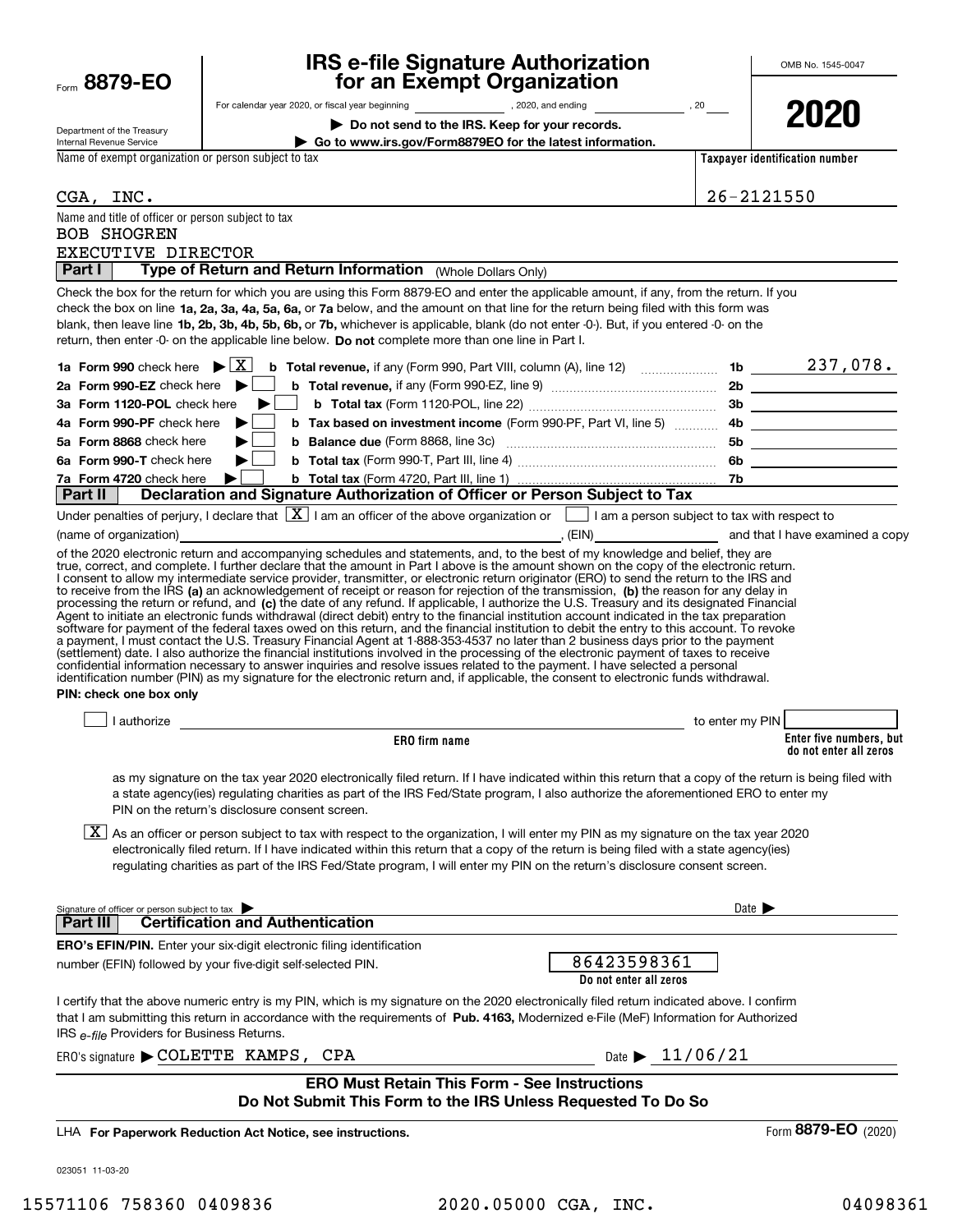| ⊦orm |  |
|------|--|

Department of the Treasury Internal Revenue Service

## **Return of Organization Exempt From Income Tax** EXTENDED TO NOVEMBER 15, 2021

**Under section 501(c), 527, or 4947(a)(1) of the Internal Revenue Code (except private foundations) 2020**

**| Do not enter social security numbers on this form as it may be made public.**

**| Go to www.irs.gov/Form990 for instructions and the latest information. Inspection**

OMB No. 1545-0047 **Open to Public** 

|                                     | A For the 2020 calendar year, or tax year beginning<br>and ending                                                                                   |                                                             |                                             |  |  |  |
|-------------------------------------|-----------------------------------------------------------------------------------------------------------------------------------------------------|-------------------------------------------------------------|---------------------------------------------|--|--|--|
| <b>B</b> Check if<br>applicable:    | C Name of organization                                                                                                                              | D Employer identification number                            |                                             |  |  |  |
| Address<br>change                   | CGA, INC.                                                                                                                                           |                                                             |                                             |  |  |  |
| Name<br>Doing business as<br>change |                                                                                                                                                     |                                                             | 26-2121550                                  |  |  |  |
| Initial<br>return                   | Number and street (or P.O. box if mail is not delivered to street address)                                                                          | E Telephone number<br>Room/suite                            |                                             |  |  |  |
| Final<br>return/                    | PO BOX 11043                                                                                                                                        | $(520)836 - 5022$                                           |                                             |  |  |  |
| termin-<br>ated                     | City or town, state or province, country, and ZIP or foreign postal code                                                                            | G Gross receipts \$                                         | 237,078.                                    |  |  |  |
| Amended<br> return                  | 85130-0137<br>CASA GRANDE, AZ                                                                                                                       | H(a) Is this a group return                                 |                                             |  |  |  |
| Applica-<br>tion                    | F Name and address of principal officer: BOB SHOGREN                                                                                                |                                                             | for subordinates? $\Box$ Yes $\boxed{X}$ No |  |  |  |
| pending                             | SAME AS C ABOVE                                                                                                                                     | H(b) Are all subordinates included?   Yes                   | No                                          |  |  |  |
|                                     | Tax-exempt status: $\boxed{\mathbf{X}}$ 501(c)(3)<br>$501(c)$ (<br>$\sqrt{\bullet}$ (insert no.)<br>$4947(a)(1)$ or                                 | 527<br>If "No," attach a list. See instructions             |                                             |  |  |  |
|                                     | J Website: WWW.CASAGRANDEALLIANCE.ORG                                                                                                               | $H(c)$ Group exemption number $\blacktriangleright$         |                                             |  |  |  |
|                                     | <b>K</b> Form of organization: $\boxed{\mathbf{X}}$ Corporation<br>Other $\blacktriangleright$<br>Trust<br>Association                              | L Year of formation: $2007$ M State of legal domicile: $AZ$ |                                             |  |  |  |
| Part I                              | Summary                                                                                                                                             |                                                             |                                             |  |  |  |
| 1.                                  | Briefly describe the organization's mission or most significant activities: COMBAT SUBSTANCE ABUSE PROBLEMS                                         |                                                             |                                             |  |  |  |
| Activities & Governance             |                                                                                                                                                     |                                                             |                                             |  |  |  |
| 2                                   | Check this box $\blacktriangleright$ $\blacksquare$ if the organization discontinued its operations or disposed of more than 25% of its net assets. |                                                             |                                             |  |  |  |
| з                                   |                                                                                                                                                     | 3                                                           | 7                                           |  |  |  |
| 4                                   | Number of independent voting members of the governing body (Part VI, line 1b) [100] [100] [100] [100] [100] [1                                      | $\overline{4}$                                              | $\overline{7}$                              |  |  |  |
| 5                                   |                                                                                                                                                     | $\overline{\mathbf{5}}$                                     | $\overline{8}$                              |  |  |  |
|                                     |                                                                                                                                                     | 6                                                           | $\overline{25}$                             |  |  |  |
|                                     |                                                                                                                                                     | 7a                                                          | $0$ .                                       |  |  |  |
|                                     |                                                                                                                                                     | 7b                                                          | $0$ .                                       |  |  |  |
|                                     |                                                                                                                                                     | <b>Prior Year</b>                                           | <b>Current Year</b>                         |  |  |  |
| 8                                   |                                                                                                                                                     | 10, 289.                                                    | 9,302.                                      |  |  |  |
| 9                                   | Program service revenue (Part VIII, line 2g)                                                                                                        | 227,318.                                                    | $\overline{227,776}$ .                      |  |  |  |
| Revenue<br>10                       |                                                                                                                                                     | 2.                                                          | 0.                                          |  |  |  |
| 11                                  | Other revenue (Part VIII, column (A), lines 5, 6d, 8c, 9c, 10c, and 11e)                                                                            | $\overline{13}$ .                                           | $0$ .                                       |  |  |  |
| 12                                  | Total revenue - add lines 8 through 11 (must equal Part VIII, column (A), line 12)                                                                  | 237,622.                                                    | 237,078.                                    |  |  |  |
| 13                                  | Grants and similar amounts paid (Part IX, column (A), lines 1-3)                                                                                    | 0.                                                          | $0$ .                                       |  |  |  |
| 14                                  |                                                                                                                                                     | 0.                                                          | $0$ .                                       |  |  |  |
| 15                                  | Salaries, other compensation, employee benefits (Part IX, column (A), lines 5-10)                                                                   | 125, 327.                                                   | 131,056.                                    |  |  |  |
| Expenses                            |                                                                                                                                                     | 0.                                                          | $0$ .                                       |  |  |  |
|                                     | 0.<br><b>b</b> Total fundraising expenses (Part IX, column (D), line 25) $\rightarrow$                                                              |                                                             |                                             |  |  |  |
|                                     |                                                                                                                                                     | 102,850.                                                    | 99,329.                                     |  |  |  |
|                                     | 18 Total expenses. Add lines 13-17 (must equal Part IX, column (A), line 25)                                                                        | 228,177.                                                    | 230, 385.                                   |  |  |  |
|                                     | 19 Revenue less expenses. Subtract line 18 from line 12                                                                                             | 9,445.                                                      | 6,693.                                      |  |  |  |
|                                     |                                                                                                                                                     | <b>Beginning of Current Year</b>                            | <b>End of Year</b>                          |  |  |  |
| 20                                  | Total assets (Part X, line 16)                                                                                                                      | 101,596.                                                    | 115,719.                                    |  |  |  |
| Assets or<br>dBalances<br>21        | Total liabilities (Part X, line 26)                                                                                                                 | $\overline{5,571}$ .                                        | 13,001.                                     |  |  |  |
| $rac{\text{Net}}{\text{L}}$<br>22   |                                                                                                                                                     | 96,025.                                                     | 102, 718.                                   |  |  |  |
| Part II                             | <b>Signature Block</b>                                                                                                                              |                                                             |                                             |  |  |  |

true, correct, and complete. Declaration of preparer (other than officer) is based on all information of which preparer has any knowledge.

| Sign            | Signature of officer                                                                                 |                      | Date                                       |  |  |
|-----------------|------------------------------------------------------------------------------------------------------|----------------------|--------------------------------------------|--|--|
| Here            | BOB SHOGREN.                                                                                         | EXECUTIVE DIRECTOR   |                                            |  |  |
|                 | Type or print name and title                                                                         |                      |                                            |  |  |
|                 | Print/Type preparer's name                                                                           | Preparer's signature | Date<br><b>PTIN</b><br>Check               |  |  |
| Paid            | COLETTE KAMPS, CPA                                                                                   | COLETTE KAMPS, CPA   | P00367616<br>$11/06/21$ self-employed      |  |  |
| Preparer        | Firm's name HENRY<br>& HORNE, LLP                                                                    |                      | $1$ Firm's EIN $\triangleright$ 86-0133881 |  |  |
| Use Only        | Firm's address > 2055 E WARNER ROAD, SUITE 101                                                       |                      |                                            |  |  |
|                 | Phone no. $480 - 839 - 4900$<br>TEMPE, AZ 85284                                                      |                      |                                            |  |  |
|                 | X.<br>No<br>∣ Yes<br>May the IRS discuss this return with the preparer shown above? See instructions |                      |                                            |  |  |
| 032001 12-23-20 | LHA For Paperwork Reduction Act Notice, see the separate instructions.                               |                      | Form 990 (2020)                            |  |  |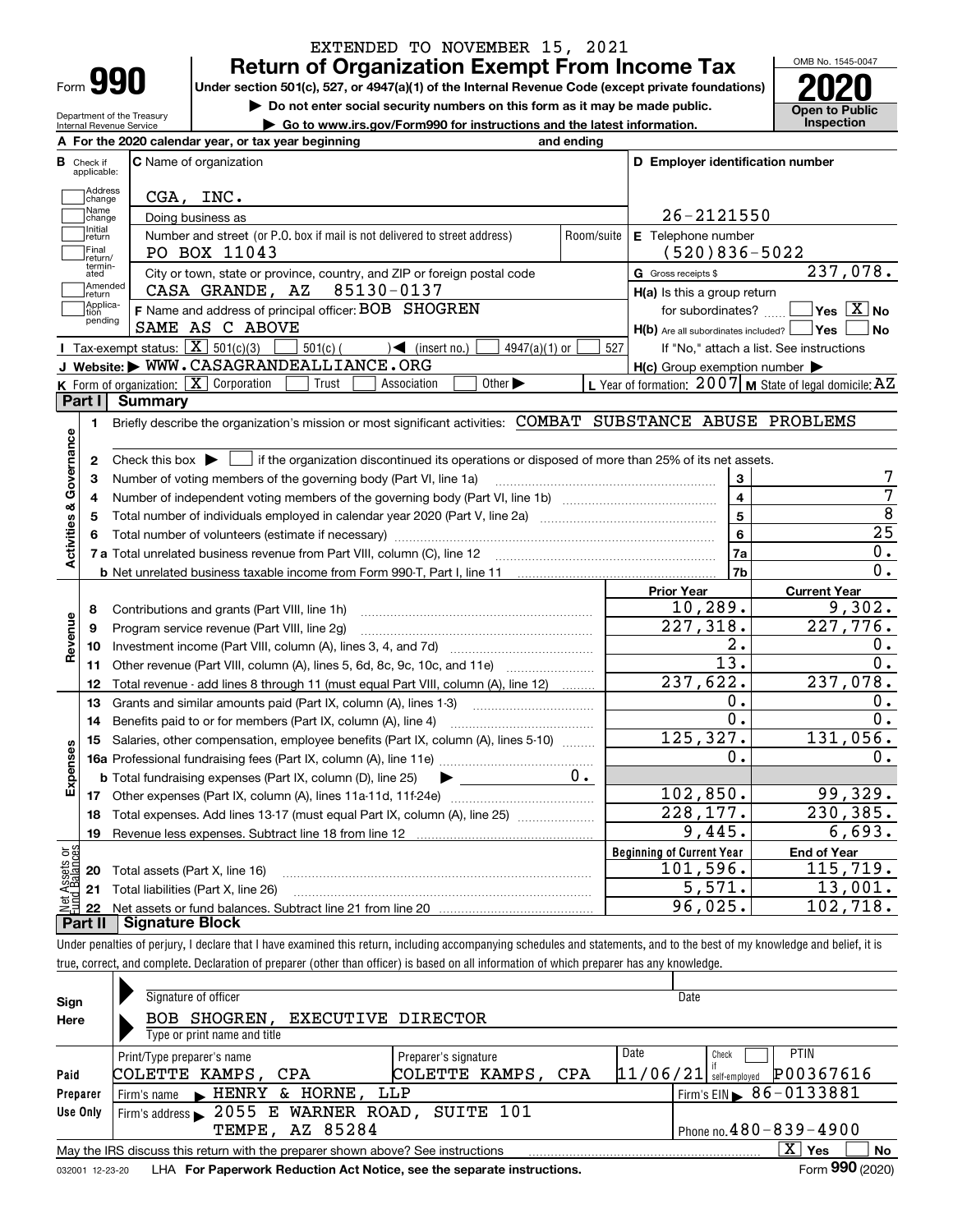|              | CGA, INC.<br>Form 990 (2020)                                                                                                                                         | 26-2121550 | Page 2                                                             |
|--------------|----------------------------------------------------------------------------------------------------------------------------------------------------------------------|------------|--------------------------------------------------------------------|
|              | <b>Statement of Program Service Accomplishments</b><br>Part III                                                                                                      |            |                                                                    |
|              |                                                                                                                                                                      |            | $\overline{\mathtt{x}}$                                            |
| 1            | Briefly describe the organization's mission:<br>TO BUILD PARTNERSHIPS AND WORK TOGETHER FOR THE PREVENTION OF VIOLENCE                                               |            |                                                                    |
|              | AND SUBSTANCE ABUSE AMONG YOUTH AND ADULTS.                                                                                                                          |            |                                                                    |
|              |                                                                                                                                                                      |            |                                                                    |
|              |                                                                                                                                                                      |            |                                                                    |
| $\mathbf{2}$ | Did the organization undertake any significant program services during the year which were not listed on the                                                         |            |                                                                    |
|              | prior Form 990 or 990-EZ?                                                                                                                                            |            | $ {\mathsf Y}{\mathsf e}{\mathsf s} \ \overline{{\mathsf X}}$ No   |
| 3            | If "Yes," describe these new services on Schedule O.<br>Did the organization cease conducting, or make significant changes in how it conducts, any program services? |            | $\overline{\mathsf{Yes} \mathrel{\;\;\overline{\mathbf{X}}\;}}$ No |
|              | If "Yes," describe these changes on Schedule O.                                                                                                                      |            |                                                                    |
| 4            | Describe the organization's program service accomplishments for each of its three largest program services, as measured by expenses.                                 |            |                                                                    |
|              | Section 501(c)(3) and 501(c)(4) organizations are required to report the amount of grants and allocations to others, the total expenses, and                         |            |                                                                    |
|              | revenue, if any, for each program service reported.                                                                                                                  |            |                                                                    |
| 4a           | 114,388.<br>including grants of \$<br>(Expenses \$<br>) (Revenue \$<br>(Code:                                                                                        | 227,776.   |                                                                    |
|              | COMMUNITY AWARENESS - PROVIDES INFORMATION TO ADULTS,<br>FAMILIES ON THE PUBLIC AND PERSONAL HEALTH RISKS ASSOCIATED WITH                                            | YOUTH AND  |                                                                    |
|              | SUBSTANCE ABUSE THROUGH MEDIA, LITERATURE, PRESENTATIONS, AND HEALTH                                                                                                 |            |                                                                    |
|              | FAIRS. ALSO, PROVIDES WORKSHOPS ON FAMILY STRENGTHENING AND SUBSTANCE                                                                                                |            |                                                                    |
|              | ABUSE PREVENTION.                                                                                                                                                    |            |                                                                    |
|              |                                                                                                                                                                      |            |                                                                    |
|              |                                                                                                                                                                      |            |                                                                    |
|              |                                                                                                                                                                      |            |                                                                    |
|              |                                                                                                                                                                      |            |                                                                    |
|              |                                                                                                                                                                      |            |                                                                    |
|              |                                                                                                                                                                      |            |                                                                    |
| 4b           | 18,288.<br>including grants of \$<br>(Expenses \$<br>) (Revenue \$<br>(Code:                                                                                         |            |                                                                    |
|              | - FAMILY STRENGTHENING AND BONDING CLASS FOR FAMILIES<br>STRONG FAMILIES                                                                                             |            |                                                                    |
|              | $10 - 14$ .<br>WITH YOUTH AGES                                                                                                                                       |            |                                                                    |
|              |                                                                                                                                                                      |            |                                                                    |
|              |                                                                                                                                                                      |            |                                                                    |
|              |                                                                                                                                                                      |            |                                                                    |
|              |                                                                                                                                                                      |            |                                                                    |
|              |                                                                                                                                                                      |            |                                                                    |
|              |                                                                                                                                                                      |            |                                                                    |
|              |                                                                                                                                                                      |            |                                                                    |
|              |                                                                                                                                                                      |            |                                                                    |
|              |                                                                                                                                                                      |            |                                                                    |
| 4с           | $24,360$ . including grants of \$<br>(Expenses \$<br>) (Revenue \$<br>(Code:<br>YOUTH PROGRAMS - SUPPORTING YOUTH DEVELOPMENT PROGRAMS (SADD CHAPTERS)               |            |                                                                    |
|              | THREE HIGH SCHOOLS AND FOUR MIDDLE SCHOOLS.<br>AТ                                                                                                                    |            |                                                                    |
|              |                                                                                                                                                                      |            |                                                                    |
|              |                                                                                                                                                                      |            |                                                                    |
|              |                                                                                                                                                                      |            |                                                                    |
|              |                                                                                                                                                                      |            |                                                                    |
|              |                                                                                                                                                                      |            |                                                                    |
|              |                                                                                                                                                                      |            |                                                                    |
|              |                                                                                                                                                                      |            |                                                                    |
|              |                                                                                                                                                                      |            |                                                                    |
|              |                                                                                                                                                                      |            |                                                                    |
| 4d           | Other program services (Describe on Schedule O.)                                                                                                                     |            |                                                                    |
|              | $12$ , $457$ $\cdot$ including grants of \$<br>(Expenses \$<br>Revenue \$                                                                                            |            |                                                                    |
| 4е           | 169, 493.<br>Total program service expenses                                                                                                                          |            |                                                                    |
|              |                                                                                                                                                                      |            | Form 990 (2020)                                                    |
|              | 032002 12-23-20                                                                                                                                                      |            |                                                                    |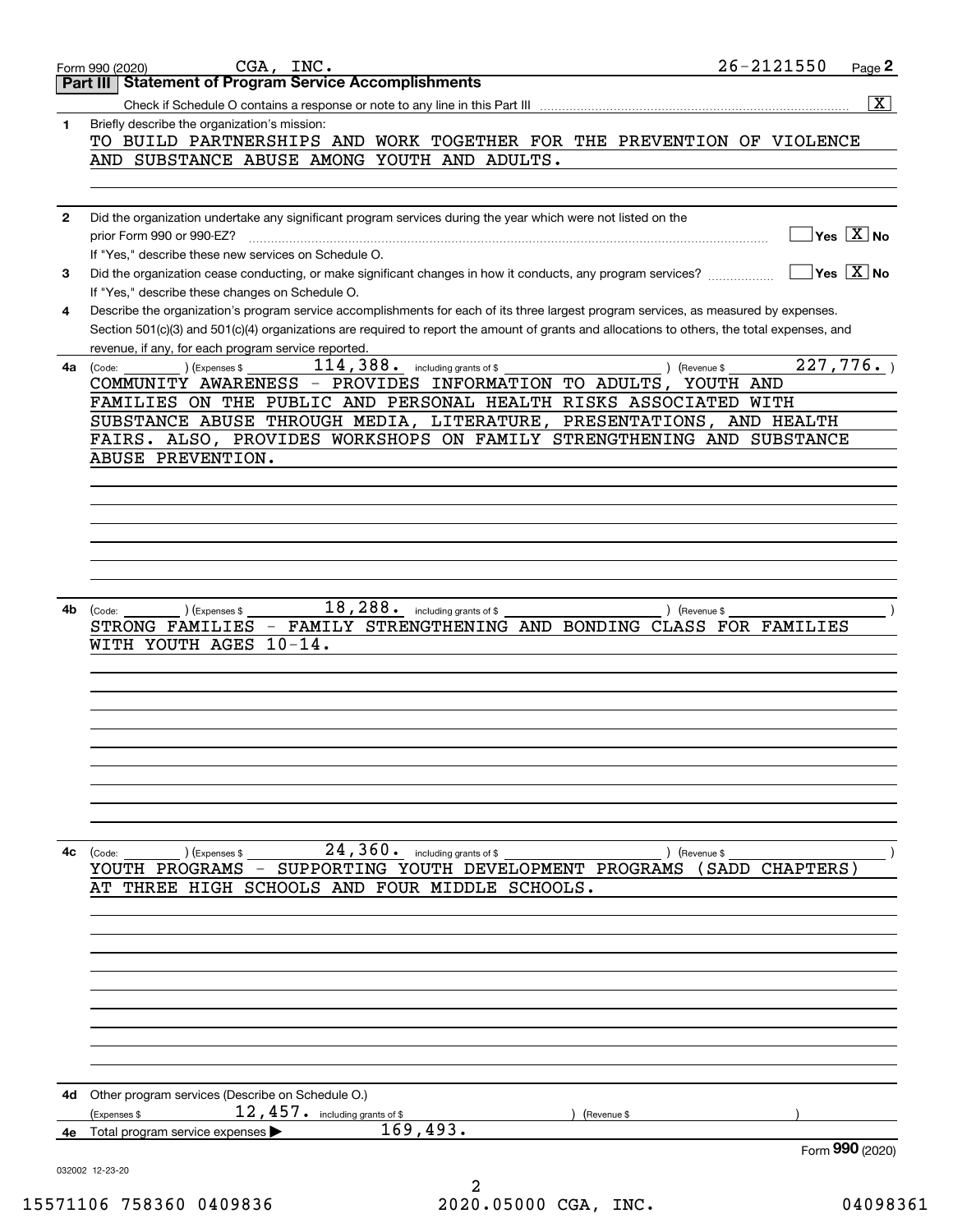|     | $26 - 2121550$<br>CGA, INC.<br>Form 990 (2020)                                                                                        |                 |             | Page $3$                |
|-----|---------------------------------------------------------------------------------------------------------------------------------------|-----------------|-------------|-------------------------|
|     | Part IV   Checklist of Required Schedules                                                                                             |                 |             |                         |
|     |                                                                                                                                       |                 | Yes         | <b>No</b>               |
| 1.  | Is the organization described in section $501(c)(3)$ or $4947(a)(1)$ (other than a private foundation)?                               |                 |             |                         |
|     |                                                                                                                                       | 1.              | $\mathbf X$ |                         |
| 2   |                                                                                                                                       | $\overline{2}$  |             | $\mathbf{X}$            |
| 3   | Did the organization engage in direct or indirect political campaign activities on behalf of or in opposition to candidates for       |                 |             |                         |
|     |                                                                                                                                       | 3               |             | X                       |
|     | Section 501(c)(3) organizations. Did the organization engage in lobbying activities, or have a section 501(h) election in effect      |                 |             |                         |
|     |                                                                                                                                       | 4               |             | X                       |
| 5   | Is the organization a section 501(c)(4), 501(c)(5), or 501(c)(6) organization that receives membership dues, assessments, or          |                 |             |                         |
|     |                                                                                                                                       | 5               |             | X                       |
| 6   | Did the organization maintain any donor advised funds or any similar funds or accounts for which donors have the right to             |                 |             |                         |
|     | provide advice on the distribution or investment of amounts in such funds or accounts? If "Yes," complete Schedule D, Part I          | 6               |             | X                       |
|     |                                                                                                                                       |                 |             |                         |
| 7   | Did the organization receive or hold a conservation easement, including easements to preserve open space,                             | $\overline{7}$  |             | X                       |
|     |                                                                                                                                       |                 |             |                         |
| 8   | Did the organization maintain collections of works of art, historical treasures, or other similar assets? If "Yes," complete          |                 |             |                         |
|     |                                                                                                                                       | 8               |             | X                       |
| 9   | Did the organization report an amount in Part X, line 21, for escrow or custodial account liability, serve as a custodian for         |                 |             |                         |
|     | amounts not listed in Part X; or provide credit counseling, debt management, credit repair, or debt negotiation services?             |                 |             |                         |
|     |                                                                                                                                       | 9               |             | X                       |
| 10  | Did the organization, directly or through a related organization, hold assets in donor-restricted endowments                          |                 |             |                         |
|     |                                                                                                                                       | 10              |             | х                       |
| 11  | If the organization's answer to any of the following questions is "Yes," then complete Schedule D, Parts VI, VII, VIII, IX, or X      |                 |             |                         |
|     | as applicable.                                                                                                                        |                 |             |                         |
|     | a Did the organization report an amount for land, buildings, and equipment in Part X, line 10? If "Yes," complete Schedule D,         |                 |             |                         |
|     |                                                                                                                                       | 11a             | $\mathbf X$ |                         |
|     | <b>b</b> Did the organization report an amount for investments - other securities in Part X, line 12, that is 5% or more of its total |                 |             |                         |
|     |                                                                                                                                       | 11 <sub>b</sub> |             | X                       |
|     | c Did the organization report an amount for investments - program related in Part X, line 13, that is 5% or more of its total         |                 |             |                         |
|     |                                                                                                                                       | 11c             |             | x                       |
|     | d Did the organization report an amount for other assets in Part X, line 15, that is 5% or more of its total assets reported in       |                 |             |                         |
|     |                                                                                                                                       | 11d             |             | X                       |
|     | e Did the organization report an amount for other liabilities in Part X, line 25? If "Yes," complete Schedule D, Part X               | 11e             |             | $\overline{\mathbf{X}}$ |
| f   | Did the organization's separate or consolidated financial statements for the tax year include a footnote that addresses               |                 |             |                         |
|     | the organization's liability for uncertain tax positions under FIN 48 (ASC 740)? If "Yes," complete Schedule D, Part X                | 11f             | X           |                         |
|     | 12a Did the organization obtain separate, independent audited financial statements for the tax year? If "Yes." complete               |                 |             |                         |
|     |                                                                                                                                       | 12a             | X           |                         |
|     | <b>b</b> Was the organization included in consolidated, independent audited financial statements for the tax year?                    |                 |             |                         |
|     |                                                                                                                                       | 12b             |             | X                       |
|     | If "Yes," and if the organization answered "No" to line 12a, then completing Schedule D, Parts XI and XII is optional                 | 13              |             | $\mathbf X$             |
| 13  |                                                                                                                                       |                 |             | X                       |
| 14a | Did the organization maintain an office, employees, or agents outside of the United States?                                           | 14a             |             |                         |
|     | b Did the organization have aggregate revenues or expenses of more than \$10,000 from grantmaking, fundraising, business,             |                 |             |                         |
|     | investment, and program service activities outside the United States, or aggregate foreign investments valued at \$100,000            |                 |             |                         |
|     |                                                                                                                                       | 14b             |             | x                       |
| 15  | Did the organization report on Part IX, column (A), line 3, more than \$5,000 of grants or other assistance to or for any             |                 |             |                         |
|     |                                                                                                                                       | 15              |             | x                       |
| 16  | Did the organization report on Part IX, column (A), line 3, more than \$5,000 of aggregate grants or other assistance to              |                 |             |                         |
|     |                                                                                                                                       | 16              |             | x                       |
| 17  | Did the organization report a total of more than \$15,000 of expenses for professional fundraising services on Part IX,               |                 |             |                         |
|     |                                                                                                                                       | 17              |             | X                       |
| 18  | Did the organization report more than \$15,000 total of fundraising event gross income and contributions on Part VIII, lines          |                 |             |                         |
|     |                                                                                                                                       | 18              |             | X                       |
| 19  | Did the organization report more than \$15,000 of gross income from gaming activities on Part VIII, line 9a? If "Yes."                |                 |             |                         |
|     |                                                                                                                                       | 19              |             | x                       |
|     |                                                                                                                                       | 20a             |             | X                       |
|     | b If "Yes" to line 20a, did the organization attach a copy of its audited financial statements to this return?                        | 20 <sub>b</sub> |             |                         |
| 21  | Did the organization report more than \$5,000 of grants or other assistance to any domestic organization or                           |                 |             |                         |
|     |                                                                                                                                       | 21              |             | x                       |
|     | 032003 12-23-20                                                                                                                       |                 |             | Form 990 (2020)         |

3 15571106 758360 0409836 2020.05000 CGA, INC. 04098361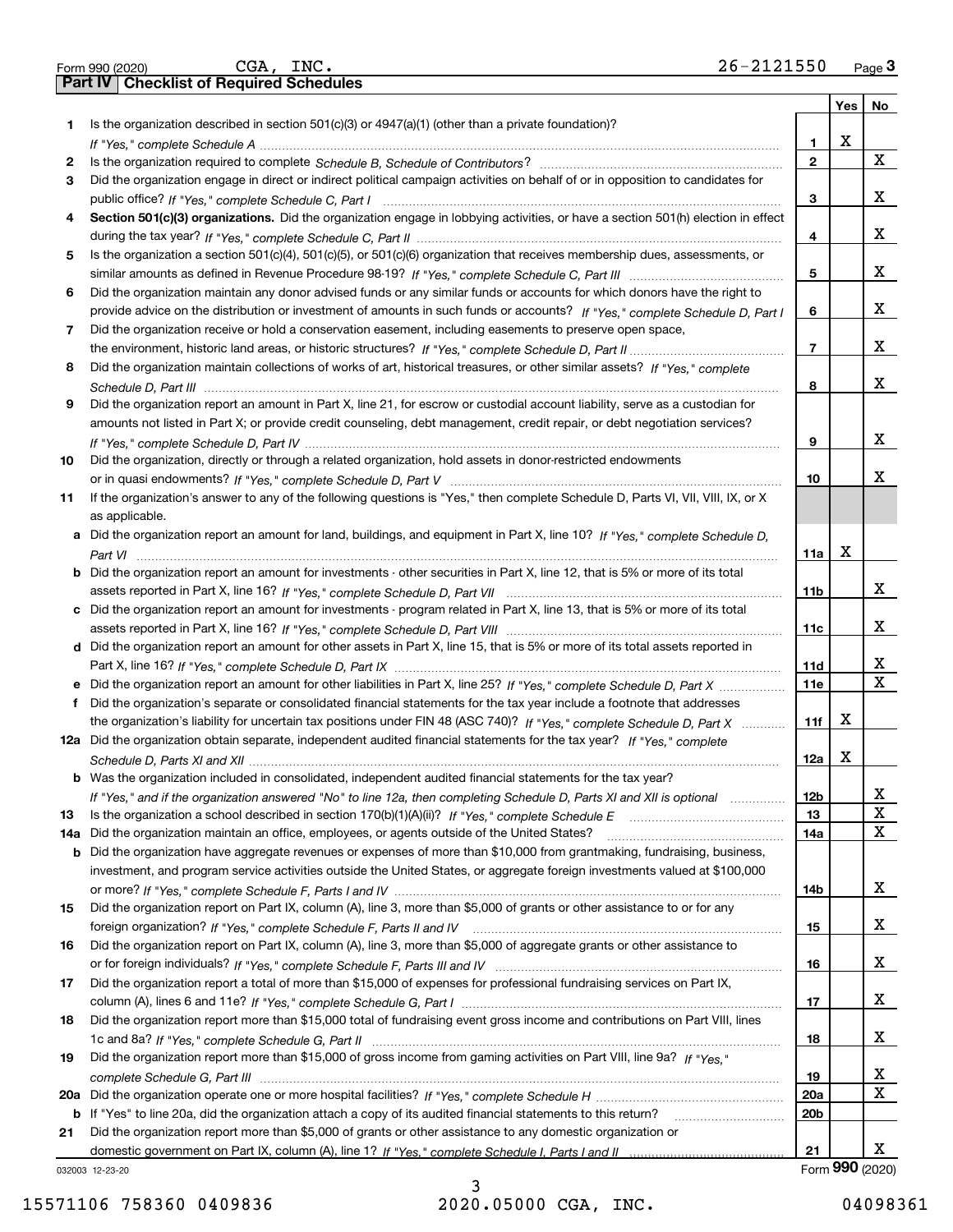|        | 26-2121550<br>CGA, INC.<br>Form 990 (2020)                                                                                   |            |                 | Page 4           |
|--------|------------------------------------------------------------------------------------------------------------------------------|------------|-----------------|------------------|
|        | <b>Part IV Checklist of Required Schedules</b> (continued)                                                                   |            |                 |                  |
|        |                                                                                                                              |            | Yes             | No               |
| 22     | Did the organization report more than \$5,000 of grants or other assistance to or for domestic individuals on                |            |                 |                  |
|        |                                                                                                                              | 22         |                 | х                |
| 23     | Did the organization answer "Yes" to Part VII, Section A, line 3, 4, or 5 about compensation of the organization's current   |            |                 |                  |
|        | and former officers, directors, trustees, key employees, and highest compensated employees? If "Yes," complete               |            |                 |                  |
|        |                                                                                                                              | 23         |                 | x                |
|        | 24a Did the organization have a tax-exempt bond issue with an outstanding principal amount of more than \$100,000 as of the  |            |                 |                  |
|        | last day of the year, that was issued after December 31, 2002? If "Yes," answer lines 24b through 24d and complete           | 24a        |                 | x                |
|        |                                                                                                                              | 24b        |                 |                  |
|        | c Did the organization maintain an escrow account other than a refunding escrow at any time during the year to defease       |            |                 |                  |
|        |                                                                                                                              | 24c        |                 |                  |
|        |                                                                                                                              | 24d        |                 |                  |
|        | 25a Section 501(c)(3), 501(c)(4), and 501(c)(29) organizations. Did the organization engage in an excess benefit             |            |                 |                  |
|        |                                                                                                                              | 25a        |                 | x                |
|        | b Is the organization aware that it engaged in an excess benefit transaction with a disqualified person in a prior year, and |            |                 |                  |
|        | that the transaction has not been reported on any of the organization's prior Forms 990 or 990-EZ? If "Yes," complete        |            |                 |                  |
|        | Schedule L, Part I                                                                                                           | 25b        |                 | х                |
| 26     | Did the organization report any amount on Part X, line 5 or 22, for receivables from or payables to any current              |            |                 |                  |
|        | or former officer, director, trustee, key employee, creator or founder, substantial contributor, or 35%                      |            |                 |                  |
|        |                                                                                                                              | 26         |                 | x                |
| 27     | Did the organization provide a grant or other assistance to any current or former officer, director, trustee, key employee,  |            |                 |                  |
|        | creator or founder, substantial contributor or employee thereof, a grant selection committee member, or to a 35% controlled  |            |                 |                  |
|        | entity (including an employee thereof) or family member of any of these persons? If "Yes," complete Schedule L, Part III     | 27         |                 | x                |
| 28     | Was the organization a party to a business transaction with one of the following parties (see Schedule L, Part IV            |            |                 |                  |
|        | instructions, for applicable filing thresholds, conditions, and exceptions):                                                 |            |                 |                  |
|        | a A current or former officer, director, trustee, key employee, creator or founder, or substantial contributor? If           |            |                 |                  |
|        |                                                                                                                              | 28a        |                 | X<br>$\mathbf X$ |
|        | c A 35% controlled entity of one or more individuals and/or organizations described in lines 28a or 28b? If                  | 28b        |                 |                  |
|        |                                                                                                                              | 28c        |                 | X                |
| 29     |                                                                                                                              | 29         |                 | х                |
| 30     | Did the organization receive contributions of art, historical treasures, or other similar assets, or qualified conservation  |            |                 |                  |
|        |                                                                                                                              | 30         |                 | X                |
| 31     | Did the organization liquidate, terminate, or dissolve and cease operations? If "Yes," complete Schedule N, Part I           | 31         |                 | $\mathbf X$      |
|        | Did the organization sell, exchange, dispose of, or transfer more than 25% of its net assets? If "Yes," complete             |            |                 |                  |
|        |                                                                                                                              | 32         |                 | x                |
| 33     | Did the organization own 100% of an entity disregarded as separate from the organization under Regulations                   |            |                 |                  |
|        |                                                                                                                              | 33         |                 | х                |
| 34     | Was the organization related to any tax-exempt or taxable entity? If "Yes," complete Schedule R, Part II, III, or IV, and    |            |                 |                  |
|        |                                                                                                                              | 34         |                 | X<br>$\mathbf X$ |
|        | 35a Did the organization have a controlled entity within the meaning of section 512(b)(13)?                                  | <b>35a</b> |                 |                  |
|        | b If "Yes" to line 35a, did the organization receive any payment from or engage in any transaction with a controlled entity  |            |                 |                  |
|        | Section 501(c)(3) organizations. Did the organization make any transfers to an exempt non-charitable related organization?   | 35b        |                 |                  |
| 36     |                                                                                                                              | 36         |                 | x                |
| 37     | Did the organization conduct more than 5% of its activities through an entity that is not a related organization             |            |                 |                  |
|        |                                                                                                                              | 37         |                 | х                |
| 38     | Did the organization complete Schedule O and provide explanations in Schedule O for Part VI, lines 11b and 19?               |            |                 |                  |
|        | Note: All Form 990 filers are required to complete Schedule O                                                                | 38         | х               |                  |
| Part V | <b>Statements Regarding Other IRS Filings and Tax Compliance</b>                                                             |            |                 |                  |
|        | Check if Schedule O contains a response or note to any line in this Part V                                                   |            |                 |                  |
|        |                                                                                                                              |            | Yes             | No               |
|        | 10<br>1a                                                                                                                     |            |                 |                  |
|        | <b>b</b> Enter the number of Forms W-2G included in line 1a. Enter -0- if not applicable <i>manumumumum</i><br>1b            | 0          |                 |                  |
|        | c Did the organization comply with backup withholding rules for reportable payments to vendors and reportable gaming         |            |                 |                  |
|        |                                                                                                                              | 1c         |                 |                  |
|        | 032004 12-23-20                                                                                                              |            | Form 990 (2020) |                  |

4 15571106 758360 0409836 2020.05000 CGA, INC. 04098361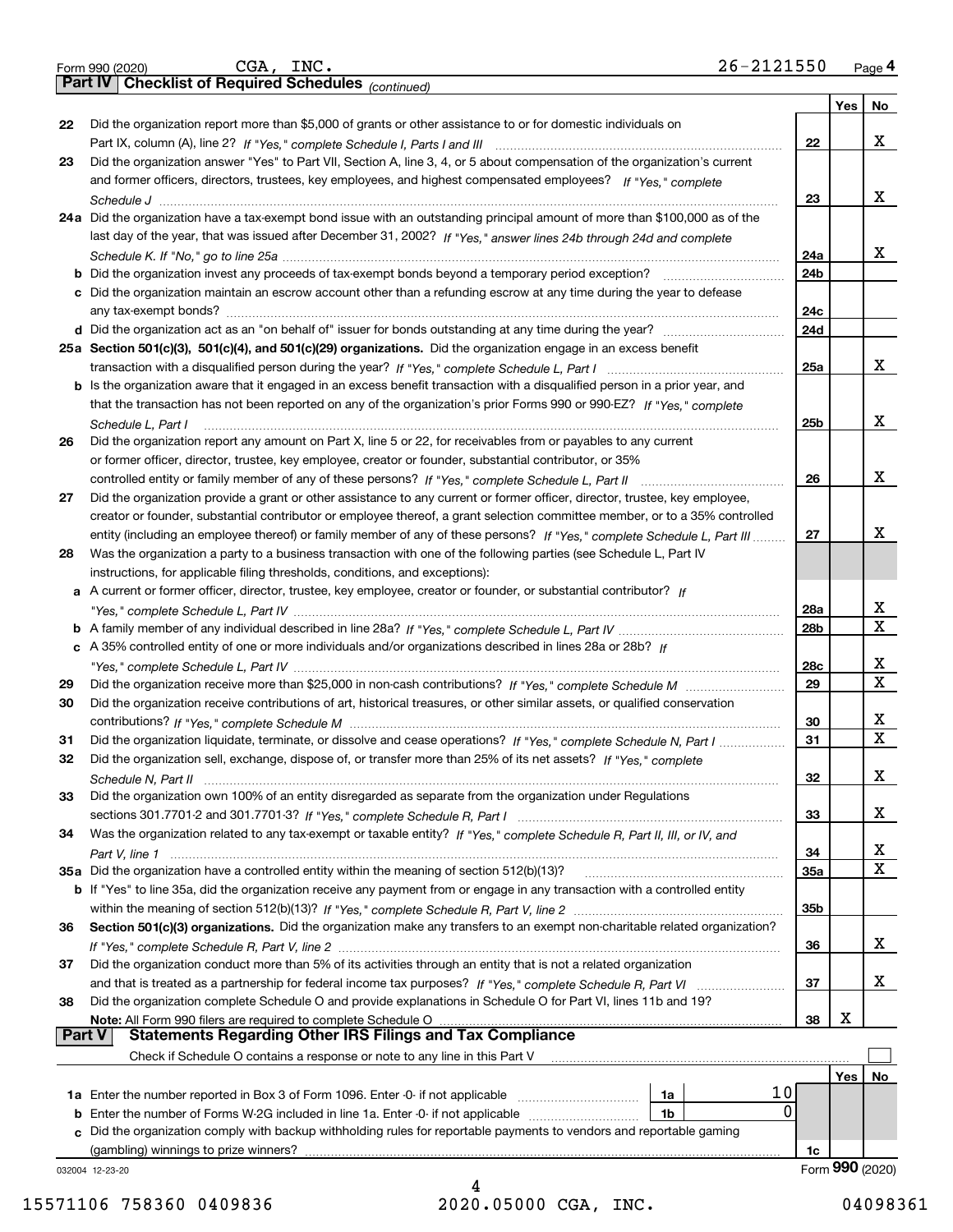|               | 26-2121550<br>CGA, INC.<br>Form 990 (2020)                                                                                                                                                |                |         | <u>Page</u> 5 |
|---------------|-------------------------------------------------------------------------------------------------------------------------------------------------------------------------------------------|----------------|---------|---------------|
| <b>Part V</b> | Statements Regarding Other IRS Filings and Tax Compliance (continued)                                                                                                                     |                |         |               |
|               |                                                                                                                                                                                           |                | Yes $ $ | No            |
|               | 2a Enter the number of employees reported on Form W-3, Transmittal of Wage and Tax Statements,                                                                                            |                |         |               |
|               | 8<br>filed for the calendar year ending with or within the year covered by this return [111] [11] filed for the calendar year ending with or within the year covered by this return<br>2a | 2 <sub>b</sub> | X       |               |
|               |                                                                                                                                                                                           |                |         |               |
|               |                                                                                                                                                                                           |                |         |               |
|               | 3a Did the organization have unrelated business gross income of \$1,000 or more during the year?                                                                                          |                |         | х             |
|               |                                                                                                                                                                                           | 3b             |         |               |
|               | 4a At any time during the calendar year, did the organization have an interest in, or a signature or other authority over, a                                                              |                |         |               |
|               |                                                                                                                                                                                           | 4a             |         | х             |
|               | <b>b</b> If "Yes," enter the name of the foreign country $\blacktriangleright$                                                                                                            |                |         |               |
|               | See instructions for filing requirements for FinCEN Form 114, Report of Foreign Bank and Financial Accounts (FBAR).                                                                       |                |         |               |
|               | 5a Was the organization a party to a prohibited tax shelter transaction at any time during the tax year?                                                                                  | 5a             |         | X             |
| b             |                                                                                                                                                                                           | 5 <sub>b</sub> |         | х             |
|               |                                                                                                                                                                                           | 5c             |         |               |
|               | 6a Does the organization have annual gross receipts that are normally greater than \$100,000, and did the organization solicit                                                            |                |         |               |
|               |                                                                                                                                                                                           | 6a             |         | х             |
|               | <b>b</b> If "Yes," did the organization include with every solicitation an express statement that such contributions or gifts                                                             |                |         |               |
|               | were not tax deductible?                                                                                                                                                                  | 6b             |         |               |
| 7             | Organizations that may receive deductible contributions under section 170(c).                                                                                                             |                |         |               |
| а             | Did the organization receive a payment in excess of \$75 made partly as a contribution and partly for goods and services provided to the payor?                                           | 7a             |         | х             |
|               | <b>b</b> If "Yes," did the organization notify the donor of the value of the goods or services provided?                                                                                  | 7b             |         |               |
|               | c Did the organization sell, exchange, or otherwise dispose of tangible personal property for which it was required                                                                       |                |         |               |
|               |                                                                                                                                                                                           | 7с             |         | х             |
|               | 7d                                                                                                                                                                                        |                |         |               |
| е             | Did the organization receive any funds, directly or indirectly, to pay premiums on a personal benefit contract?                                                                           | 7e             |         | х<br>x        |
| f             | Did the organization, during the year, pay premiums, directly or indirectly, on a personal benefit contract?                                                                              | 7f             |         |               |
| g             | If the organization received a contribution of qualified intellectual property, did the organization file Form 8899 as required?                                                          | 7g             |         |               |
| h.            | If the organization received a contribution of cars, boats, airplanes, or other vehicles, did the organization file a Form 1098-C?                                                        | 7h             |         |               |
| 8             | Sponsoring organizations maintaining donor advised funds. Did a donor advised fund maintained by the                                                                                      |                |         |               |
|               | sponsoring organization have excess business holdings at any time during the year?                                                                                                        | 8              |         |               |
| 9             | Sponsoring organizations maintaining donor advised funds.                                                                                                                                 |                |         |               |
| а             | Did the sponsoring organization make any taxable distributions under section 4966?                                                                                                        | 9а             |         |               |
|               | <b>b</b> Did the sponsoring organization make a distribution to a donor, donor advisor, or related person?                                                                                | 9b             |         |               |
| 10            | Section 501(c)(7) organizations. Enter:                                                                                                                                                   |                |         |               |
|               | 10a<br> 10b <br>Gross receipts, included on Form 990, Part VIII, line 12, for public use of club facilities                                                                               |                |         |               |
|               |                                                                                                                                                                                           |                |         |               |
| 11            | Section 501(c)(12) organizations. Enter:<br>11a                                                                                                                                           |                |         |               |
|               | b Gross income from other sources (Do not net amounts due or paid to other sources against                                                                                                |                |         |               |
|               | 11b                                                                                                                                                                                       |                |         |               |
|               | 12a Section 4947(a)(1) non-exempt charitable trusts. Is the organization filing Form 990 in lieu of Form 1041?                                                                            | 12a            |         |               |
|               | 12b<br><b>b</b> If "Yes," enter the amount of tax-exempt interest received or accrued during the year <i>manument</i>                                                                     |                |         |               |
| 13            | Section 501(c)(29) qualified nonprofit health insurance issuers.                                                                                                                          |                |         |               |
|               | a Is the organization licensed to issue qualified health plans in more than one state?                                                                                                    | 13а            |         |               |
|               | Note: See the instructions for additional information the organization must report on Schedule O.                                                                                         |                |         |               |
|               | <b>b</b> Enter the amount of reserves the organization is required to maintain by the states in which the                                                                                 |                |         |               |
|               | 13b                                                                                                                                                                                       |                |         |               |
|               | 13с                                                                                                                                                                                       |                |         |               |
| 14a           | Did the organization receive any payments for indoor tanning services during the tax year?                                                                                                | 14a            |         | x             |
|               | <b>b</b> If "Yes," has it filed a Form 720 to report these payments? If "No," provide an explanation on Schedule O                                                                        | 14b            |         |               |
| 15            | Is the organization subject to the section 4960 tax on payment(s) of more than \$1,000,000 in remuneration or                                                                             |                |         |               |
|               | 15                                                                                                                                                                                        |                |         | x             |
|               | If "Yes," see instructions and file Form 4720, Schedule N.                                                                                                                                |                |         |               |
| 16            | Is the organization an educational institution subject to the section 4968 excise tax on net investment income?                                                                           | 16             |         | х             |
|               | If "Yes," complete Form 4720, Schedule O.                                                                                                                                                 |                |         |               |
|               |                                                                                                                                                                                           |                |         |               |

Form (2020) **990**

032005 12-23-20

| rm 990 (2020) |        |
|---------------|--------|
| art V         | Stater |

| orm 990 (2020)                            |         |
|-------------------------------------------|---------|
| $\sim$ $\sim$ $\sim$ $\sim$ $\sim$ $\sim$ | <b></b> |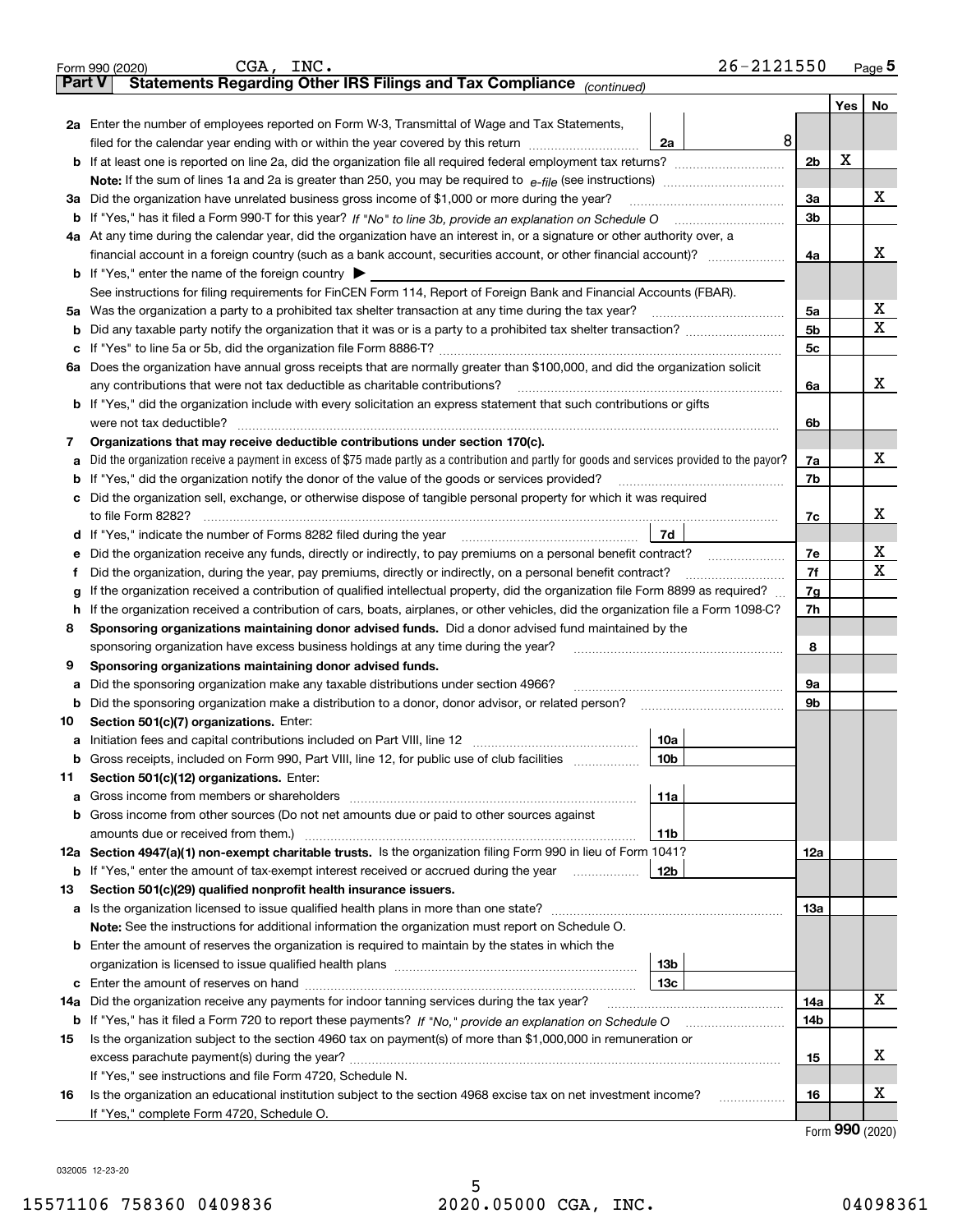|          | Governance, Management, and Disclosure For each "Yes" response to lines 2 through 7b below, and for a "No" response<br>to line 8a, 8b, or 10b below, describe the circumstances, processes, or changes on Schedule O. See instructions.                                                                                                                                                                                                                                                                                          |                 |                   |                             |
|----------|----------------------------------------------------------------------------------------------------------------------------------------------------------------------------------------------------------------------------------------------------------------------------------------------------------------------------------------------------------------------------------------------------------------------------------------------------------------------------------------------------------------------------------|-----------------|-------------------|-----------------------------|
|          |                                                                                                                                                                                                                                                                                                                                                                                                                                                                                                                                  |                 |                   | $\boxed{\text{X}}$          |
|          | <b>Section A. Governing Body and Management</b>                                                                                                                                                                                                                                                                                                                                                                                                                                                                                  |                 |                   |                             |
|          |                                                                                                                                                                                                                                                                                                                                                                                                                                                                                                                                  |                 | Yes               | No                          |
|          | 1a Enter the number of voting members of the governing body at the end of the tax year<br>1a                                                                                                                                                                                                                                                                                                                                                                                                                                     |                 |                   |                             |
|          | If there are material differences in voting rights among members of the governing body, or if the governing                                                                                                                                                                                                                                                                                                                                                                                                                      |                 |                   |                             |
|          | body delegated broad authority to an executive committee or similar committee, explain on Schedule O.                                                                                                                                                                                                                                                                                                                                                                                                                            |                 |                   |                             |
| b        | 7<br>Enter the number of voting members included on line 1a, above, who are independent <i>manumum</i><br>1b                                                                                                                                                                                                                                                                                                                                                                                                                     |                 |                   |                             |
| 2        | Did any officer, director, trustee, or key employee have a family relationship or a business relationship with any other                                                                                                                                                                                                                                                                                                                                                                                                         |                 |                   |                             |
|          | officer, director, trustee, or key employee?                                                                                                                                                                                                                                                                                                                                                                                                                                                                                     | $\mathbf{2}$    |                   | X                           |
| З        | Did the organization delegate control over management duties customarily performed by or under the direct supervision                                                                                                                                                                                                                                                                                                                                                                                                            |                 |                   |                             |
|          | of officers, directors, trustees, or key employees to a management company or other person?                                                                                                                                                                                                                                                                                                                                                                                                                                      | 3               |                   |                             |
| 4        | Did the organization make any significant changes to its governing documents since the prior Form 990 was filed?                                                                                                                                                                                                                                                                                                                                                                                                                 | 4               |                   | $\frac{\text{X}}{\text{X}}$ |
| 5        |                                                                                                                                                                                                                                                                                                                                                                                                                                                                                                                                  | 5               |                   | $\mathbf X$                 |
| 6        | Did the organization have members or stockholders?                                                                                                                                                                                                                                                                                                                                                                                                                                                                               | 6               |                   | $\mathbf{x}$                |
| 7a       | Did the organization have members, stockholders, or other persons who had the power to elect or appoint one or                                                                                                                                                                                                                                                                                                                                                                                                                   |                 |                   |                             |
|          | more members of the governing body?                                                                                                                                                                                                                                                                                                                                                                                                                                                                                              | 7a              |                   | х                           |
|          | <b>b</b> Are any governance decisions of the organization reserved to (or subject to approval by) members, stockholders, or                                                                                                                                                                                                                                                                                                                                                                                                      |                 |                   |                             |
|          | persons other than the governing body?                                                                                                                                                                                                                                                                                                                                                                                                                                                                                           | 7b              |                   | X                           |
| 8        | Did the organization contemporaneously document the meetings held or written actions undertaken during the year by the following:                                                                                                                                                                                                                                                                                                                                                                                                |                 |                   |                             |
| a        |                                                                                                                                                                                                                                                                                                                                                                                                                                                                                                                                  | 8а              | Х                 |                             |
| b        | Each committee with authority to act on behalf of the governing body?<br>$\begin{minipage}{0.5\textwidth} \begin{tabular}{ l l l } \hline & \multicolumn{1}{ l l } \hline & \multicolumn{1}{ l l } \hline \multicolumn{1}{ l } \hline \multicolumn{1}{ l } \hline \multicolumn{1}{ l } \hline \multicolumn{1}{ l } \hline \multicolumn{1}{ l } \hline \multicolumn{1}{ l } \hline \multicolumn{1}{ l } \hline \multicolumn{1}{ l } \hline \multicolumn{1}{ l } \hline \multicolumn{1}{ l } \hline \multicolumn{1}{ l } \hline \$ | 8b              |                   | $\mathbf{x}$                |
| 9        | Is there any officer, director, trustee, or key employee listed in Part VII, Section A, who cannot be reached at the                                                                                                                                                                                                                                                                                                                                                                                                             |                 |                   |                             |
|          |                                                                                                                                                                                                                                                                                                                                                                                                                                                                                                                                  | 9               |                   | x                           |
|          | Section B. Policies (This Section B requests information about policies not required by the Internal Revenue Code.)                                                                                                                                                                                                                                                                                                                                                                                                              |                 |                   |                             |
|          |                                                                                                                                                                                                                                                                                                                                                                                                                                                                                                                                  |                 | Yes               | No                          |
|          |                                                                                                                                                                                                                                                                                                                                                                                                                                                                                                                                  | 10a             |                   | X                           |
|          | <b>b</b> If "Yes," did the organization have written policies and procedures governing the activities of such chapters, affiliates,                                                                                                                                                                                                                                                                                                                                                                                              |                 |                   |                             |
|          |                                                                                                                                                                                                                                                                                                                                                                                                                                                                                                                                  | 10 <sub>b</sub> |                   |                             |
|          | and branches to ensure their operations are consistent with the organization's exempt purposes?                                                                                                                                                                                                                                                                                                                                                                                                                                  | 11a             | X                 |                             |
|          | 11a Has the organization provided a complete copy of this Form 990 to all members of its governing body before filing the form?                                                                                                                                                                                                                                                                                                                                                                                                  |                 |                   |                             |
|          | <b>b</b> Describe in Schedule O the process, if any, used by the organization to review this Form 990.                                                                                                                                                                                                                                                                                                                                                                                                                           |                 | Х                 |                             |
|          |                                                                                                                                                                                                                                                                                                                                                                                                                                                                                                                                  | <b>12a</b>      | X                 |                             |
| b        |                                                                                                                                                                                                                                                                                                                                                                                                                                                                                                                                  | 12 <sub>b</sub> |                   |                             |
| с        | Did the organization regularly and consistently monitor and enforce compliance with the policy? If "Yes." describe                                                                                                                                                                                                                                                                                                                                                                                                               |                 | х                 |                             |
|          | in Schedule O how this was done manufactured and contain an according to the way to the state of the state of                                                                                                                                                                                                                                                                                                                                                                                                                    | 12c             |                   |                             |
| 13       | Did the organization have a written whistleblower policy?                                                                                                                                                                                                                                                                                                                                                                                                                                                                        | 13              | х                 | x                           |
| 14       | Did the organization have a written document retention and destruction policy? [11] manufaction policy?                                                                                                                                                                                                                                                                                                                                                                                                                          | 14              |                   |                             |
| 15       | Did the process for determining compensation of the following persons include a review and approval by independent                                                                                                                                                                                                                                                                                                                                                                                                               |                 |                   |                             |
|          | persons, comparability data, and contemporaneous substantiation of the deliberation and decision?                                                                                                                                                                                                                                                                                                                                                                                                                                |                 |                   |                             |
| a        |                                                                                                                                                                                                                                                                                                                                                                                                                                                                                                                                  | 15a             | Х                 |                             |
| b        |                                                                                                                                                                                                                                                                                                                                                                                                                                                                                                                                  | 15b             |                   | X                           |
|          | If "Yes" to line 15a or 15b, describe the process in Schedule O (see instructions).                                                                                                                                                                                                                                                                                                                                                                                                                                              |                 |                   |                             |
|          | 16a Did the organization invest in, contribute assets to, or participate in a joint venture or similar arrangement with a                                                                                                                                                                                                                                                                                                                                                                                                        |                 |                   |                             |
|          | taxable entity during the year?                                                                                                                                                                                                                                                                                                                                                                                                                                                                                                  | 16a             |                   | Х                           |
|          | <b>b</b> If "Yes," did the organization follow a written policy or procedure requiring the organization to evaluate its participation                                                                                                                                                                                                                                                                                                                                                                                            |                 |                   |                             |
|          | in joint venture arrangements under applicable federal tax law, and take steps to safeguard the organization's                                                                                                                                                                                                                                                                                                                                                                                                                   |                 |                   |                             |
|          |                                                                                                                                                                                                                                                                                                                                                                                                                                                                                                                                  | 16b             |                   |                             |
|          | <b>Section C. Disclosure</b>                                                                                                                                                                                                                                                                                                                                                                                                                                                                                                     |                 |                   |                             |
|          | <b>NONE</b><br>List the states with which a copy of this Form 990 is required to be filed $\blacktriangleright$                                                                                                                                                                                                                                                                                                                                                                                                                  |                 |                   |                             |
|          |                                                                                                                                                                                                                                                                                                                                                                                                                                                                                                                                  |                 |                   |                             |
|          | Section 6104 requires an organization to make its Forms 1023 (1024 or 1024-A, if applicable), 990, and 990-T (Section 501(c)(3)s only) available                                                                                                                                                                                                                                                                                                                                                                                 |                 |                   |                             |
|          | for public inspection. Indicate how you made these available. Check all that apply.                                                                                                                                                                                                                                                                                                                                                                                                                                              |                 |                   |                             |
| 17<br>18 | $X$ Upon request<br>Own website<br>Another's website<br>Other (explain on Schedule O)                                                                                                                                                                                                                                                                                                                                                                                                                                            |                 |                   |                             |
|          | Describe on Schedule O whether (and if so, how) the organization made its governing documents, conflict of interest policy, and financial                                                                                                                                                                                                                                                                                                                                                                                        |                 |                   |                             |
| 19       | statements available to the public during the tax year.                                                                                                                                                                                                                                                                                                                                                                                                                                                                          |                 |                   |                             |
| 20       | State the name, address, and telephone number of the person who possesses the organization's books and records                                                                                                                                                                                                                                                                                                                                                                                                                   |                 |                   |                             |
|          | THE ORGANIZATION - (520)836-5022                                                                                                                                                                                                                                                                                                                                                                                                                                                                                                 |                 |                   |                             |
|          | 85130-0137<br>PO BOX 11043, CASA GRANDE, AZ                                                                                                                                                                                                                                                                                                                                                                                                                                                                                      |                 | Form $990$ (2020) |                             |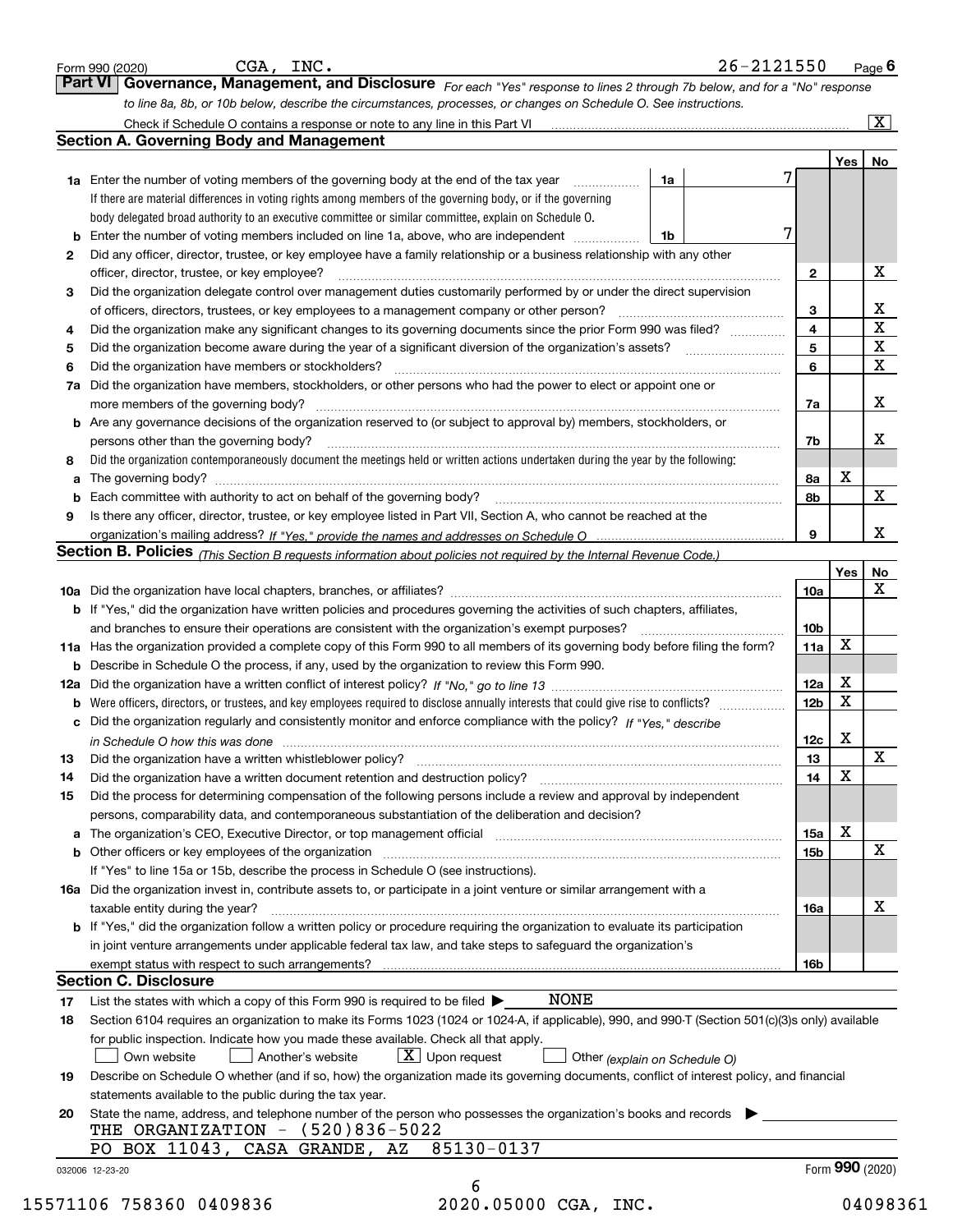$\mathcal{L}^{\text{max}}$ 

| orm 990 (2020) <sup>.</sup> | CGA.                                          | INC. | 26-2121550                                                                                 | Page / |
|-----------------------------|-----------------------------------------------|------|--------------------------------------------------------------------------------------------|--------|
|                             |                                               |      | Part VII Compensation of Officers, Directors, Trustees, Key Employees, Highest Compensated |        |
|                             | <b>Employees, and Independent Contractors</b> |      |                                                                                            |        |

Check if Schedule O contains a response or note to any line in this Part VII

**Section A. Officers, Directors, Trustees, Key Employees, and Highest Compensated Employees**

**1a**  Complete this table for all persons required to be listed. Report compensation for the calendar year ending with or within the organization's tax year. **•** List all of the organization's current officers, directors, trustees (whether individuals or organizations), regardless of amount of compensation.

Enter -0- in columns (D), (E), and (F) if no compensation was paid.

 $\bullet$  List all of the organization's  $\,$ current key employees, if any. See instructions for definition of "key employee."

**•** List the organization's five current highest compensated employees (other than an officer, director, trustee, or key employee) who received reportable compensation (Box 5 of Form W-2 and/or Box 7 of Form 1099-MISC) of more than \$100,000 from the organization and any related organizations.

**•** List all of the organization's former officers, key employees, and highest compensated employees who received more than \$100,000 of reportable compensation from the organization and any related organizations.

**former directors or trustees**  ¥ List all of the organization's that received, in the capacity as a former director or trustee of the organization, more than \$10,000 of reportable compensation from the organization and any related organizations.

See instructions for the order in which to list the persons above.

Check this box if neither the organization nor any related organization compensated any current officer, director, or trustee.  $\mathcal{L}^{\text{max}}$ 

| (A)                 | (B)               | (C)                                     |                                                                  | (D)                     | (E)          | (F)                              |           |                 |                               |                          |  |
|---------------------|-------------------|-----------------------------------------|------------------------------------------------------------------|-------------------------|--------------|----------------------------------|-----------|-----------------|-------------------------------|--------------------------|--|
| Name and title      | Average           | Position<br>(do not check more than one |                                                                  | Reportable              | Reportable   | Estimated                        |           |                 |                               |                          |  |
|                     | hours per         |                                         | box, unless person is both an<br>officer and a director/trustee) |                         | compensation | compensation                     | amount of |                 |                               |                          |  |
|                     | week<br>(list any |                                         |                                                                  |                         |              |                                  |           | from<br>the     | from related<br>organizations | other                    |  |
|                     | hours for         |                                         |                                                                  |                         |              |                                  |           | organization    | (W-2/1099-MISC)               | compensation<br>from the |  |
|                     | related           |                                         |                                                                  |                         |              |                                  |           | (W-2/1099-MISC) |                               | organization             |  |
|                     | organizations     |                                         |                                                                  |                         |              |                                  |           |                 |                               | and related              |  |
|                     | below             | ndividual trustee or director           | Institutional trustee                                            |                         | Key employee |                                  |           |                 |                               | organizations            |  |
|                     | line)             |                                         |                                                                  | Officer                 |              | Highest compensated<br> employee | Former    |                 |                               |                          |  |
| (1) BOB SHOGREN     | 40.00             |                                         |                                                                  |                         |              |                                  |           |                 |                               |                          |  |
| EXECUTIVE DIRECTOR  |                   |                                         |                                                                  | $\mathbf X$             |              |                                  |           | 65,000.         | 0.                            | 0.                       |  |
| (2) REYNA VILLEGAS  | 2.00              |                                         |                                                                  |                         |              |                                  |           |                 |                               |                          |  |
| <b>DIRECTOR</b>     |                   | $\mathbf X$                             |                                                                  |                         |              |                                  |           | 0.              | 0.                            | $\mathbf 0$ .            |  |
| (3) MARY GONZALES   | 2.00              |                                         |                                                                  |                         |              |                                  |           |                 |                               |                          |  |
| <b>DIRECTOR</b>     |                   | $\mathbf X$                             |                                                                  |                         |              |                                  |           | $\mathbf 0$ .   | 0.                            | $0_{.}$                  |  |
| (4) ROY EDWARDS     | 2.00              |                                         |                                                                  |                         |              |                                  |           |                 |                               |                          |  |
| <b>DIRECTOR</b>     |                   | $\mathbf X$                             |                                                                  |                         |              |                                  |           | 0.              | 0.                            | 0.                       |  |
| (5) RALPH VARELA    | 2.00              |                                         |                                                                  |                         |              |                                  |           |                 |                               |                          |  |
| <b>DIRECTOR</b>     |                   | $\mathbf X$                             |                                                                  |                         |              |                                  |           | 0.              | 0.                            | 0.                       |  |
| (6) DONNA MCBRIDE   | 2.00              |                                         |                                                                  |                         |              |                                  |           |                 |                               |                          |  |
| PRESIDENT           |                   | $\mathbf X$                             |                                                                  | $\overline{\textbf{X}}$ |              |                                  |           | 0.              | 0.                            | $\mathbf 0$ .            |  |
| (7) JEFF LAVENDER   | 2.00              |                                         |                                                                  |                         |              |                                  |           |                 |                               |                          |  |
| VICE PRESIDENT      |                   | $\mathbf X$                             |                                                                  | $\mathbf X$             |              |                                  |           | $\mathbf 0$ .   | 0.                            | $\mathbf 0$ .            |  |
| (8) MARK MCCRORY    | 2.00              |                                         |                                                                  |                         |              |                                  |           |                 |                               |                          |  |
| SECRETARY/TREASURER |                   | $\mathbf X$                             |                                                                  | $\overline{\textbf{X}}$ |              |                                  |           | $\mathbf 0$ .   | 0.                            | $\mathbf 0$ .            |  |
|                     |                   |                                         |                                                                  |                         |              |                                  |           |                 |                               |                          |  |
|                     |                   |                                         |                                                                  |                         |              |                                  |           |                 |                               |                          |  |
|                     |                   |                                         |                                                                  |                         |              |                                  |           |                 |                               |                          |  |
|                     |                   |                                         |                                                                  |                         |              |                                  |           |                 |                               |                          |  |
|                     |                   |                                         |                                                                  |                         |              |                                  |           |                 |                               |                          |  |
|                     |                   |                                         |                                                                  |                         |              |                                  |           |                 |                               |                          |  |
|                     |                   |                                         |                                                                  |                         |              |                                  |           |                 |                               |                          |  |
|                     |                   |                                         |                                                                  |                         |              |                                  |           |                 |                               |                          |  |
|                     |                   |                                         |                                                                  |                         |              |                                  |           |                 |                               |                          |  |
|                     |                   |                                         |                                                                  |                         |              |                                  |           |                 |                               |                          |  |
|                     |                   |                                         |                                                                  |                         |              |                                  |           |                 |                               |                          |  |
|                     |                   |                                         |                                                                  |                         |              |                                  |           |                 |                               |                          |  |
|                     |                   |                                         |                                                                  |                         |              |                                  |           |                 |                               |                          |  |
|                     |                   |                                         |                                                                  |                         |              |                                  |           |                 |                               |                          |  |
|                     |                   |                                         |                                                                  |                         |              |                                  |           |                 |                               |                          |  |
|                     |                   |                                         |                                                                  |                         |              |                                  |           |                 |                               |                          |  |
|                     |                   |                                         |                                                                  |                         |              |                                  |           |                 |                               |                          |  |
|                     |                   |                                         |                                                                  |                         |              |                                  |           |                 |                               |                          |  |
|                     |                   |                                         |                                                                  |                         |              |                                  |           |                 |                               |                          |  |

032007 12-23-20

Form (2020) **990**

7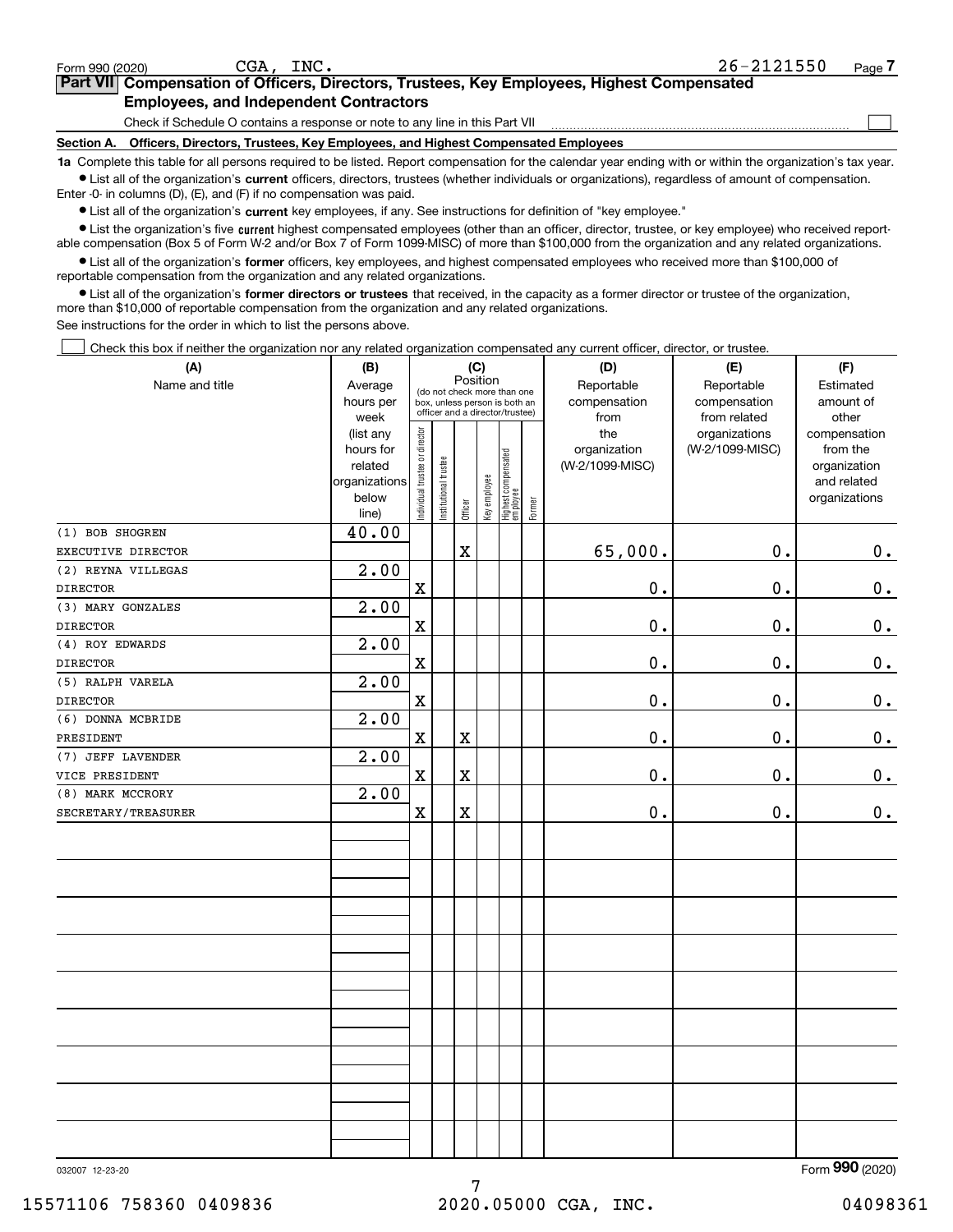|   | CGA, INC.<br>Form 990 (2020)                                                                                                                    |                          |                                |                       |          |              |                                 |        |                         | 26-2121550      |    |                 |               | Page 8 |
|---|-------------------------------------------------------------------------------------------------------------------------------------------------|--------------------------|--------------------------------|-----------------------|----------|--------------|---------------------------------|--------|-------------------------|-----------------|----|-----------------|---------------|--------|
|   | <b>Part VII</b><br>Section A. Officers, Directors, Trustees, Key Employees, and Highest Compensated Employees (continued)                       |                          |                                |                       |          |              |                                 |        |                         |                 |    |                 |               |        |
|   | (A)                                                                                                                                             | (B)                      |                                |                       | (C)      |              |                                 |        | (D)                     | (E)             |    |                 | (F)           |        |
|   | Name and title                                                                                                                                  | Average                  |                                |                       | Position |              | (do not check more than one     |        | Reportable              | Reportable      |    |                 | Estimated     |        |
|   |                                                                                                                                                 | hours per                |                                |                       |          |              | box, unless person is both an   |        | compensation            | compensation    |    |                 | amount of     |        |
|   |                                                                                                                                                 | week                     |                                |                       |          |              | officer and a director/trustee) |        | from                    | from related    |    |                 | other         |        |
|   |                                                                                                                                                 | (list any                |                                |                       |          |              |                                 |        | the                     | organizations   |    |                 | compensation  |        |
|   |                                                                                                                                                 | hours for                |                                |                       |          |              |                                 |        | organization            | (W-2/1099-MISC) |    |                 | from the      |        |
|   |                                                                                                                                                 | related<br>organizations |                                |                       |          |              |                                 |        | (W-2/1099-MISC)         |                 |    |                 | organization  |        |
|   |                                                                                                                                                 | below                    |                                |                       |          |              |                                 |        |                         |                 |    |                 | and related   |        |
|   |                                                                                                                                                 | line)                    | Individual trustee or director | Institutional trustee | Officer  | Key employee | Highest compensated<br>employee | Former |                         |                 |    |                 | organizations |        |
|   |                                                                                                                                                 |                          |                                |                       |          |              |                                 |        |                         |                 |    |                 |               |        |
|   |                                                                                                                                                 |                          |                                |                       |          |              |                                 |        |                         |                 |    |                 |               |        |
|   |                                                                                                                                                 |                          |                                |                       |          |              |                                 |        |                         |                 |    |                 |               |        |
|   |                                                                                                                                                 |                          |                                |                       |          |              |                                 |        |                         |                 |    |                 |               |        |
|   |                                                                                                                                                 |                          |                                |                       |          |              |                                 |        |                         |                 |    |                 |               |        |
|   |                                                                                                                                                 |                          |                                |                       |          |              |                                 |        |                         |                 |    |                 |               |        |
|   |                                                                                                                                                 |                          |                                |                       |          |              |                                 |        |                         |                 |    |                 |               |        |
|   |                                                                                                                                                 |                          |                                |                       |          |              |                                 |        |                         |                 |    |                 |               |        |
|   |                                                                                                                                                 |                          |                                |                       |          |              |                                 |        |                         |                 |    |                 |               |        |
|   |                                                                                                                                                 |                          |                                |                       |          |              |                                 |        |                         |                 |    |                 |               |        |
|   |                                                                                                                                                 |                          |                                |                       |          |              |                                 |        |                         |                 |    |                 |               |        |
|   |                                                                                                                                                 |                          |                                |                       |          |              |                                 |        |                         |                 |    |                 |               |        |
|   |                                                                                                                                                 |                          |                                |                       |          |              |                                 |        |                         |                 |    |                 |               |        |
|   |                                                                                                                                                 |                          |                                |                       |          |              |                                 |        |                         |                 |    |                 |               |        |
|   |                                                                                                                                                 |                          |                                |                       |          |              |                                 |        |                         |                 |    |                 |               |        |
|   |                                                                                                                                                 |                          |                                |                       |          |              |                                 |        |                         |                 |    |                 |               |        |
|   |                                                                                                                                                 |                          |                                |                       |          |              |                                 |        |                         |                 |    |                 |               |        |
|   |                                                                                                                                                 |                          |                                |                       |          |              |                                 |        | 65,000.                 |                 | 0. |                 |               | 0.     |
|   | c Total from continuation sheets to Part VII, Section A manufactured by                                                                         |                          |                                |                       |          |              |                                 |        | 0.                      |                 | 0. |                 |               | 0.     |
|   |                                                                                                                                                 |                          |                                |                       |          |              |                                 |        | 65,000.                 |                 | 0. |                 |               | $0$ .  |
| 2 | Total number of individuals (including but not limited to those listed above) who received more than \$100,000 of reportable                    |                          |                                |                       |          |              |                                 |        |                         |                 |    |                 |               |        |
|   | compensation from the organization $\blacktriangleright$                                                                                        |                          |                                |                       |          |              |                                 |        |                         |                 |    |                 |               | 0      |
|   |                                                                                                                                                 |                          |                                |                       |          |              |                                 |        |                         |                 |    |                 | Yes           | No     |
| 3 | Did the organization list any former officer, director, trustee, key employee, or highest compensated employee on                               |                          |                                |                       |          |              |                                 |        |                         |                 |    |                 |               |        |
|   | line 1a? If "Yes," complete Schedule J for such individual manufactured contained and the 1a? If "Yes," complete Schedule J for such individual |                          |                                |                       |          |              |                                 |        |                         |                 |    | 3               |               | х      |
|   | For any individual listed on line 1a, is the sum of reportable compensation and other compensation from the organization                        |                          |                                |                       |          |              |                                 |        |                         |                 |    |                 |               |        |
|   |                                                                                                                                                 |                          |                                |                       |          |              |                                 |        |                         |                 |    | 4               |               | x      |
| 5 | Did any person listed on line 1a receive or accrue compensation from any unrelated organization or individual for services                      |                          |                                |                       |          |              |                                 |        |                         |                 |    |                 |               |        |
|   |                                                                                                                                                 |                          |                                |                       |          |              |                                 |        |                         |                 |    | 5               |               | х      |
|   | <b>Section B. Independent Contractors</b>                                                                                                       |                          |                                |                       |          |              |                                 |        |                         |                 |    |                 |               |        |
| 1 | Complete this table for your five highest compensated independent contractors that received more than \$100,000 of compensation from            |                          |                                |                       |          |              |                                 |        |                         |                 |    |                 |               |        |
|   | the organization. Report compensation for the calendar year ending with or within the organization's tax year.                                  |                          |                                |                       |          |              |                                 |        |                         |                 |    |                 |               |        |
|   | (A)                                                                                                                                             |                          |                                |                       |          |              |                                 |        | (B)                     |                 |    | (C)             |               |        |
|   | Name and business address                                                                                                                       |                          |                                | <b>NONE</b>           |          |              |                                 |        | Description of services |                 |    | Compensation    |               |        |
|   |                                                                                                                                                 |                          |                                |                       |          |              |                                 |        |                         |                 |    |                 |               |        |
|   |                                                                                                                                                 |                          |                                |                       |          |              |                                 |        |                         |                 |    |                 |               |        |
|   |                                                                                                                                                 |                          |                                |                       |          |              |                                 |        |                         |                 |    |                 |               |        |
|   |                                                                                                                                                 |                          |                                |                       |          |              |                                 |        |                         |                 |    |                 |               |        |
|   |                                                                                                                                                 |                          |                                |                       |          |              |                                 |        |                         |                 |    |                 |               |        |
|   |                                                                                                                                                 |                          |                                |                       |          |              |                                 |        |                         |                 |    |                 |               |        |
|   |                                                                                                                                                 |                          |                                |                       |          |              |                                 |        |                         |                 |    |                 |               |        |
|   |                                                                                                                                                 |                          |                                |                       |          |              |                                 |        |                         |                 |    |                 |               |        |
|   |                                                                                                                                                 |                          |                                |                       |          |              |                                 |        |                         |                 |    |                 |               |        |
| 2 | Total number of independent contractors (including but not limited to those listed above) who received more than                                |                          |                                |                       |          |              |                                 |        |                         |                 |    |                 |               |        |
|   | \$100,000 of compensation from the organization                                                                                                 |                          |                                |                       |          | 0            |                                 |        |                         |                 |    |                 |               |        |
|   |                                                                                                                                                 |                          |                                |                       |          |              |                                 |        |                         |                 |    | Form 990 (2020) |               |        |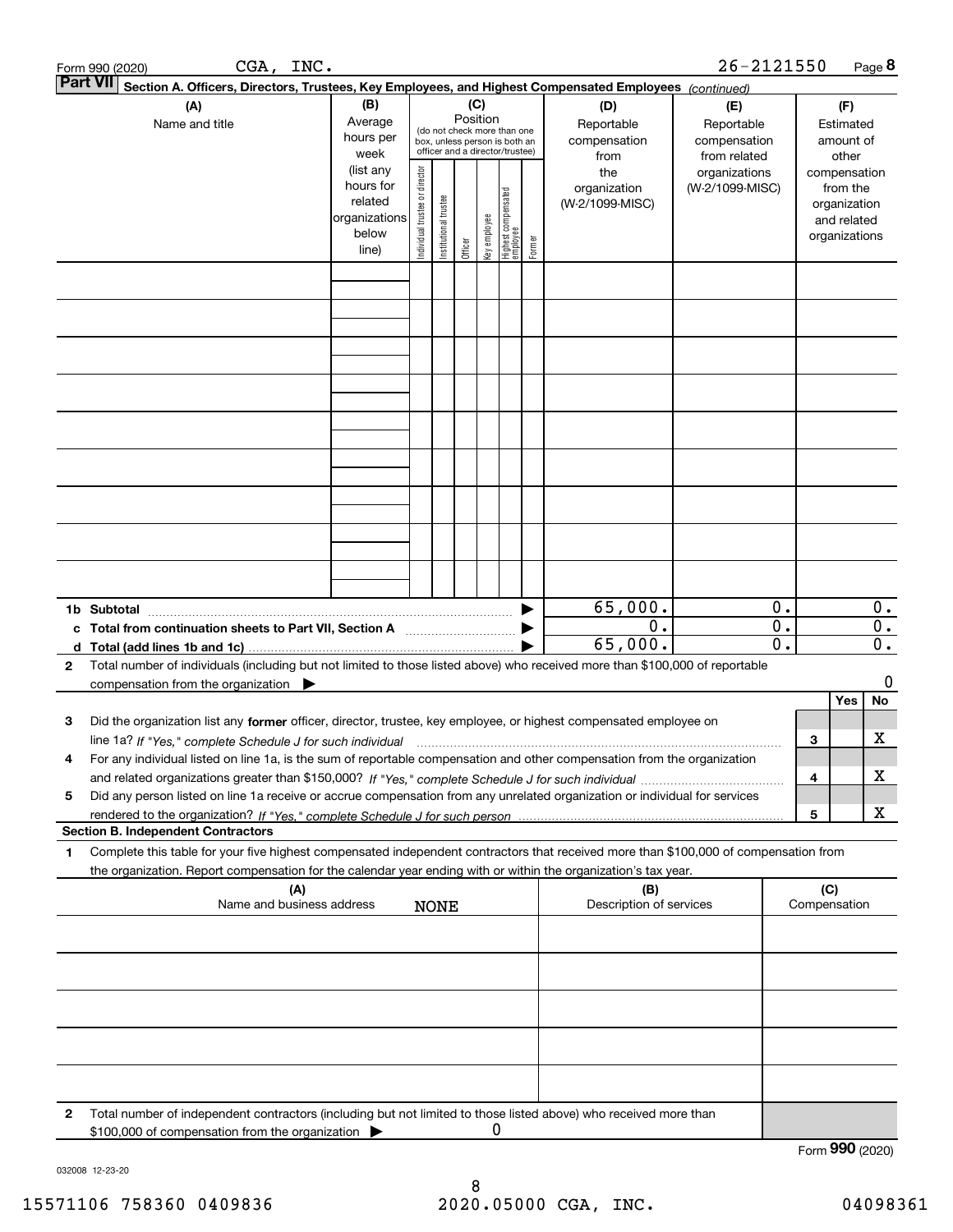|                                                           |                  | CGA, INC.<br>Form 990 (2020)                                                                                                                             |                      |                      |                                              | $26 - 2121550$                                    | Page 9                                                          |
|-----------------------------------------------------------|------------------|----------------------------------------------------------------------------------------------------------------------------------------------------------|----------------------|----------------------|----------------------------------------------|---------------------------------------------------|-----------------------------------------------------------------|
|                                                           | <b>Part VIII</b> | <b>Statement of Revenue</b><br>Check if Schedule O contains a response or note to any line in this Part VIII                                             |                      |                      |                                              |                                                   |                                                                 |
|                                                           |                  |                                                                                                                                                          |                      | (A)<br>Total revenue | (B)<br>Related or exempt<br>function revenue | $\overline{(C)}$<br>Unrelated<br>business revenue | (D)<br>Revenue excluded<br>from tax under<br>sections 512 - 514 |
|                                                           |                  | 1a<br><b>1 a</b> Federated campaigns                                                                                                                     | 850.                 |                      |                                              |                                                   |                                                                 |
| Contributions, Gifts, Grants<br>and Other Similar Amounts |                  | 1 <sub>b</sub><br><b>b</b> Membership dues                                                                                                               |                      |                      |                                              |                                                   |                                                                 |
|                                                           |                  | 1 <sub>c</sub><br>c Fundraising events<br>1 <sub>d</sub>                                                                                                 | 2,193.               |                      |                                              |                                                   |                                                                 |
|                                                           |                  | d Related organizations<br>e Government grants (contributions)<br>1e                                                                                     |                      |                      |                                              |                                                   |                                                                 |
|                                                           |                  | f All other contributions, gifts, grants, and                                                                                                            |                      |                      |                                              |                                                   |                                                                 |
|                                                           |                  | similar amounts not included above<br>1f                                                                                                                 | 6, 259.              |                      |                                              |                                                   |                                                                 |
|                                                           |                  | $1g$ \$<br>g Noncash contributions included in lines 1a-1f                                                                                               |                      |                      |                                              |                                                   |                                                                 |
|                                                           |                  |                                                                                                                                                          |                      | 9,302.               |                                              |                                                   |                                                                 |
|                                                           |                  |                                                                                                                                                          | <b>Business Code</b> |                      |                                              |                                                   |                                                                 |
|                                                           |                  | 2 a COMMUNITY AWARENESS &                                                                                                                                | 624310               | 227,776.             | 227,776.                                     |                                                   |                                                                 |
|                                                           |                  | b<br><u> 1989 - Johann Stoff, deutscher Stoffen und der Stoffen und der Stoffen und der Stoffen und der Stoffen und der</u><br>c                         |                      |                      |                                              |                                                   |                                                                 |
|                                                           |                  | the control of the control of the control of the control of the control of the control of<br>d<br><u> 1980 - Jan Barnett, fransk politiker (d. 1980)</u> |                      |                      |                                              |                                                   |                                                                 |
| Program Service<br>Revenue                                |                  | е                                                                                                                                                        |                      |                      |                                              |                                                   |                                                                 |
|                                                           |                  | All other program service revenue<br>f                                                                                                                   |                      |                      |                                              |                                                   |                                                                 |
|                                                           |                  |                                                                                                                                                          | ь                    | 227,776.             |                                              |                                                   |                                                                 |
|                                                           | З                | Investment income (including dividends, interest, and                                                                                                    |                      |                      |                                              |                                                   |                                                                 |
|                                                           |                  | Income from investment of tax-exempt bond proceeds                                                                                                       | ▶                    |                      |                                              |                                                   |                                                                 |
|                                                           | 4<br>5           |                                                                                                                                                          |                      |                      |                                              |                                                   |                                                                 |
|                                                           |                  | (i) Real                                                                                                                                                 | (ii) Personal        |                      |                                              |                                                   |                                                                 |
|                                                           |                  | 6 a Gross rents<br>6a<br>.                                                                                                                               |                      |                      |                                              |                                                   |                                                                 |
|                                                           |                  | 6b<br><b>b</b> Less: rental expenses                                                                                                                     |                      |                      |                                              |                                                   |                                                                 |
|                                                           |                  | c Rental income or (loss)<br>6c                                                                                                                          |                      |                      |                                              |                                                   |                                                                 |
|                                                           |                  | d Net rental income or (loss)                                                                                                                            |                      |                      |                                              |                                                   |                                                                 |
|                                                           |                  | (i) Securities<br><b>7 a</b> Gross amount from sales of                                                                                                  | (ii) Other           |                      |                                              |                                                   |                                                                 |
|                                                           |                  | assets other than inventory<br>7a<br><b>b</b> Less: cost or other basis                                                                                  |                      |                      |                                              |                                                   |                                                                 |
|                                                           |                  | and sales expenses<br>7b                                                                                                                                 |                      |                      |                                              |                                                   |                                                                 |
| venue                                                     |                  | 7c<br><b>c</b> Gain or (loss)                                                                                                                            |                      |                      |                                              |                                                   |                                                                 |
|                                                           |                  |                                                                                                                                                          |                      |                      |                                              |                                                   |                                                                 |
| Other Re                                                  |                  | 8 a Gross income from fundraising events (not                                                                                                            |                      |                      |                                              |                                                   |                                                                 |
|                                                           |                  |                                                                                                                                                          |                      |                      |                                              |                                                   |                                                                 |
|                                                           |                  | contributions reported on line 1c). See<br>l 8a                                                                                                          | 0.                   |                      |                                              |                                                   |                                                                 |
|                                                           |                  | l 8b                                                                                                                                                     | $\mathbf 0$ .        |                      |                                              |                                                   |                                                                 |
|                                                           |                  | c Net income or (loss) from fundraising events                                                                                                           |                      | 0.                   |                                              |                                                   |                                                                 |
|                                                           |                  | 9 a Gross income from gaming activities. See                                                                                                             |                      |                      |                                              |                                                   |                                                                 |
|                                                           |                  | 9a                                                                                                                                                       |                      |                      |                                              |                                                   |                                                                 |
|                                                           |                  | l 9b<br><b>b</b> Less: direct expenses <b>manually</b>                                                                                                   |                      |                      |                                              |                                                   |                                                                 |
|                                                           |                  | c Net income or (loss) from gaming activities                                                                                                            |                      |                      |                                              |                                                   |                                                                 |
|                                                           |                  | 10 a Gross sales of inventory, less returns<br>10a                                                                                                       |                      |                      |                                              |                                                   |                                                                 |
|                                                           |                  | <b>b</b> Less: cost of goods sold<br>10b                                                                                                                 |                      |                      |                                              |                                                   |                                                                 |
|                                                           |                  | c Net income or (loss) from sales of inventory                                                                                                           |                      |                      |                                              |                                                   |                                                                 |
|                                                           |                  |                                                                                                                                                          | <b>Business Code</b> |                      |                                              |                                                   |                                                                 |
|                                                           | 11 a             | <u> 1989 - Johann Stein, mars an de France</u>                                                                                                           |                      |                      |                                              |                                                   |                                                                 |
| evenue                                                    |                  | b                                                                                                                                                        |                      |                      |                                              |                                                   |                                                                 |
| Miscellaneous                                             |                  | c                                                                                                                                                        |                      |                      |                                              |                                                   |                                                                 |
|                                                           |                  |                                                                                                                                                          |                      |                      |                                              |                                                   |                                                                 |
|                                                           | 12               |                                                                                                                                                          |                      | 237,078.             | 227,776.                                     | $0$ .                                             | 0.                                                              |
|                                                           |                  | 032009 12-23-20                                                                                                                                          |                      |                      |                                              |                                                   | Form 990 (2020)                                                 |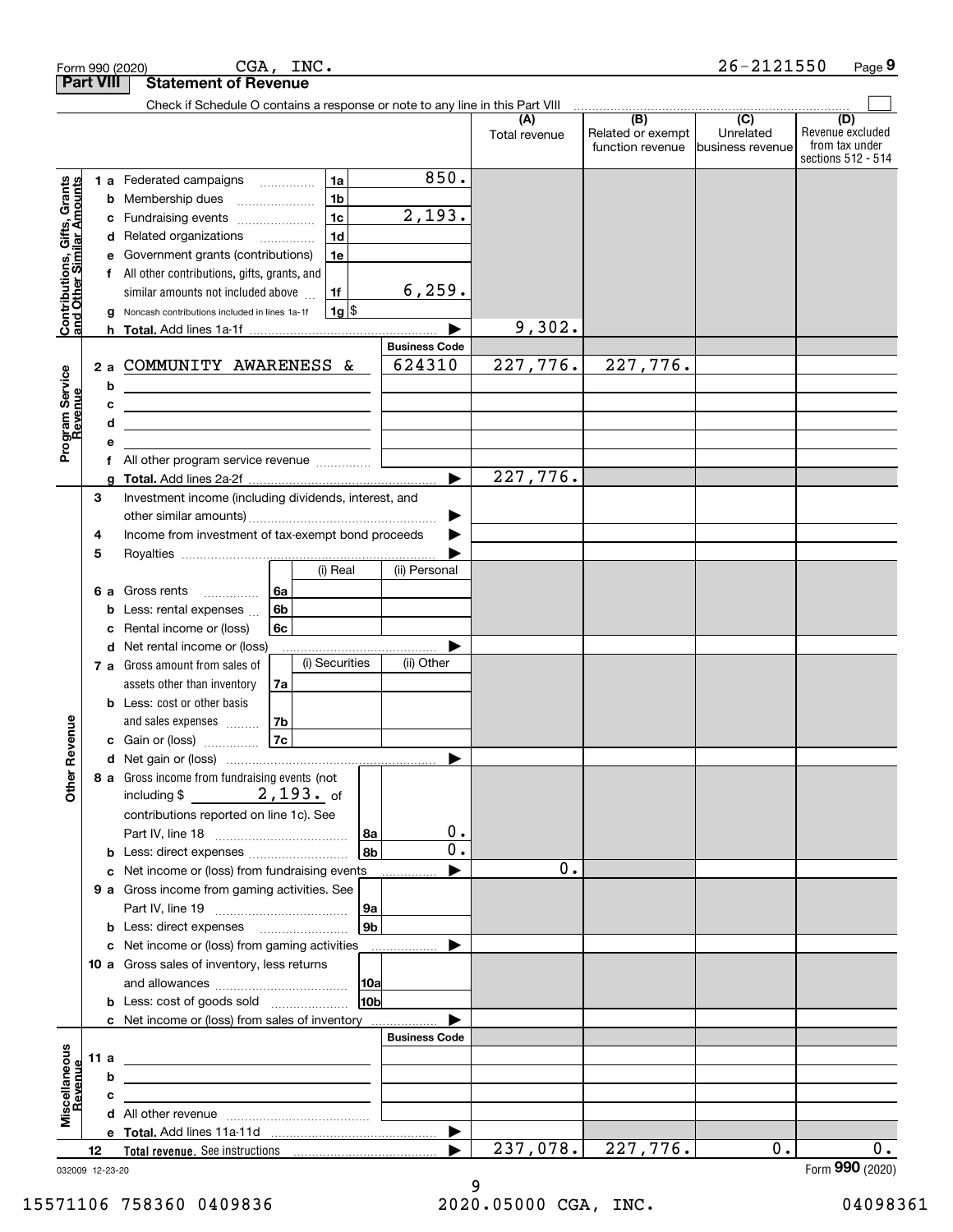|              |                                                                                                                                                                                                            |                          |                                                 |                                                      | $\mathbf{X}$                   |
|--------------|------------------------------------------------------------------------------------------------------------------------------------------------------------------------------------------------------------|--------------------------|-------------------------------------------------|------------------------------------------------------|--------------------------------|
|              | Do not include amounts reported on lines 6b,<br>7b, 8b, 9b, and 10b of Part VIII.                                                                                                                          | (A)<br>Total expenses    | $\overline{(B)}$<br>Program service<br>expenses | $\overline{C}$<br>Management and<br>general expenses | (D)<br>Fundraising<br>expenses |
| 1.           | Grants and other assistance to domestic organizations                                                                                                                                                      |                          |                                                 |                                                      |                                |
|              | and domestic governments. See Part IV, line 21                                                                                                                                                             |                          |                                                 |                                                      |                                |
| $\mathbf{2}$ | Grants and other assistance to domestic                                                                                                                                                                    |                          |                                                 |                                                      |                                |
|              | individuals. See Part IV, line 22                                                                                                                                                                          |                          |                                                 |                                                      |                                |
| 3            | Grants and other assistance to foreign                                                                                                                                                                     |                          |                                                 |                                                      |                                |
|              | organizations, foreign governments, and foreign                                                                                                                                                            |                          |                                                 |                                                      |                                |
|              | individuals. See Part IV, lines 15 and 16                                                                                                                                                                  |                          |                                                 |                                                      |                                |
| 4            | Benefits paid to or for members                                                                                                                                                                            |                          |                                                 |                                                      |                                |
| 5            | Compensation of current officers, directors,                                                                                                                                                               |                          |                                                 |                                                      |                                |
|              |                                                                                                                                                                                                            | 65,000.                  | 31,750.                                         | 33,250.                                              |                                |
| 6            | Compensation not included above to disqualified                                                                                                                                                            |                          |                                                 |                                                      |                                |
|              | persons (as defined under section 4958(f)(1)) and                                                                                                                                                          |                          |                                                 |                                                      |                                |
|              | persons described in section 4958(c)(3)(B)                                                                                                                                                                 |                          |                                                 |                                                      |                                |
| 7            |                                                                                                                                                                                                            | 55,762.                  | 51, 542.                                        | 4,220.                                               |                                |
| 8            | Pension plan accruals and contributions (include                                                                                                                                                           |                          |                                                 |                                                      |                                |
|              | section 401(k) and 403(b) employer contributions)                                                                                                                                                          |                          |                                                 |                                                      |                                |
| 9            |                                                                                                                                                                                                            | 1,055.                   | 179.                                            | 876.                                                 |                                |
| 10           |                                                                                                                                                                                                            | 9,239.                   | 6,929.                                          | 2,310.                                               |                                |
| 11           | Fees for services (nonemployees):                                                                                                                                                                          |                          |                                                 |                                                      |                                |
| a            |                                                                                                                                                                                                            |                          |                                                 |                                                      |                                |
| b            |                                                                                                                                                                                                            |                          |                                                 |                                                      |                                |
| c            |                                                                                                                                                                                                            | 11,368.                  |                                                 | 11,368.                                              |                                |
| d            |                                                                                                                                                                                                            |                          |                                                 |                                                      |                                |
| e            | Professional fundraising services. See Part IV, line 17                                                                                                                                                    |                          |                                                 |                                                      |                                |
| f            | Investment management fees                                                                                                                                                                                 |                          |                                                 |                                                      |                                |
| $\mathbf{q}$ | Other. (If line 11g amount exceeds 10% of line 25,                                                                                                                                                         |                          |                                                 |                                                      |                                |
|              | column (A) amount, list line 11g expenses on Sch O.)                                                                                                                                                       |                          | 41,757.                                         |                                                      |                                |
| 12           |                                                                                                                                                                                                            | $\frac{41,757}{2,216}$ . | $\overline{1,218.}$                             | 998.                                                 |                                |
| 13           |                                                                                                                                                                                                            | $\overline{20,551}$ .    | 19,465.                                         | 1,086.                                               |                                |
| 14           |                                                                                                                                                                                                            |                          |                                                 |                                                      |                                |
| 15           |                                                                                                                                                                                                            |                          |                                                 |                                                      |                                |
| 16           |                                                                                                                                                                                                            | 15,516.                  | 11,362.                                         | $\overline{4,154}$ .                                 |                                |
| 17           | Travel                                                                                                                                                                                                     | 716.                     | 716.                                            |                                                      |                                |
| 18           | Payments of travel or entertainment expenses                                                                                                                                                               |                          |                                                 |                                                      |                                |
|              | for any federal, state, or local public officials                                                                                                                                                          |                          |                                                 |                                                      |                                |
| 19           | Conferences, conventions, and meetings                                                                                                                                                                     |                          |                                                 |                                                      |                                |
| 20           | Interest                                                                                                                                                                                                   |                          |                                                 |                                                      |                                |
| 21           |                                                                                                                                                                                                            |                          |                                                 |                                                      |                                |
| 22           | Depreciation, depletion, and amortization                                                                                                                                                                  | 819.                     |                                                 | $\overline{819}$ .                                   |                                |
| 23           | Insurance                                                                                                                                                                                                  | 4,810.                   | 3,606.                                          | 1,204.                                               |                                |
| 24           | Other expenses. Itemize expenses not covered<br>above (List miscellaneous expenses on line 24e. If<br>line 24e amount exceeds 10% of line 25, column (A)<br>amount, list line 24e expenses on Schedule O.) |                          |                                                 |                                                      |                                |
| $\mathbf{a}$ | MEMBERSHIPS AND DUES                                                                                                                                                                                       | $\overline{1,291}$ .     | 969.                                            | 322.                                                 |                                |
| b            | OTHER BUSINESS FEES                                                                                                                                                                                        | $\overline{285}$ .       |                                                 | 285.                                                 |                                |
| c            |                                                                                                                                                                                                            |                          |                                                 |                                                      |                                |
| d            |                                                                                                                                                                                                            |                          |                                                 |                                                      |                                |
|              | e All other expenses                                                                                                                                                                                       |                          |                                                 |                                                      |                                |
| 25           | Total functional expenses. Add lines 1 through 24e                                                                                                                                                         | 230,385.                 | 169,493.                                        | 60,892.                                              | $\mathbf 0$ .                  |
| 26           | Joint costs. Complete this line only if the organization                                                                                                                                                   |                          |                                                 |                                                      |                                |
|              | reported in column (B) joint costs from a combined                                                                                                                                                         |                          |                                                 |                                                      |                                |
|              | educational campaign and fundraising solicitation.                                                                                                                                                         |                          |                                                 |                                                      |                                |
|              | Check here $\blacktriangleright$<br>if following SOP 98-2 (ASC 958-720)                                                                                                                                    |                          |                                                 |                                                      |                                |

Form (2020) **990**

**Part IX Statement of Functional Expenses**

*Section 501(c)(3) and 501(c)(4) organizations must complete all columns. All other organizations must complete column (A).*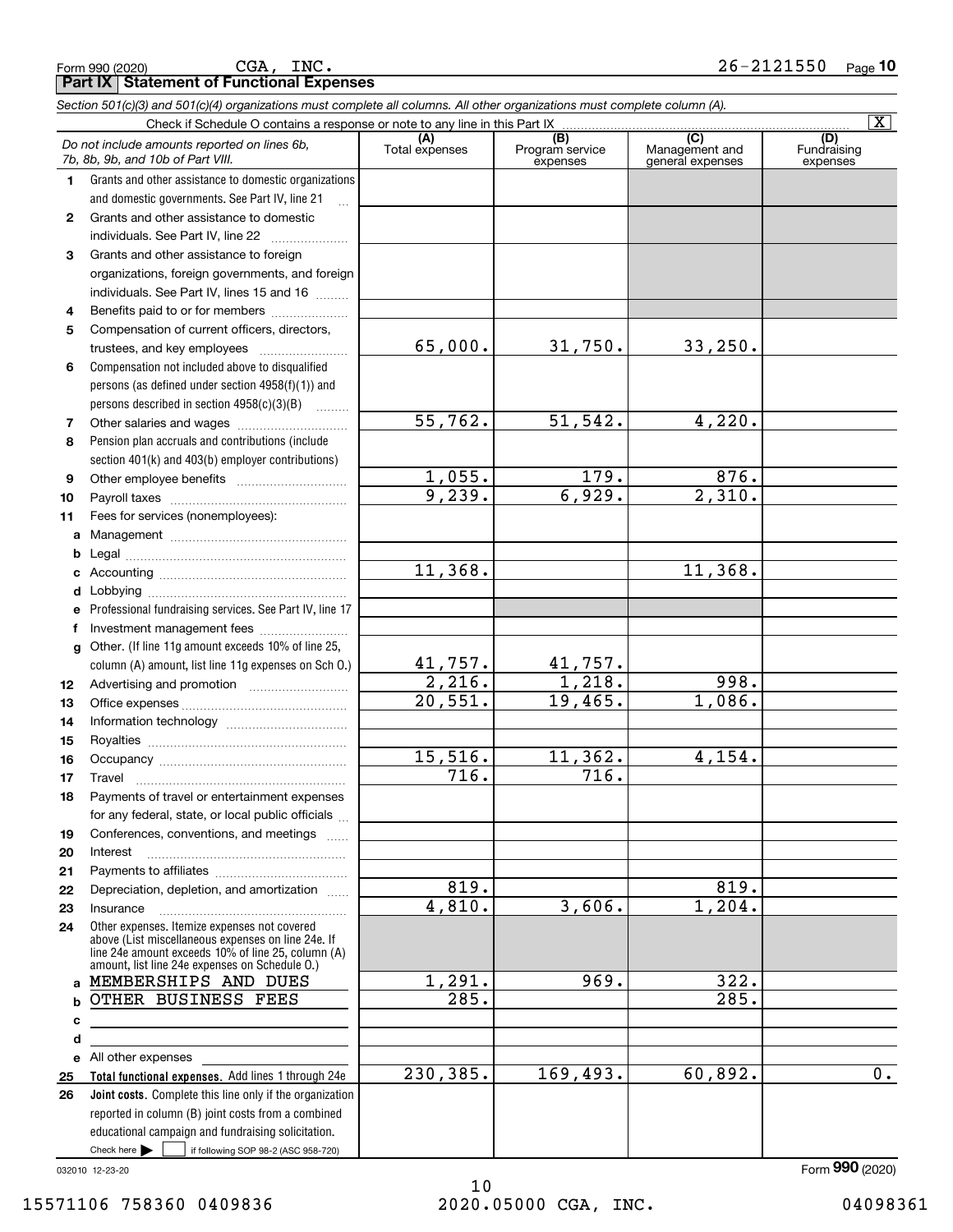11

Form (2020) **990**

|                             |    | Check if Schedule O contains a response or note to any line in this Part X [11] manusum manusum manusum manusu                                                                                                                       |        |                         |                          |                         |                    |
|-----------------------------|----|--------------------------------------------------------------------------------------------------------------------------------------------------------------------------------------------------------------------------------------|--------|-------------------------|--------------------------|-------------------------|--------------------|
|                             |    |                                                                                                                                                                                                                                      |        |                         | (A)<br>Beginning of year |                         | (B)<br>End of year |
|                             | 1  |                                                                                                                                                                                                                                      |        |                         | 78,839.                  | $\mathbf{1}$            | 82,197.            |
|                             | 2  |                                                                                                                                                                                                                                      |        |                         | $\overline{2,484}$ .     | $\overline{\mathbf{2}}$ | 2,486.             |
|                             | з  |                                                                                                                                                                                                                                      |        |                         | 16,820.                  | $\mathbf{3}$            | 28,301.            |
|                             | 4  |                                                                                                                                                                                                                                      |        |                         | $\overline{4}$           |                         |                    |
|                             | 5  | Loans and other receivables from any current or former officer, director,                                                                                                                                                            |        |                         |                          |                         |                    |
|                             |    | trustee, key employee, creator or founder, substantial contributor, or 35%                                                                                                                                                           |        |                         |                          |                         |                    |
|                             |    | controlled entity or family member of any of these persons                                                                                                                                                                           |        |                         |                          | 5                       |                    |
|                             | 6  | Loans and other receivables from other disqualified persons (as defined                                                                                                                                                              |        |                         |                          |                         |                    |
|                             |    | under section $4958(f)(1)$ , and persons described in section $4958(c)(3)(B)$                                                                                                                                                        |        |                         |                          | 6                       |                    |
|                             | 7  |                                                                                                                                                                                                                                      |        |                         |                          | $\overline{7}$          |                    |
| Assets                      | 8  |                                                                                                                                                                                                                                      |        |                         |                          | 8                       |                    |
|                             | 9  | Prepaid expenses and deferred charges                                                                                                                                                                                                |        |                         | 2,380.                   | 9                       | 2,481.             |
|                             |    | <b>10a</b> Land, buildings, and equipment: cost or other                                                                                                                                                                             |        |                         |                          |                         |                    |
|                             |    | basis. Complete Part VI of Schedule D  10a                                                                                                                                                                                           |        | $\frac{6,054.}{5,800.}$ |                          |                         |                    |
|                             |    | <b>b</b> Less: accumulated depreciation<br>. 1                                                                                                                                                                                       | 10b l  |                         | 1,073.                   | 10 <sub>c</sub>         | 254.               |
|                             | 11 |                                                                                                                                                                                                                                      |        | 11                      |                          |                         |                    |
|                             | 12 |                                                                                                                                                                                                                                      |        | 12                      |                          |                         |                    |
|                             | 13 |                                                                                                                                                                                                                                      |        | 13                      |                          |                         |                    |
|                             | 14 |                                                                                                                                                                                                                                      |        | 14                      |                          |                         |                    |
|                             | 15 |                                                                                                                                                                                                                                      |        | 15                      |                          |                         |                    |
|                             | 16 | <b>Total assets.</b> Add lines 1 through 15 (must equal line 33) <i></i>                                                                                                                                                             |        |                         | 101,596.                 | 16                      | 115, 719.          |
|                             | 17 |                                                                                                                                                                                                                                      | 5,571. | 17                      | 13,001.                  |                         |                    |
|                             | 18 |                                                                                                                                                                                                                                      |        | 18                      |                          |                         |                    |
|                             | 19 | Deferred revenue manual contracts and contracts are all the contracts and contracts are contracted and contracts are contracted and contract are contracted and contract are contracted and contract are contracted and contra       |        |                         | 19                       |                         |                    |
|                             | 20 |                                                                                                                                                                                                                                      |        |                         |                          | 20                      |                    |
|                             | 21 | Escrow or custodial account liability. Complete Part IV of Schedule D                                                                                                                                                                |        | 1.1.1.1.1.1.1.1.1.1     |                          | 21                      |                    |
|                             | 22 | Loans and other payables to any current or former officer, director,                                                                                                                                                                 |        |                         |                          |                         |                    |
| Liabilities                 |    | trustee, key employee, creator or founder, substantial contributor, or 35%                                                                                                                                                           |        |                         |                          |                         |                    |
|                             |    | controlled entity or family member of any of these persons                                                                                                                                                                           |        |                         |                          | 22                      |                    |
|                             | 23 | Secured mortgages and notes payable to unrelated third parties                                                                                                                                                                       |        | 23                      |                          |                         |                    |
|                             | 24 | Unsecured notes and loans payable to unrelated third parties                                                                                                                                                                         |        |                         |                          | 24                      |                    |
|                             | 25 | Other liabilities (including federal income tax, payables to related third                                                                                                                                                           |        |                         |                          |                         |                    |
|                             |    | parties, and other liabilities not included on lines 17-24). Complete Part X                                                                                                                                                         |        |                         |                          |                         |                    |
|                             |    | of Schedule D <b>William Communication Contract Contract Contract Contract Contract Contract Contract Contract Contract Contract Contract Contract Contract Contract Contract Contract Contract Contract Contract Contract Contr</b> |        |                         |                          | 25                      |                    |
|                             | 26 | Total liabilities. Add lines 17 through 25                                                                                                                                                                                           |        |                         | $\overline{5,571.}$ 26   |                         | 13,001.            |
|                             |    | Organizations that follow FASB ASC 958, check here $\blacktriangleright \boxed{X}$                                                                                                                                                   |        |                         |                          |                         |                    |
|                             |    | and complete lines 27, 28, 32, and 33.                                                                                                                                                                                               |        |                         |                          |                         |                    |
|                             | 27 | Net assets without donor restrictions                                                                                                                                                                                                |        |                         | 88,911.                  | 27                      | 92,003.            |
|                             | 28 |                                                                                                                                                                                                                                      |        |                         | 7,114.                   | 28                      | 10, 715.           |
|                             |    | Organizations that do not follow FASB ASC 958, check here $\blacktriangleright$                                                                                                                                                      |        |                         |                          |                         |                    |
|                             |    | and complete lines 29 through 33.                                                                                                                                                                                                    |        |                         |                          |                         |                    |
|                             | 29 |                                                                                                                                                                                                                                      |        |                         |                          | 29                      |                    |
| Net Assets or Fund Balances | 30 | Paid-in or capital surplus, or land, building, or equipment fund                                                                                                                                                                     |        |                         |                          | 30                      |                    |
|                             | 31 | Retained earnings, endowment, accumulated income, or other funds                                                                                                                                                                     |        |                         |                          | 31                      |                    |
|                             | 32 |                                                                                                                                                                                                                                      |        |                         | 96,025.                  | 32                      | 102,718.           |
|                             | 33 |                                                                                                                                                                                                                                      |        |                         | 101,596.                 | 33                      | 115,719.           |

**Part X Balance Sheet**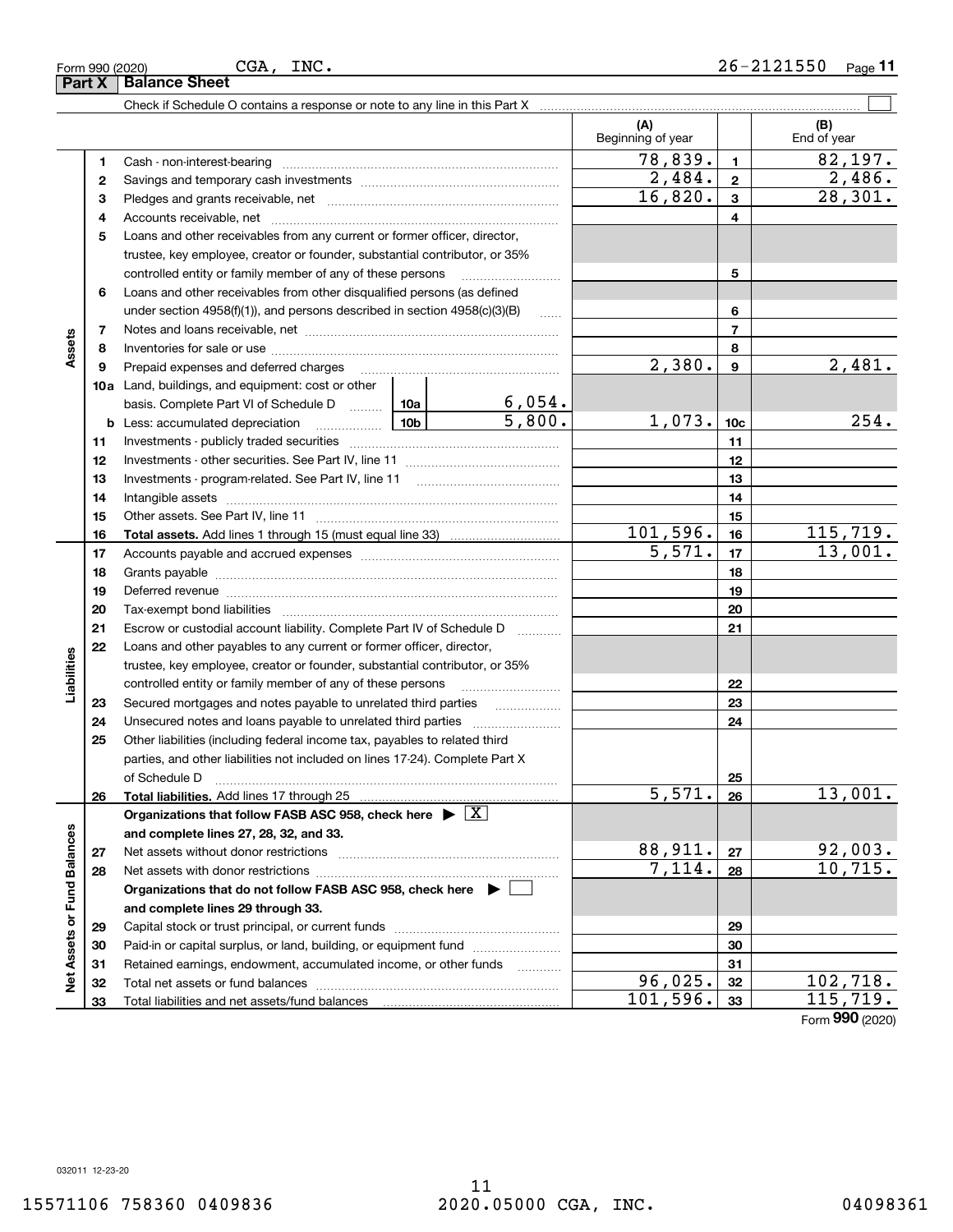|    | CGA, INC.<br>Form 990 (2020)                                                                                                    |                | $26 - 2121550$ |         | Page $12$             |
|----|---------------------------------------------------------------------------------------------------------------------------------|----------------|----------------|---------|-----------------------|
|    | <b>Reconciliation of Net Assets</b><br><b>Part XI</b>                                                                           |                |                |         |                       |
|    |                                                                                                                                 |                |                |         |                       |
|    |                                                                                                                                 |                |                |         |                       |
| 1  | Total revenue (must equal Part VIII, column (A), line 12)                                                                       | 1.             | 237,078.       |         |                       |
| 2  | Total expenses (must equal Part IX, column (A), line 25)                                                                        | $\mathfrak{p}$ | 230, 385.      |         |                       |
| з  | Revenue less expenses. Subtract line 2 from line 1                                                                              | 3              |                |         | 6,693.                |
| 4  |                                                                                                                                 | $\overline{4}$ |                | 96,025. |                       |
| 5  | Net unrealized gains (losses) on investments                                                                                    | 5              |                |         |                       |
| 6  |                                                                                                                                 | 6              |                |         |                       |
| 7  |                                                                                                                                 | $\overline{7}$ |                |         |                       |
| 8  | Prior period adjustments                                                                                                        | 8              |                |         |                       |
| 9  | Other changes in net assets or fund balances (explain on Schedule O)                                                            | 9              |                |         | 0.                    |
| 10 | Net assets or fund balances at end of year. Combine lines 3 through 9 (must equal Part X, line 32,                              |                |                |         |                       |
|    |                                                                                                                                 | 10             | 102,718.       |         |                       |
|    | Part XII Financial Statements and Reporting                                                                                     |                |                |         |                       |
|    |                                                                                                                                 |                |                |         | $\overline{\text{X}}$ |
|    |                                                                                                                                 |                |                | Yes     | <b>No</b>             |
| 1  | $ X $ Accrual<br>Other<br>Accounting method used to prepare the Form 990: <u>June</u> Cash                                      |                |                |         |                       |
|    | If the organization changed its method of accounting from a prior year or checked "Other," explain in Schedule O.               |                |                |         |                       |
|    | 2a Were the organization's financial statements compiled or reviewed by an independent accountant?                              |                | 2a             |         | x                     |
|    | If "Yes," check a box below to indicate whether the financial statements for the year were compiled or reviewed on a            |                |                |         |                       |
|    | separate basis, consolidated basis, or both:                                                                                    |                |                |         |                       |
|    | <b>Consolidated basis</b><br>Both consolidated and separate basis<br>Separate basis                                             |                |                |         |                       |
|    | Were the organization's financial statements audited by an independent accountant?                                              |                | 2 <sub>b</sub> | X       |                       |
|    | If "Yes," check a box below to indicate whether the financial statements for the year were audited on a separate basis,         |                |                |         |                       |
|    | consolidated basis, or both:                                                                                                    |                |                |         |                       |
|    | $X$ Separate basis<br>Consolidated basis<br>Both consolidated and separate basis                                                |                |                |         |                       |
|    | c If "Yes" to line 2a or 2b, does the organization have a committee that assumes responsibility for oversight of the audit,     |                |                |         |                       |
|    |                                                                                                                                 |                | 2c             | X       |                       |
|    | If the organization changed either its oversight process or selection process during the tax year, explain on Schedule O.       |                |                |         |                       |
|    | 3a As a result of a federal award, was the organization required to undergo an audit or audits as set forth in the Single Audit |                |                |         |                       |
|    |                                                                                                                                 |                | За             |         | x                     |
|    | If "Yes," did the organization undergo the required audit or audits? If the organization did not undergo the required audit     |                |                |         |                       |
|    | or audits, explain why on Schedule O and describe any steps taken to undergo such audits                                        |                | 3b             | nnn     |                       |

Form (2020) **990**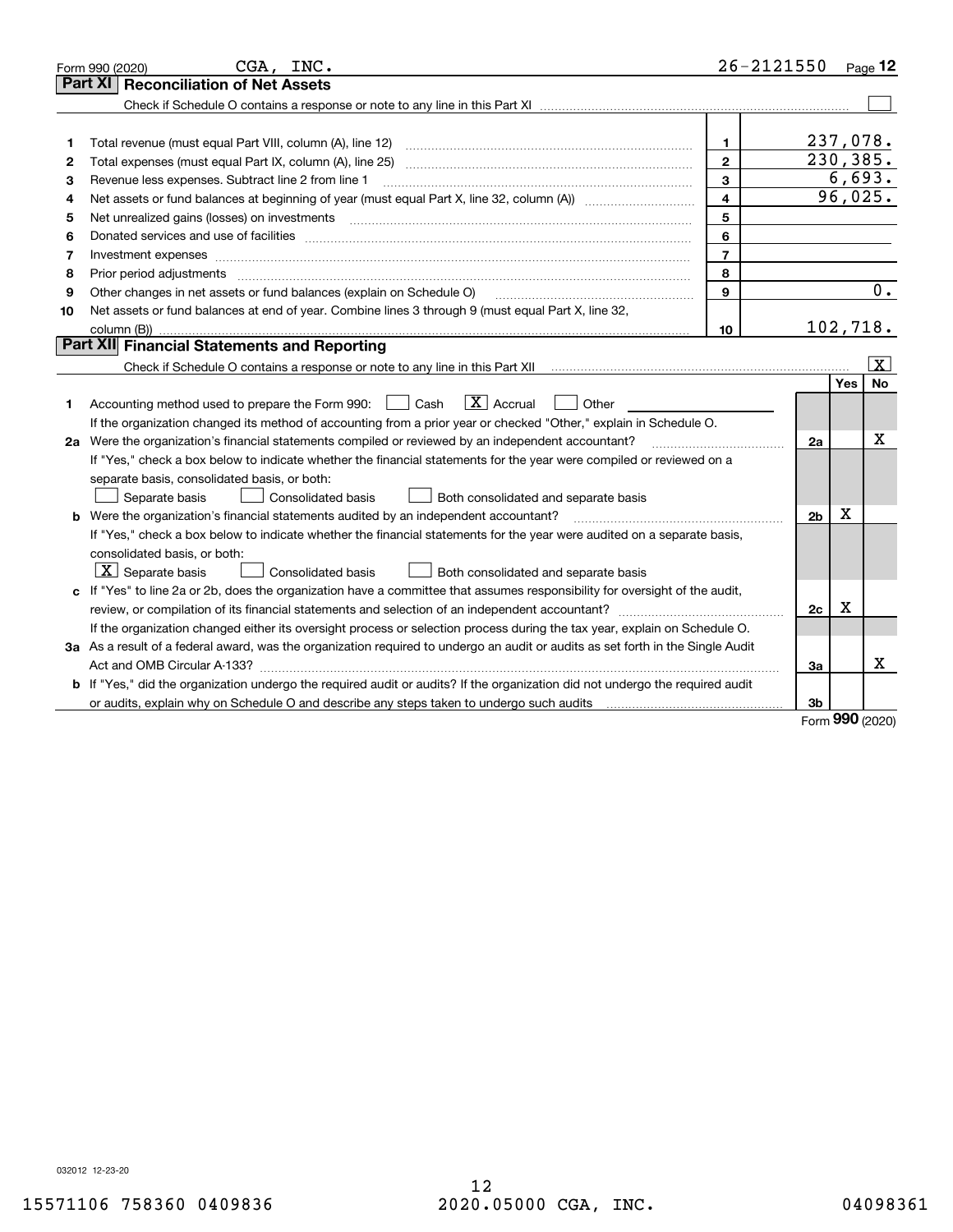| <b>SCHEDULE A</b> |
|-------------------|
|-------------------|

Department of the Treasury Internal Revenue Service

**(Form 990 or 990-EZ)**

# **Public Charity Status and Public Support**

**Complete if the organization is a section 501(c)(3) organization or a section 4947(a)(1) nonexempt charitable trust. | Attach to Form 990 or Form 990-EZ.** 

| $\triangleright$ Go to www.irs.gov/Form990 for instructions and the latest information. |  |  |  |
|-----------------------------------------------------------------------------------------|--|--|--|
|-----------------------------------------------------------------------------------------|--|--|--|

| OMB No. 1545-0047                   |
|-------------------------------------|
| 2020                                |
| <b>Open to Public</b><br>Inspection |

|                                | Name of the organization                                                                                                                                |           | ad to www.morgown ormood for modiablionid and the fatbol mnormation. |                                    |                                 |                            |  | <b>Employer identification number</b> |  |
|--------------------------------|---------------------------------------------------------------------------------------------------------------------------------------------------------|-----------|----------------------------------------------------------------------|------------------------------------|---------------------------------|----------------------------|--|---------------------------------------|--|
|                                |                                                                                                                                                         | CGA, INC. |                                                                      |                                    |                                 |                            |  | 26-2121550                            |  |
| Part I                         | Reason for Public Charity Status. (All organizations must complete this part.) See instructions.                                                        |           |                                                                      |                                    |                                 |                            |  |                                       |  |
|                                | The organization is not a private foundation because it is: (For lines 1 through 12, check only one box.)                                               |           |                                                                      |                                    |                                 |                            |  |                                       |  |
| 1                              | A church, convention of churches, or association of churches described in section 170(b)(1)(A)(i).                                                      |           |                                                                      |                                    |                                 |                            |  |                                       |  |
| 2                              | A school described in section 170(b)(1)(A)(ii). (Attach Schedule E (Form 990 or 990-EZ).)                                                               |           |                                                                      |                                    |                                 |                            |  |                                       |  |
| 3                              | A hospital or a cooperative hospital service organization described in section 170(b)(1)(A)(iii).                                                       |           |                                                                      |                                    |                                 |                            |  |                                       |  |
| 4                              | A medical research organization operated in conjunction with a hospital described in section 170(b)(1)(A)(iii). Enter the hospital's name,              |           |                                                                      |                                    |                                 |                            |  |                                       |  |
|                                | city, and state:                                                                                                                                        |           |                                                                      |                                    |                                 |                            |  |                                       |  |
| 5                              | An organization operated for the benefit of a college or university owned or operated by a governmental unit described in                               |           |                                                                      |                                    |                                 |                            |  |                                       |  |
|                                | section 170(b)(1)(A)(iv). (Complete Part II.)                                                                                                           |           |                                                                      |                                    |                                 |                            |  |                                       |  |
| 6                              | A federal, state, or local government or governmental unit described in section 170(b)(1)(A)(v).                                                        |           |                                                                      |                                    |                                 |                            |  |                                       |  |
| $\mathbf{X}$<br>$\overline{7}$ | An organization that normally receives a substantial part of its support from a governmental unit or from the general public described in               |           |                                                                      |                                    |                                 |                            |  |                                       |  |
|                                | section 170(b)(1)(A)(vi). (Complete Part II.)                                                                                                           |           |                                                                      |                                    |                                 |                            |  |                                       |  |
| 8                              | A community trust described in section 170(b)(1)(A)(vi). (Complete Part II.)                                                                            |           |                                                                      |                                    |                                 |                            |  |                                       |  |
| 9                              | An agricultural research organization described in section 170(b)(1)(A)(ix) operated in conjunction with a land-grant college                           |           |                                                                      |                                    |                                 |                            |  |                                       |  |
|                                | or university or a non-land-grant college of agriculture (see instructions). Enter the name, city, and state of the college or                          |           |                                                                      |                                    |                                 |                            |  |                                       |  |
| 10                             | university:<br>An organization that normally receives (1) more than 33 1/3% of its support from contributions, membership fees, and gross receipts from |           |                                                                      |                                    |                                 |                            |  |                                       |  |
|                                | activities related to its exempt functions, subject to certain exceptions; and (2) no more than 33 1/3% of its support from gross investment            |           |                                                                      |                                    |                                 |                            |  |                                       |  |
|                                | income and unrelated business taxable income (less section 511 tax) from businesses acquired by the organization after June 30, 1975.                   |           |                                                                      |                                    |                                 |                            |  |                                       |  |
|                                | See section 509(a)(2). (Complete Part III.)                                                                                                             |           |                                                                      |                                    |                                 |                            |  |                                       |  |
| 11                             | An organization organized and operated exclusively to test for public safety. See section 509(a)(4).                                                    |           |                                                                      |                                    |                                 |                            |  |                                       |  |
| 12 <sub>2</sub>                | An organization organized and operated exclusively for the benefit of, to perform the functions of, or to carry out the purposes of one or              |           |                                                                      |                                    |                                 |                            |  |                                       |  |
|                                | more publicly supported organizations described in section 509(a)(1) or section 509(a)(2). See section 509(a)(3). Check the box in                      |           |                                                                      |                                    |                                 |                            |  |                                       |  |
|                                | lines 12a through 12d that describes the type of supporting organization and complete lines 12e, 12f, and 12g.                                          |           |                                                                      |                                    |                                 |                            |  |                                       |  |
| а                              | Type I. A supporting organization operated, supervised, or controlled by its supported organization(s), typically by giving                             |           |                                                                      |                                    |                                 |                            |  |                                       |  |
|                                | the supported organization(s) the power to regularly appoint or elect a majority of the directors or trustees of the supporting                         |           |                                                                      |                                    |                                 |                            |  |                                       |  |
|                                | organization. You must complete Part IV, Sections A and B.                                                                                              |           |                                                                      |                                    |                                 |                            |  |                                       |  |
| b                              | Type II. A supporting organization supervised or controlled in connection with its supported organization(s), by having                                 |           |                                                                      |                                    |                                 |                            |  |                                       |  |
|                                | control or management of the supporting organization vested in the same persons that control or manage the supported                                    |           |                                                                      |                                    |                                 |                            |  |                                       |  |
|                                | organization(s). You must complete Part IV, Sections A and C.                                                                                           |           |                                                                      |                                    |                                 |                            |  |                                       |  |
| с                              | Type III functionally integrated. A supporting organization operated in connection with, and functionally integrated with,                              |           |                                                                      |                                    |                                 |                            |  |                                       |  |
|                                | its supported organization(s) (see instructions). You must complete Part IV, Sections A, D, and E.                                                      |           |                                                                      |                                    |                                 |                            |  |                                       |  |
| d                              | Type III non-functionally integrated. A supporting organization operated in connection with its supported organization(s)                               |           |                                                                      |                                    |                                 |                            |  |                                       |  |
|                                | that is not functionally integrated. The organization generally must satisfy a distribution requirement and an attentiveness                            |           |                                                                      |                                    |                                 |                            |  |                                       |  |
|                                | requirement (see instructions). You must complete Part IV, Sections A and D, and Part V.                                                                |           |                                                                      |                                    |                                 |                            |  |                                       |  |
| е                              | Check this box if the organization received a written determination from the IRS that it is a Type I, Type II, Type III                                 |           |                                                                      |                                    |                                 |                            |  |                                       |  |
|                                | functionally integrated, or Type III non-functionally integrated supporting organization.                                                               |           |                                                                      |                                    |                                 |                            |  |                                       |  |
| f                              | Enter the number of supported organizations<br>Provide the following information about the supported organization(s).                                   |           |                                                                      |                                    |                                 |                            |  |                                       |  |
| a                              | (i) Name of supported                                                                                                                                   | (ii) EIN  | (iii) Type of organization                                           |                                    | (iv) Is the organization listed | (v) Amount of monetary     |  | (vi) Amount of other                  |  |
|                                | organization                                                                                                                                            |           | (described on lines 1-10<br>above (see instructions))                | in your governing document?<br>Yes | No                              | support (see instructions) |  | support (see instructions)            |  |
|                                |                                                                                                                                                         |           |                                                                      |                                    |                                 |                            |  |                                       |  |
|                                |                                                                                                                                                         |           |                                                                      |                                    |                                 |                            |  |                                       |  |
|                                |                                                                                                                                                         |           |                                                                      |                                    |                                 |                            |  |                                       |  |
|                                |                                                                                                                                                         |           |                                                                      |                                    |                                 |                            |  |                                       |  |
|                                |                                                                                                                                                         |           |                                                                      |                                    |                                 |                            |  |                                       |  |
|                                |                                                                                                                                                         |           |                                                                      |                                    |                                 |                            |  |                                       |  |
|                                |                                                                                                                                                         |           |                                                                      |                                    |                                 |                            |  |                                       |  |
|                                |                                                                                                                                                         |           |                                                                      |                                    |                                 |                            |  |                                       |  |
| Total                          |                                                                                                                                                         |           |                                                                      |                                    |                                 |                            |  |                                       |  |

LHA For Paperwork Reduction Act Notice, see the Instructions for Form 990 or 990-EZ. <sub>032021</sub> o1-25-21 Schedule A (Form 990 or 990-EZ) 2020 13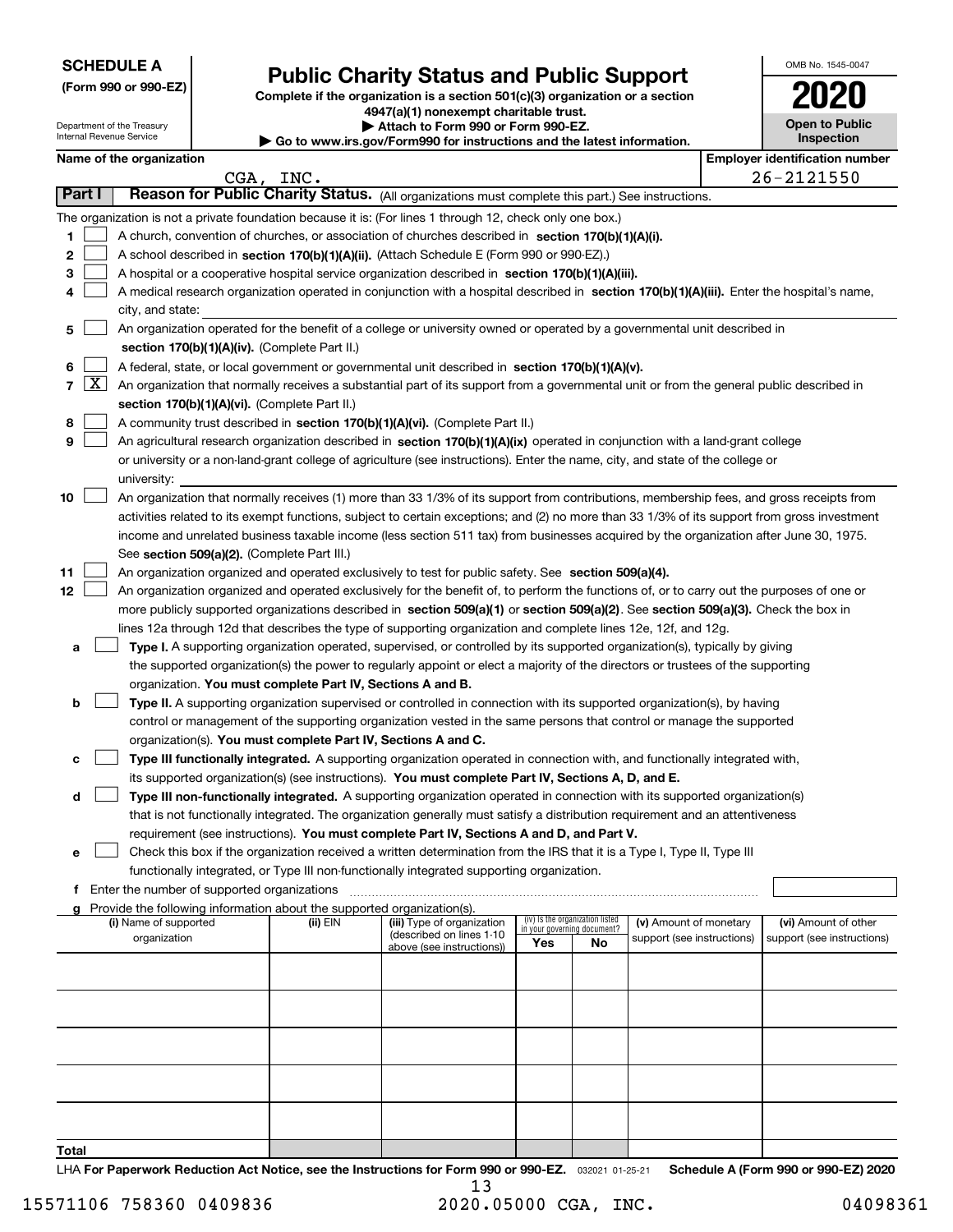032022 01-25-21

**Private foundation.**  If the organization did not check a box on line 13, 16a, 16b, 17a, or 17b, check this box and see instructions  $\Box$ 

**Schedule A (Form 990 or 990-EZ) 2020**

Schedule A (Form 990 or 990-EZ) 2020 CGA, INC.

**Part II Support Schedule for Organizations Described in Sections 170(b)(1)(A)(iv) and 170(b)(1)(A)(vi)**

(Complete only if you checked the box on line 5, 7, or 8 of Part I or if the organization failed to qualify under Part III. If the organization fails to qualify under the tests listed below, please complete Part III.)

|   | <b>Section A. Public Support</b>                                                                                                                                                                                               |          |            |            |            |          |                                          |
|---|--------------------------------------------------------------------------------------------------------------------------------------------------------------------------------------------------------------------------------|----------|------------|------------|------------|----------|------------------------------------------|
|   | Calendar year (or fiscal year beginning in) $\blacktriangleright$                                                                                                                                                              | (a) 2016 | $(b)$ 2017 | $(c)$ 2018 | $(d)$ 2019 | (e) 2020 | (f) Total                                |
|   | <b>1</b> Gifts, grants, contributions, and                                                                                                                                                                                     |          |            |            |            |          |                                          |
|   | membership fees received. (Do not                                                                                                                                                                                              |          |            |            |            |          |                                          |
|   | include any "unusual grants.")                                                                                                                                                                                                 | 30,989.  | 56, 375.   | 9,187.     | 10, 289.   | 9,302.   | 116,142.                                 |
|   | 2 Tax revenues levied for the organ-                                                                                                                                                                                           |          |            |            |            |          |                                          |
|   | ization's benefit and either paid to                                                                                                                                                                                           |          |            |            |            |          |                                          |
|   | or expended on its behalf                                                                                                                                                                                                      |          |            |            |            |          |                                          |
|   | 3 The value of services or facilities                                                                                                                                                                                          |          |            |            |            |          |                                          |
|   | furnished by a governmental unit to                                                                                                                                                                                            |          |            |            |            |          |                                          |
|   | the organization without charge                                                                                                                                                                                                |          |            | 6,900.     | 6,900.     | 6,900.   | 20,700.                                  |
|   | 4 Total. Add lines 1 through 3                                                                                                                                                                                                 | 30,989.  | 56,375.    | 16,087.    | 17,189.    | 16, 202. | 136,842.                                 |
| 5 | The portion of total contributions                                                                                                                                                                                             |          |            |            |            |          |                                          |
|   | by each person (other than a                                                                                                                                                                                                   |          |            |            |            |          |                                          |
|   | governmental unit or publicly                                                                                                                                                                                                  |          |            |            |            |          |                                          |
|   | supported organization) included                                                                                                                                                                                               |          |            |            |            |          |                                          |
|   | on line 1 that exceeds 2% of the                                                                                                                                                                                               |          |            |            |            |          |                                          |
|   | amount shown on line 11,                                                                                                                                                                                                       |          |            |            |            |          |                                          |
|   | column (f)                                                                                                                                                                                                                     |          |            |            |            |          |                                          |
|   | 6 Public support. Subtract line 5 from line 4.                                                                                                                                                                                 |          |            |            |            |          | 136,842.                                 |
|   | <b>Section B. Total Support</b>                                                                                                                                                                                                |          |            |            |            |          |                                          |
|   | Calendar year (or fiscal year beginning in) $\blacktriangleright$                                                                                                                                                              | (a) 2016 | $(b)$ 2017 | $(c)$ 2018 | $(d)$ 2019 | (e) 2020 | (f) Total                                |
|   | <b>7</b> Amounts from line 4                                                                                                                                                                                                   | 30,989.  | 56,375.    | 16,087.    | 17,189.    | 16, 202. | 136,842.                                 |
| 8 | Gross income from interest,                                                                                                                                                                                                    |          |            |            |            |          |                                          |
|   | dividends, payments received on                                                                                                                                                                                                |          |            |            |            |          |                                          |
|   | securities loans, rents, royalties,                                                                                                                                                                                            |          |            |            |            |          |                                          |
|   | and income from similar sources                                                                                                                                                                                                |          |            | 1.         | 2.         |          | 3.                                       |
|   | 9 Net income from unrelated business                                                                                                                                                                                           |          |            |            |            |          |                                          |
|   | activities, whether or not the                                                                                                                                                                                                 |          |            |            |            |          |                                          |
|   | business is regularly carried on                                                                                                                                                                                               |          |            |            |            |          |                                          |
|   | 10 Other income. Do not include gain                                                                                                                                                                                           |          |            |            |            |          |                                          |
|   | or loss from the sale of capital                                                                                                                                                                                               |          |            |            |            |          |                                          |
|   | assets (Explain in Part VI.)                                                                                                                                                                                                   |          |            |            |            |          |                                          |
|   | 11 Total support. Add lines 7 through 10                                                                                                                                                                                       |          |            |            |            |          | 136,845.                                 |
|   | 12 Gross receipts from related activities, etc. (see instructions)                                                                                                                                                             |          |            |            |            | 12       | 1,379,537.                               |
|   | 13 First 5 years. If the Form 990 is for the organization's first, second, third, fourth, or fifth tax year as a section 501(c)(3)                                                                                             |          |            |            |            |          |                                          |
|   | organization, check this box and stop here manufactured and according to the state of the state of the state of the state of the state of the state of the state of the state of the state of the state of the state of the st |          |            |            |            |          |                                          |
|   | <b>Section C. Computation of Public Support Percentage</b>                                                                                                                                                                     |          |            |            |            |          |                                          |
|   |                                                                                                                                                                                                                                |          |            |            |            | 14       | 100.00<br>$\frac{9}{6}$                  |
|   |                                                                                                                                                                                                                                |          |            |            |            | 15       | 99.99<br>$\frac{9}{6}$                   |
|   | 16a 33 1/3% support test - 2020. If the organization did not check the box on line 13, and line 14 is 33 1/3% or more, check this box and                                                                                      |          |            |            |            |          |                                          |
|   | stop here. The organization qualifies as a publicly supported organization                                                                                                                                                     |          |            |            |            |          | $\blacktriangleright$ $\boxed{\text{X}}$ |
|   | b 33 1/3% support test - 2019. If the organization did not check a box on line 13 or 16a, and line 15 is 33 1/3% or more, check this box                                                                                       |          |            |            |            |          |                                          |
|   | and stop here. The organization qualifies as a publicly supported organization [11] [11] [12] [12] [12] [12] [                                                                                                                 |          |            |            |            |          |                                          |
|   | 17a 10% -facts-and-circumstances test - 2020. If the organization did not check a box on line 13, 16a, or 16b, and line 14 is 10% or more,                                                                                     |          |            |            |            |          |                                          |
|   | and if the organization meets the facts-and-circumstances test, check this box and stop here. Explain in Part VI how the organization                                                                                          |          |            |            |            |          |                                          |
|   | meets the facts-and-circumstances test. The organization qualifies as a publicly supported organization                                                                                                                        |          |            |            |            |          |                                          |
|   | <b>b 10% -facts-and-circumstances test - 2019.</b> If the organization did not check a box on line 13, 16a, 16b, or 17a, and line 15 is 10% or                                                                                 |          |            |            |            |          |                                          |
|   | more, and if the organization meets the facts-and-circumstances test, check this box and stop here. Explain in Part VI how the                                                                                                 |          |            |            |            |          |                                          |
|   | organization meets the facts-and-circumstances test. The organization qualifies as a publicly supported organization                                                                                                           |          |            |            |            |          |                                          |
|   | 18 Private foundation. If the organization did not check a box on line 13, 16a, 16b, 17a, or 17b, check this box and see instructions                                                                                          |          |            |            |            |          |                                          |

15571106 758360 0409836 2020.05000 CGA, INC. 04098361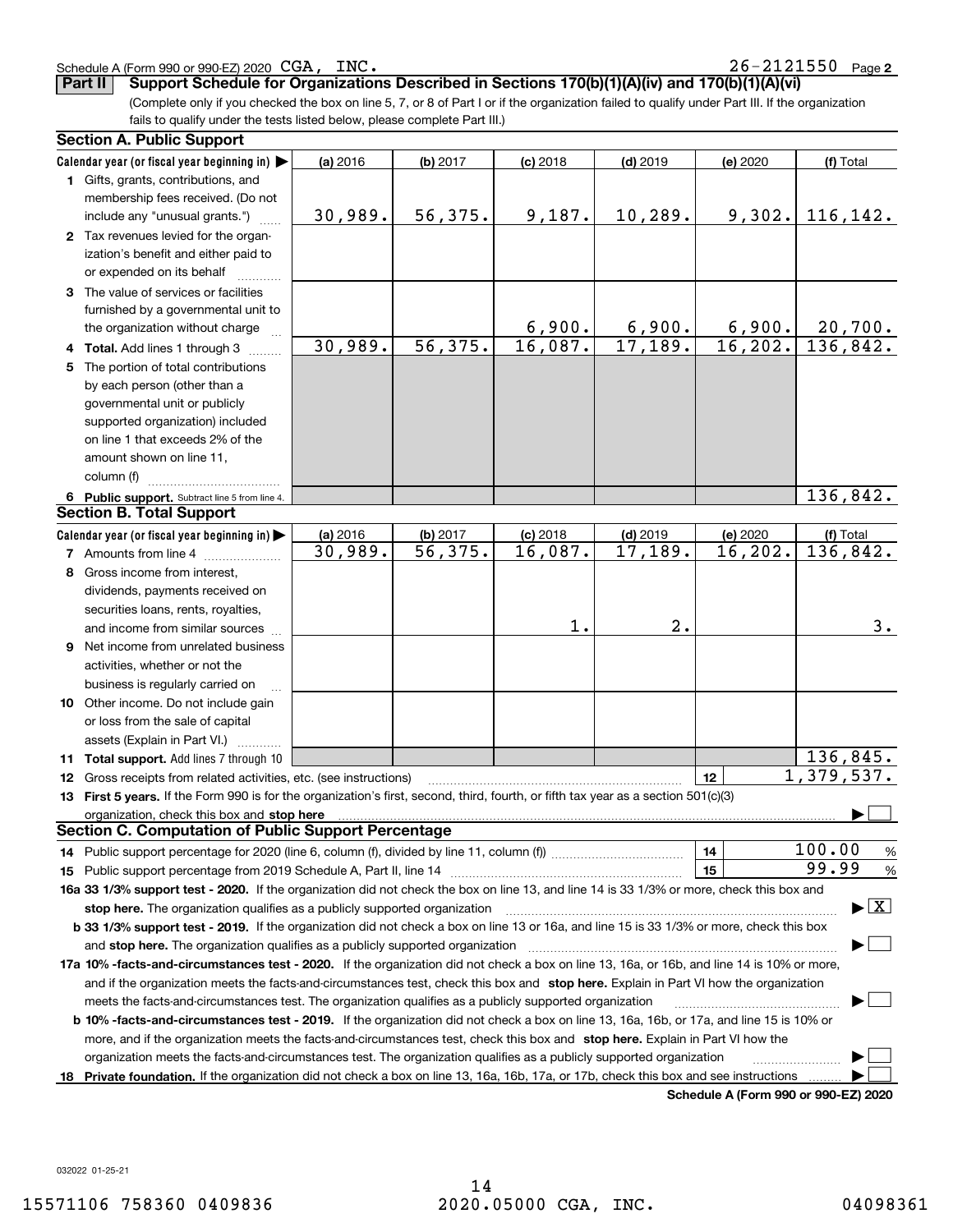| Schedule A (Form 990 or 990-EZ) 2020 | CGA. | INC. | $26 -$<br>-2121550 | Page |
|--------------------------------------|------|------|--------------------|------|
|--------------------------------------|------|------|--------------------|------|

### **Part III Support Schedule for Organizations Described in Section 509(a)(2)**

(Complete only if you checked the box on line 10 of Part I or if the organization failed to qualify under Part II. If the organization fails to qualify under the tests listed below, please complete Part II.)

|    | <b>Section A. Public Support</b>                                                                                                                                                                                               |          |          |            |            |          |                                      |
|----|--------------------------------------------------------------------------------------------------------------------------------------------------------------------------------------------------------------------------------|----------|----------|------------|------------|----------|--------------------------------------|
|    | Calendar year (or fiscal year beginning in) $\blacktriangleright$                                                                                                                                                              | (a) 2016 | (b) 2017 | $(c)$ 2018 | $(d)$ 2019 | (e) 2020 | (f) Total                            |
|    | 1 Gifts, grants, contributions, and                                                                                                                                                                                            |          |          |            |            |          |                                      |
|    | membership fees received. (Do not                                                                                                                                                                                              |          |          |            |            |          |                                      |
|    | include any "unusual grants.")                                                                                                                                                                                                 |          |          |            |            |          |                                      |
|    | <b>2</b> Gross receipts from admissions,<br>merchandise sold or services per-<br>formed, or facilities furnished in<br>any activity that is related to the<br>organization's tax-exempt purpose                                |          |          |            |            |          |                                      |
|    | 3 Gross receipts from activities that<br>are not an unrelated trade or bus-                                                                                                                                                    |          |          |            |            |          |                                      |
|    | iness under section 513                                                                                                                                                                                                        |          |          |            |            |          |                                      |
|    | 4 Tax revenues levied for the organ-<br>ization's benefit and either paid to<br>or expended on its behalf<br>.                                                                                                                 |          |          |            |            |          |                                      |
|    | 5 The value of services or facilities<br>furnished by a governmental unit to<br>the organization without charge                                                                                                                |          |          |            |            |          |                                      |
|    | <b>6 Total.</b> Add lines 1 through 5                                                                                                                                                                                          |          |          |            |            |          |                                      |
|    | 7a Amounts included on lines 1, 2, and<br>3 received from disqualified persons                                                                                                                                                 |          |          |            |            |          |                                      |
|    | <b>b</b> Amounts included on lines 2 and 3 received<br>from other than disqualified persons that<br>exceed the greater of \$5,000 or 1% of the<br>amount on line 13 for the year                                               |          |          |            |            |          |                                      |
|    | c Add lines 7a and 7b                                                                                                                                                                                                          |          |          |            |            |          |                                      |
|    | 8 Public support. (Subtract line 7c from line 6.)                                                                                                                                                                              |          |          |            |            |          |                                      |
|    | <b>Section B. Total Support</b>                                                                                                                                                                                                |          |          |            |            |          |                                      |
|    | Calendar year (or fiscal year beginning in)                                                                                                                                                                                    | (a) 2016 | (b) 2017 | $(c)$ 2018 | $(d)$ 2019 | (e) 2020 | (f) Total                            |
|    | 9 Amounts from line 6                                                                                                                                                                                                          |          |          |            |            |          |                                      |
|    | 10a Gross income from interest,<br>dividends, payments received on<br>securities loans, rents, royalties,<br>and income from similar sources                                                                                   |          |          |            |            |          |                                      |
|    | <b>b</b> Unrelated business taxable income                                                                                                                                                                                     |          |          |            |            |          |                                      |
|    | (less section 511 taxes) from businesses<br>acquired after June 30, 1975                                                                                                                                                       |          |          |            |            |          |                                      |
|    | c Add lines 10a and 10b<br>11 Net income from unrelated business<br>activities not included in line 10b,<br>whether or not the business is<br>regularly carried on                                                             |          |          |            |            |          |                                      |
|    | <b>12</b> Other income. Do not include gain<br>or loss from the sale of capital<br>assets (Explain in Part VI.)                                                                                                                |          |          |            |            |          |                                      |
|    | 13 Total support. (Add lines 9, 10c, 11, and 12.)                                                                                                                                                                              |          |          |            |            |          |                                      |
|    | 14 First 5 years. If the Form 990 is for the organization's first, second, third, fourth, or fifth tax year as a section 501(c)(3) organization,                                                                               |          |          |            |            |          |                                      |
|    | check this box and stop here measurements and contain the state of the state of the state of the state of the state of the state of the state of the state of the state of the state of the state of the state of the state of |          |          |            |            |          |                                      |
|    | <b>Section C. Computation of Public Support Percentage</b>                                                                                                                                                                     |          |          |            |            |          |                                      |
|    |                                                                                                                                                                                                                                |          |          |            |            | 15       | %                                    |
| 16 | Public support percentage from 2019 Schedule A, Part III, line 15                                                                                                                                                              |          |          |            |            | 16       | %                                    |
|    | <b>Section D. Computation of Investment Income Percentage</b>                                                                                                                                                                  |          |          |            |            |          |                                      |
|    | 17 Investment income percentage for 2020 (line 10c, column (f), divided by line 13, column (f))                                                                                                                                |          |          |            |            | 17       | %                                    |
|    | 18 Investment income percentage from 2019 Schedule A, Part III, line 17                                                                                                                                                        |          |          |            |            | 18       | %                                    |
|    | 19a 33 1/3% support tests - 2020. If the organization did not check the box on line 14, and line 15 is more than 33 1/3%, and line 17 is not                                                                                   |          |          |            |            |          |                                      |
|    | more than 33 1/3%, check this box and stop here. The organization qualifies as a publicly supported organization                                                                                                               |          |          |            |            |          |                                      |
|    | b 33 1/3% support tests - 2019. If the organization did not check a box on line 14 or line 19a, and line 16 is more than 33 1/3%, and                                                                                          |          |          |            |            |          |                                      |
|    | line 18 is not more than 33 1/3%, check this box and stop here. The organization qualifies as a publicly supported organization                                                                                                |          |          |            |            |          |                                      |
|    | 20 Private foundation. If the organization did not check a box on line 14, 19a, or 19b, check this box and see instructions                                                                                                    |          |          |            |            |          |                                      |
|    | 032023 01-25-21                                                                                                                                                                                                                |          |          |            |            |          | Schedule A (Form 990 or 990-EZ) 2020 |

<sup>15</sup> 15571106 758360 0409836 2020.05000 CGA, INC. 04098361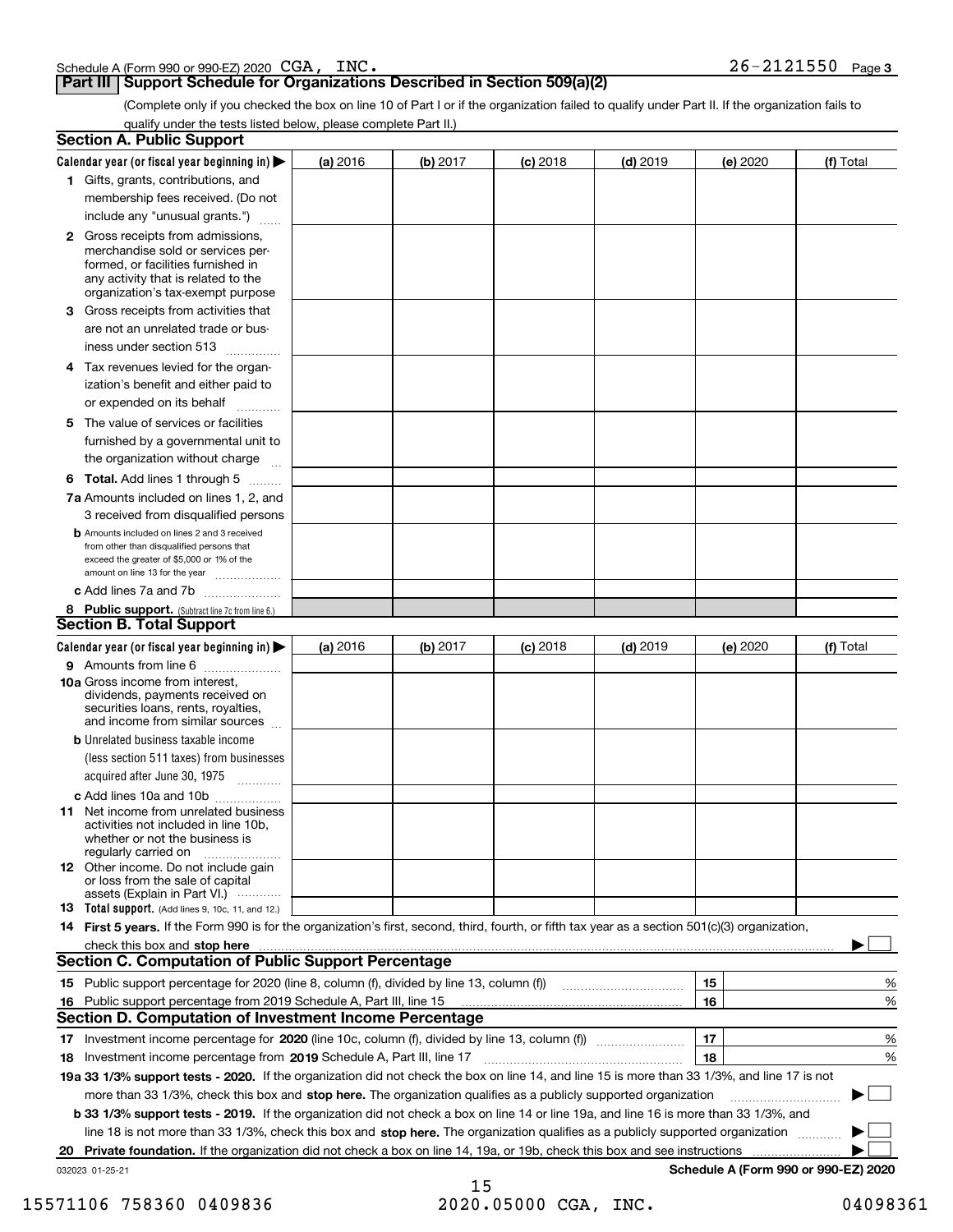**1**

**2**

**3a**

**3b**

**3c**

**4a**

**4b**

**4c**

**5a**

**5b5c**

**6**

**7**

**8**

**9a**

**9b**

**9c**

**10a**

**10b**

**YesNo**

## **Part IV Supporting Organizations**

(Complete only if you checked a box in line 12 on Part I. If you checked box 12a, Part I, complete Sections A and B. If you checked box 12b, Part I, complete Sections A and C. If you checked box 12c, Part I, complete Sections A, D, and E. If you checked box 12d, Part I, complete Sections A and D, and complete Part V.)

## **Section A. All Supporting Organizations**

- **1** Are all of the organization's supported organizations listed by name in the organization's governing documents? If "No," describe in **Part VI** how the supported organizations are designated. If designated by *class or purpose, describe the designation. If historic and continuing relationship, explain.*
- **2** Did the organization have any supported organization that does not have an IRS determination of status under section 509(a)(1) or (2)? If "Yes," explain in Part VI how the organization determined that the supported *organization was described in section 509(a)(1) or (2).*
- **3a** Did the organization have a supported organization described in section 501(c)(4), (5), or (6)? If "Yes," answer *lines 3b and 3c below.*
- **b** Did the organization confirm that each supported organization qualified under section 501(c)(4), (5), or (6) and satisfied the public support tests under section 509(a)(2)? If "Yes," describe in **Part VI** when and how the *organization made the determination.*
- **c**Did the organization ensure that all support to such organizations was used exclusively for section 170(c)(2)(B) purposes? If "Yes," explain in **Part VI** what controls the organization put in place to ensure such use.
- **4a***If* Was any supported organization not organized in the United States ("foreign supported organization")? *"Yes," and if you checked box 12a or 12b in Part I, answer lines 4b and 4c below.*
- **b** Did the organization have ultimate control and discretion in deciding whether to make grants to the foreign supported organization? If "Yes," describe in **Part VI** how the organization had such control and discretion *despite being controlled or supervised by or in connection with its supported organizations.*
- **c** Did the organization support any foreign supported organization that does not have an IRS determination under sections 501(c)(3) and 509(a)(1) or (2)? If "Yes," explain in **Part VI** what controls the organization used *to ensure that all support to the foreign supported organization was used exclusively for section 170(c)(2)(B) purposes.*
- **5a** Did the organization add, substitute, or remove any supported organizations during the tax year? If "Yes," answer lines 5b and 5c below (if applicable). Also, provide detail in **Part VI,** including (i) the names and EIN *numbers of the supported organizations added, substituted, or removed; (ii) the reasons for each such action; (iii) the authority under the organization's organizing document authorizing such action; and (iv) how the action was accomplished (such as by amendment to the organizing document).*
- **b** Type I or Type II only. Was any added or substituted supported organization part of a class already designated in the organization's organizing document?
- **cSubstitutions only.**  Was the substitution the result of an event beyond the organization's control?
- **6** Did the organization provide support (whether in the form of grants or the provision of services or facilities) to **Part VI.** *If "Yes," provide detail in* support or benefit one or more of the filing organization's supported organizations? anyone other than (i) its supported organizations, (ii) individuals that are part of the charitable class benefited by one or more of its supported organizations, or (iii) other supporting organizations that also
- **7**Did the organization provide a grant, loan, compensation, or other similar payment to a substantial contributor *If "Yes," complete Part I of Schedule L (Form 990 or 990-EZ).* regard to a substantial contributor? (as defined in section 4958(c)(3)(C)), a family member of a substantial contributor, or a 35% controlled entity with
- **8** Did the organization make a loan to a disqualified person (as defined in section 4958) not described in line 7? *If "Yes," complete Part I of Schedule L (Form 990 or 990-EZ).*
- **9a** Was the organization controlled directly or indirectly at any time during the tax year by one or more in section 509(a)(1) or (2))? If "Yes," *provide detail in* <code>Part VI.</code> disqualified persons, as defined in section 4946 (other than foundation managers and organizations described
- **b** Did one or more disqualified persons (as defined in line 9a) hold a controlling interest in any entity in which the supporting organization had an interest? If "Yes," provide detail in P**art VI**.
- **c**Did a disqualified person (as defined in line 9a) have an ownership interest in, or derive any personal benefit from, assets in which the supporting organization also had an interest? If "Yes," provide detail in P**art VI.**
- **10a** Was the organization subject to the excess business holdings rules of section 4943 because of section supporting organizations)? If "Yes," answer line 10b below. 4943(f) (regarding certain Type II supporting organizations, and all Type III non-functionally integrated
- **b** Did the organization have any excess business holdings in the tax year? (Use Schedule C, Form 4720, to **Schedule A (Form 990 or 990-EZ) 2020** *determine whether the organization had excess business holdings.)*

032024 01-25-21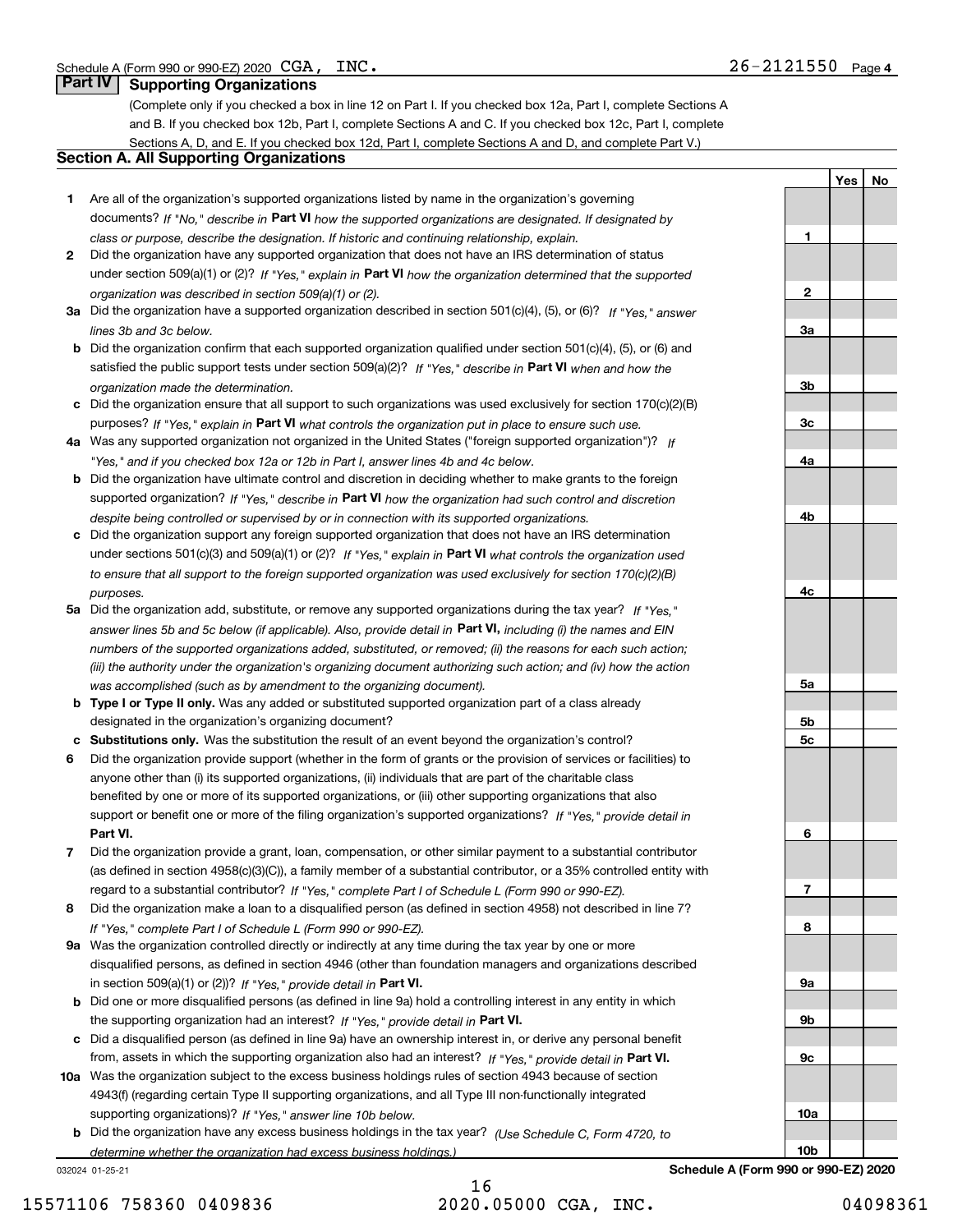**Part IV Supporting Organizations** *(continued)*

| CGA, | INC. | $\begin{array}{c} 2 & 1 \\ 2 & 3 \end{array}$<br>2121550<br>$\sim$ | Page 5 |
|------|------|--------------------------------------------------------------------|--------|
|      |      |                                                                    |        |

|    |                                                                                                                                                                                                                                              |     | Yes   No |    |
|----|----------------------------------------------------------------------------------------------------------------------------------------------------------------------------------------------------------------------------------------------|-----|----------|----|
| 11 | Has the organization accepted a gift or contribution from any of the following persons?                                                                                                                                                      |     |          |    |
|    | a A person who directly or indirectly controls, either alone or together with persons described in lines 11b and                                                                                                                             |     |          |    |
|    | 11c below, the governing body of a supported organization?                                                                                                                                                                                   | 11a |          |    |
|    | <b>b</b> A family member of a person described in line 11a above?                                                                                                                                                                            | 11b |          |    |
|    | c A 35% controlled entity of a person described in line 11a or 11b above? If "Yes" to line 11a, 11b, or 11c, provide                                                                                                                         |     |          |    |
|    | detail in Part VI.                                                                                                                                                                                                                           | 11c |          |    |
|    | <b>Section B. Type I Supporting Organizations</b>                                                                                                                                                                                            |     |          |    |
|    |                                                                                                                                                                                                                                              |     | Yes      | No |
| 1  | Did the governing body, members of the governing body, officers acting in their official capacity, or membership of one or                                                                                                                   |     |          |    |
|    | more supported organizations have the power to regularly appoint or elect at least a majority of the organization's officers,                                                                                                                |     |          |    |
|    | directors, or trustees at all times during the tax year? If "No," describe in Part VI how the supported organization(s)                                                                                                                      |     |          |    |
|    | effectively operated, supervised, or controlled the organization's activities. If the organization had more than one supported                                                                                                               |     |          |    |
|    | organization, describe how the powers to appoint and/or remove officers, directors, or trustees were allocated among the<br>supported organizations and what conditions or restrictions, if any, applied to such powers during the tax year. | 1   |          |    |
| 2  | Did the organization operate for the benefit of any supported organization other than the supported                                                                                                                                          |     |          |    |
|    | organization(s) that operated, supervised, or controlled the supporting organization? If "Yes," explain in                                                                                                                                   |     |          |    |
|    | Part VI how providing such benefit carried out the purposes of the supported organization(s) that operated,                                                                                                                                  |     |          |    |
|    | supervised, or controlled the supporting organization.                                                                                                                                                                                       | 2   |          |    |
|    | Section C. Type II Supporting Organizations                                                                                                                                                                                                  |     |          |    |
|    |                                                                                                                                                                                                                                              |     | Yes      | No |
| 1  | Were a majority of the organization's directors or trustees during the tax year also a majority of the directors                                                                                                                             |     |          |    |
|    | or trustees of each of the organization's supported organization(s)? If "No," describe in Part VI how control                                                                                                                                |     |          |    |
|    | or management of the supporting organization was vested in the same persons that controlled or managed                                                                                                                                       |     |          |    |
|    |                                                                                                                                                                                                                                              | 1   |          |    |
|    | the supported organization(s).<br><b>Section D. All Type III Supporting Organizations</b>                                                                                                                                                    |     |          |    |
|    |                                                                                                                                                                                                                                              |     | Yes      | No |
| 1  | Did the organization provide to each of its supported organizations, by the last day of the fifth month of the                                                                                                                               |     |          |    |
|    | organization's tax year, (i) a written notice describing the type and amount of support provided during the prior tax                                                                                                                        |     |          |    |
|    |                                                                                                                                                                                                                                              |     |          |    |
|    | year, (ii) a copy of the Form 990 that was most recently filed as of the date of notification, and (iii) copies of the                                                                                                                       | 1   |          |    |
|    | organization's governing documents in effect on the date of notification, to the extent not previously provided?                                                                                                                             |     |          |    |
| 2  | Were any of the organization's officers, directors, or trustees either (i) appointed or elected by the supported                                                                                                                             |     |          |    |
|    | organization(s) or (ii) serving on the governing body of a supported organization? If "No," explain in Part VI how                                                                                                                           |     |          |    |
|    | the organization maintained a close and continuous working relationship with the supported organization(s).                                                                                                                                  | 2   |          |    |
| 3  | By reason of the relationship described in line 2, above, did the organization's supported organizations have a                                                                                                                              |     |          |    |
|    | significant voice in the organization's investment policies and in directing the use of the organization's                                                                                                                                   |     |          |    |
|    | income or assets at all times during the tax year? If "Yes," describe in Part VI the role the organization's                                                                                                                                 |     |          |    |
|    | supported organizations played in this regard.<br>Section E. Type III Functionally Integrated Supporting Organizations                                                                                                                       | 3   |          |    |
|    |                                                                                                                                                                                                                                              |     |          |    |
| 1  | Check the box next to the method that the organization used to satisfy the Integral Part Test during the year (see instructions).                                                                                                            |     |          |    |
| a  | The organization satisfied the Activities Test. Complete line 2 below.                                                                                                                                                                       |     |          |    |
| b  | The organization is the parent of each of its supported organizations. Complete line 3 below.                                                                                                                                                |     |          |    |
| c  | The organization supported a governmental entity. Describe in Part VI how you supported a governmental entity (see instructions).                                                                                                            |     |          |    |
| 2  | Activities Test. Answer lines 2a and 2b below.                                                                                                                                                                                               |     | Yes      | No |
| а  | Did substantially all of the organization's activities during the tax year directly further the exempt purposes of                                                                                                                           |     |          |    |
|    | the supported organization(s) to which the organization was responsive? If "Yes," then in Part VI identify                                                                                                                                   |     |          |    |
|    | those supported organizations and explain how these activities directly furthered their exempt purposes,                                                                                                                                     |     |          |    |
|    | how the organization was responsive to those supported organizations, and how the organization determined                                                                                                                                    |     |          |    |
|    | that these activities constituted substantially all of its activities.                                                                                                                                                                       | 2a  |          |    |
|    | <b>b</b> Did the activities described in line 2a, above, constitute activities that, but for the organization's involvement,                                                                                                                 |     |          |    |
|    | one or more of the organization's supported organization(s) would have been engaged in? If "Yes," explain in                                                                                                                                 |     |          |    |
|    | <b>Part VI</b> the reasons for the organization's position that its supported organization(s) would have engaged in                                                                                                                          |     |          |    |
|    | these activities but for the organization's involvement.                                                                                                                                                                                     | 2b  |          |    |
| з  | Parent of Supported Organizations. Answer lines 3a and 3b below.                                                                                                                                                                             |     |          |    |
|    | a Did the organization have the power to regularly appoint or elect a majority of the officers, directors, or                                                                                                                                |     |          |    |
|    | trustees of each of the supported organizations? If "Yes" or "No" provide details in Part VI.                                                                                                                                                | За  |          |    |
|    | <b>b</b> Did the organization exercise a substantial degree of direction over the policies, programs, and activities of each                                                                                                                 |     |          |    |
|    | of its supported organizations? If "Yes." describe in Part VI the role played by the organization in this regard.                                                                                                                            | 3b  |          |    |
|    | Schedule A (Form 990 or 990-EZ) 2020<br>032025 01-25-21                                                                                                                                                                                      |     |          |    |

17 15571106 758360 0409836 2020.05000 CGA, INC. 04098361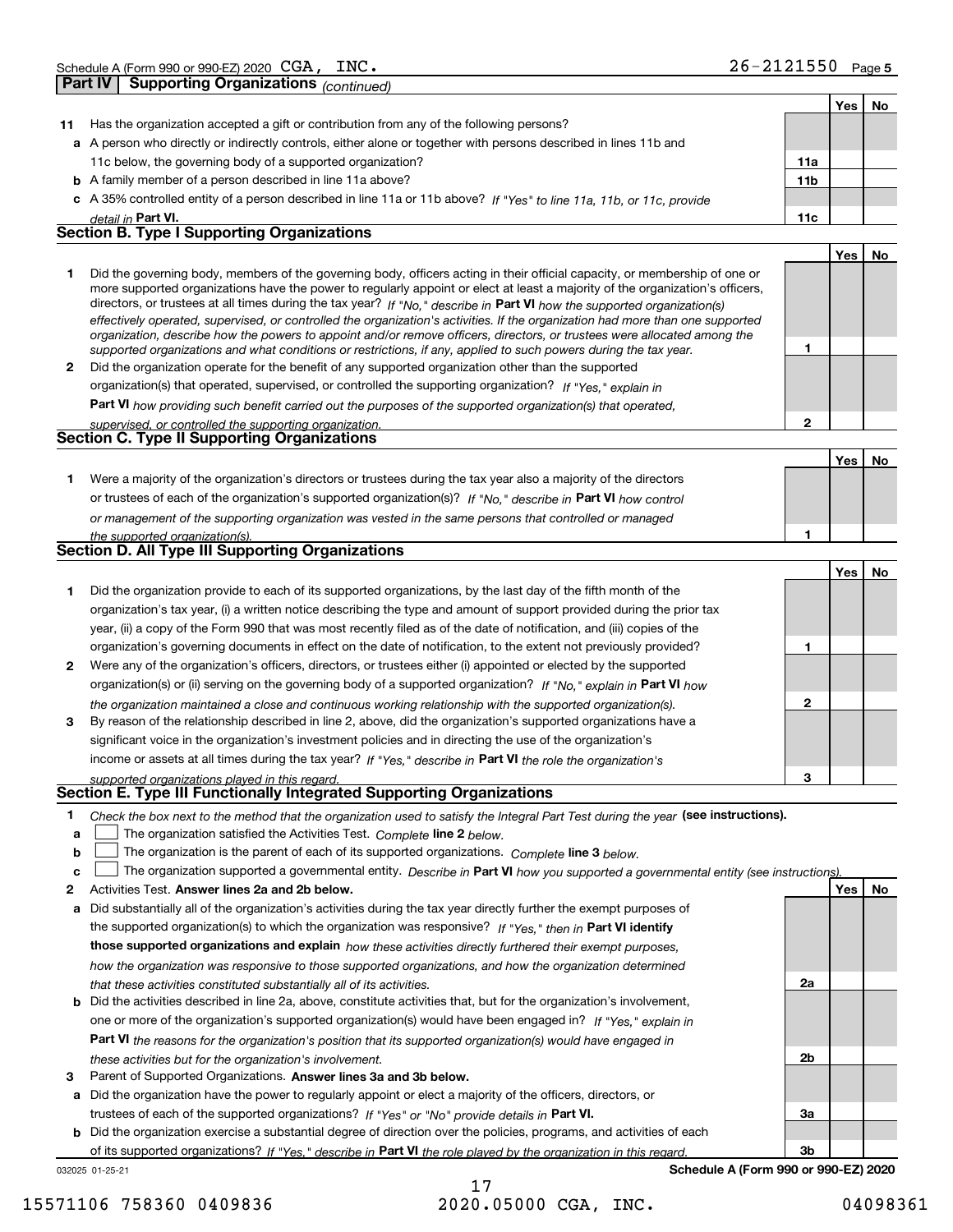| CGA,<br>INC.<br>$26 -$<br>-2121550<br>Schedule A (Form 990 or 990-EZ) 2020<br>Page |
|------------------------------------------------------------------------------------|
|------------------------------------------------------------------------------------|

**Part V Type III Non-Functionally Integrated 509(a)(3) Supporting Organizations** 

| 1            | Check here if the organization satisfied the Integral Part Test as a qualifying trust on Nov. 20, 1970 (explain in Part VI). See instructions. |                |                |                                |
|--------------|------------------------------------------------------------------------------------------------------------------------------------------------|----------------|----------------|--------------------------------|
|              | All other Type III non-functionally integrated supporting organizations must complete Sections A through E.                                    |                |                |                                |
|              | Section A - Adjusted Net Income                                                                                                                |                | (A) Prior Year | (B) Current Year<br>(optional) |
| $\mathbf{1}$ | Net short-term capital gain                                                                                                                    | 1              |                |                                |
| $\mathbf{2}$ | Recoveries of prior-year distributions                                                                                                         | $\mathbf{2}$   |                |                                |
| 3            | Other gross income (see instructions)                                                                                                          | 3              |                |                                |
| 4            | Add lines 1 through 3.                                                                                                                         | 4              |                |                                |
| 5            | Depreciation and depletion                                                                                                                     | 5              |                |                                |
| 6            | Portion of operating expenses paid or incurred for production or                                                                               |                |                |                                |
|              | collection of gross income or for management, conservation, or                                                                                 |                |                |                                |
|              | maintenance of property held for production of income (see instructions)                                                                       | 6              |                |                                |
| 7            | Other expenses (see instructions)                                                                                                              | $\overline{7}$ |                |                                |
| 8            | Adjusted Net Income (subtract lines 5, 6, and 7 from line 4)                                                                                   | 8              |                |                                |
|              | <b>Section B - Minimum Asset Amount</b>                                                                                                        |                | (A) Prior Year | (B) Current Year<br>(optional) |
| 1            | Aggregate fair market value of all non-exempt-use assets (see                                                                                  |                |                |                                |
|              | instructions for short tax year or assets held for part of year):                                                                              |                |                |                                |
|              | <b>a</b> Average monthly value of securities                                                                                                   | 1a             |                |                                |
|              | <b>b</b> Average monthly cash balances                                                                                                         | 1 <sub>b</sub> |                |                                |
|              | c Fair market value of other non-exempt-use assets                                                                                             | 1c             |                |                                |
|              | d Total (add lines 1a, 1b, and 1c)                                                                                                             | 1d             |                |                                |
|              | e Discount claimed for blockage or other factors                                                                                               |                |                |                                |
|              | (explain in detail in Part VI):                                                                                                                |                |                |                                |
| 2            | Acquisition indebtedness applicable to non-exempt-use assets                                                                                   | $\mathbf{2}$   |                |                                |
| 3            | Subtract line 2 from line 1d.                                                                                                                  | 3              |                |                                |
| 4            | Cash deemed held for exempt use. Enter 0.015 of line 3 (for greater amount,                                                                    |                |                |                                |
|              | see instructions).                                                                                                                             | 4              |                |                                |
| 5            | Net value of non-exempt-use assets (subtract line 4 from line 3)                                                                               | 5              |                |                                |
| 6            | Multiply line 5 by 0.035.                                                                                                                      | 6              |                |                                |
| 7            | Recoveries of prior-year distributions                                                                                                         | $\overline{7}$ |                |                                |
| 8            | Minimum Asset Amount (add line 7 to line 6)                                                                                                    | 8              |                |                                |
|              | <b>Section C - Distributable Amount</b>                                                                                                        |                |                | <b>Current Year</b>            |
| 1            | Adjusted net income for prior year (from Section A, line 8, column A)                                                                          | 1              |                |                                |
| 2            | Enter 0.85 of line 1.                                                                                                                          | $\mathbf{2}$   |                |                                |
| 3            | Minimum asset amount for prior year (from Section B, line 8, column A)                                                                         | 3              |                |                                |
| 4            | Enter greater of line 2 or line 3.                                                                                                             | 4              |                |                                |
| 5            | Income tax imposed in prior year                                                                                                               | 5              |                |                                |
| 6            | <b>Distributable Amount.</b> Subtract line 5 from line 4, unless subject to                                                                    |                |                |                                |
|              | emergency temporary reduction (see instructions).                                                                                              | 6              |                |                                |

**7**Check here if the current year is the organization's first as a non-functionally integrated Type III supporting organization (see instructions).

**Schedule A (Form 990 or 990-EZ) 2020**

032026 01-25-21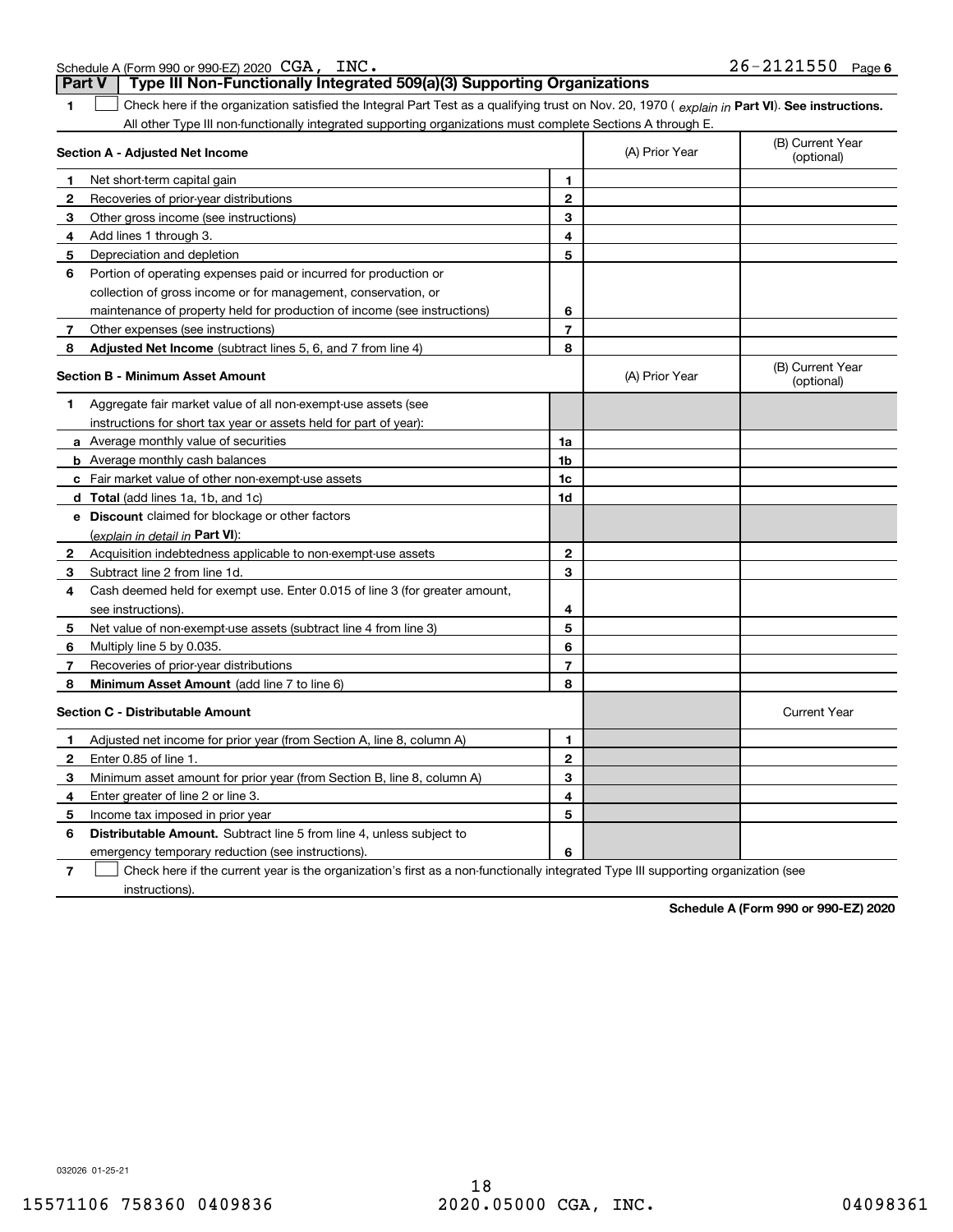|    | Type III Non-Functionally Integrated 509(a)(3) Supporting Organizations<br>∣ Part V<br>(continued) |                             |                                       |    |                                         |  |  |  |
|----|----------------------------------------------------------------------------------------------------|-----------------------------|---------------------------------------|----|-----------------------------------------|--|--|--|
|    | Section D - Distributions                                                                          |                             |                                       |    | <b>Current Year</b>                     |  |  |  |
| 1  | Amounts paid to supported organizations to accomplish exempt purposes                              |                             | 1                                     |    |                                         |  |  |  |
| 2  | Amounts paid to perform activity that directly furthers exempt purposes of supported               |                             |                                       |    |                                         |  |  |  |
|    | organizations, in excess of income from activity                                                   |                             | $\mathbf{2}$                          |    |                                         |  |  |  |
| 3  | Administrative expenses paid to accomplish exempt purposes of supported organizations              |                             |                                       | 3  |                                         |  |  |  |
| 4  | Amounts paid to acquire exempt-use assets                                                          |                             |                                       | 4  |                                         |  |  |  |
| 5  | Qualified set aside amounts (prior IRS approval required - provide details in Part VI)             |                             |                                       | 5  |                                         |  |  |  |
| 6  | Other distributions ( <i>describe in</i> Part VI). See instructions.                               |                             |                                       | 6  |                                         |  |  |  |
| 7  | Total annual distributions. Add lines 1 through 6.                                                 |                             |                                       | 7  |                                         |  |  |  |
| 8  | Distributions to attentive supported organizations to which the organization is responsive         |                             |                                       |    |                                         |  |  |  |
|    | (provide details in Part VI). See instructions.                                                    |                             |                                       | 8  |                                         |  |  |  |
| 9  | Distributable amount for 2020 from Section C, line 6                                               |                             |                                       | 9  |                                         |  |  |  |
| 10 | Line 8 amount divided by line 9 amount                                                             |                             |                                       | 10 |                                         |  |  |  |
|    |                                                                                                    | (i)                         | (ii)                                  |    | (iii)                                   |  |  |  |
|    | <b>Section E - Distribution Allocations</b> (see instructions)                                     | <b>Excess Distributions</b> | <b>Underdistributions</b><br>Pre-2020 |    | <b>Distributable</b><br>Amount for 2020 |  |  |  |
| 1  | Distributable amount for 2020 from Section C, line 6                                               |                             |                                       |    |                                         |  |  |  |
| 2  | Underdistributions, if any, for years prior to 2020 (reason-                                       |                             |                                       |    |                                         |  |  |  |
|    | able cause required - explain in Part VI). See instructions.                                       |                             |                                       |    |                                         |  |  |  |
| 3  | Excess distributions carryover, if any, to 2020                                                    |                             |                                       |    |                                         |  |  |  |
|    | <b>a</b> From 2015                                                                                 |                             |                                       |    |                                         |  |  |  |
|    | <b>b</b> From 2016                                                                                 |                             |                                       |    |                                         |  |  |  |
|    | <b>c</b> From 2017                                                                                 |                             |                                       |    |                                         |  |  |  |
|    | d From 2018                                                                                        |                             |                                       |    |                                         |  |  |  |
|    | e From 2019                                                                                        |                             |                                       |    |                                         |  |  |  |
|    | f Total of lines 3a through 3e                                                                     |                             |                                       |    |                                         |  |  |  |
|    | g Applied to underdistributions of prior years                                                     |                             |                                       |    |                                         |  |  |  |
|    | <b>h</b> Applied to 2020 distributable amount                                                      |                             |                                       |    |                                         |  |  |  |
|    | Carryover from 2015 not applied (see instructions)                                                 |                             |                                       |    |                                         |  |  |  |
|    | Remainder. Subtract lines 3g, 3h, and 3i from line 3f.                                             |                             |                                       |    |                                         |  |  |  |
| 4  | Distributions for 2020 from Section D,                                                             |                             |                                       |    |                                         |  |  |  |
|    | line $7:$                                                                                          |                             |                                       |    |                                         |  |  |  |
|    | a Applied to underdistributions of prior years                                                     |                             |                                       |    |                                         |  |  |  |
|    | <b>b</b> Applied to 2020 distributable amount                                                      |                             |                                       |    |                                         |  |  |  |
|    | c Remainder. Subtract lines 4a and 4b from line 4.                                                 |                             |                                       |    |                                         |  |  |  |
| 5  | Remaining underdistributions for years prior to 2020, if                                           |                             |                                       |    |                                         |  |  |  |
|    | any. Subtract lines 3g and 4a from line 2. For result greater                                      |                             |                                       |    |                                         |  |  |  |
|    | than zero, explain in Part VI. See instructions.                                                   |                             |                                       |    |                                         |  |  |  |
| 6  | Remaining underdistributions for 2020. Subtract lines 3h                                           |                             |                                       |    |                                         |  |  |  |
|    | and 4b from line 1. For result greater than zero, explain in                                       |                             |                                       |    |                                         |  |  |  |
|    | Part VI. See instructions.                                                                         |                             |                                       |    |                                         |  |  |  |
| 7  | Excess distributions carryover to 2021. Add lines 3j                                               |                             |                                       |    |                                         |  |  |  |
|    | and 4c.                                                                                            |                             |                                       |    |                                         |  |  |  |
| 8  | Breakdown of line 7:                                                                               |                             |                                       |    |                                         |  |  |  |
|    | a Excess from 2016                                                                                 |                             |                                       |    |                                         |  |  |  |
|    | <b>b</b> Excess from 2017                                                                          |                             |                                       |    |                                         |  |  |  |
|    | c Excess from 2018                                                                                 |                             |                                       |    |                                         |  |  |  |
|    | d Excess from 2019                                                                                 |                             |                                       |    |                                         |  |  |  |
|    | e Excess from 2020                                                                                 |                             |                                       |    |                                         |  |  |  |
|    |                                                                                                    |                             |                                       |    |                                         |  |  |  |

**Schedule A (Form 990 or 990-EZ) 2020**

032027 01-25-21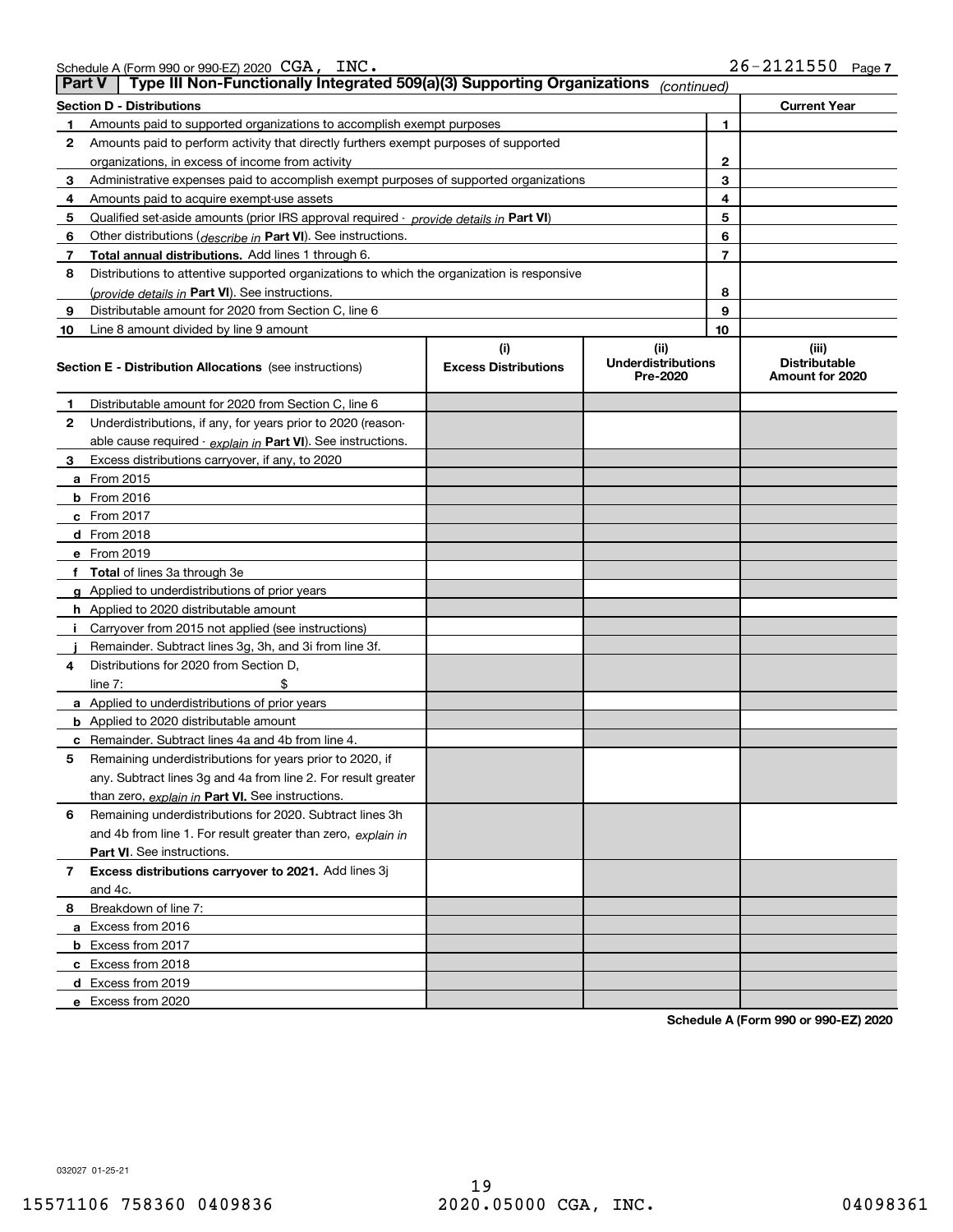|                 | <b>Supplemental Information.</b> Provide the explanations required by Part II, line 10; Part II, line 17a or 17b; Part III, line 12;<br>Part IV, Section A, lines 1, 2, 3b, 3c, 4b, 4c, 5a, 6, 9a, 9b, 9c, 11a, 11b, and 11c; Part IV,<br>Section D, lines 5, 6, and 8; and Part V, Section E, lines 2, 5, and 6. Also complete this part for any additional information. |
|-----------------|---------------------------------------------------------------------------------------------------------------------------------------------------------------------------------------------------------------------------------------------------------------------------------------------------------------------------------------------------------------------------|
|                 | (See instructions.)                                                                                                                                                                                                                                                                                                                                                       |
|                 |                                                                                                                                                                                                                                                                                                                                                                           |
|                 |                                                                                                                                                                                                                                                                                                                                                                           |
|                 |                                                                                                                                                                                                                                                                                                                                                                           |
|                 |                                                                                                                                                                                                                                                                                                                                                                           |
|                 |                                                                                                                                                                                                                                                                                                                                                                           |
|                 |                                                                                                                                                                                                                                                                                                                                                                           |
|                 |                                                                                                                                                                                                                                                                                                                                                                           |
|                 |                                                                                                                                                                                                                                                                                                                                                                           |
|                 |                                                                                                                                                                                                                                                                                                                                                                           |
|                 |                                                                                                                                                                                                                                                                                                                                                                           |
|                 |                                                                                                                                                                                                                                                                                                                                                                           |
|                 |                                                                                                                                                                                                                                                                                                                                                                           |
|                 |                                                                                                                                                                                                                                                                                                                                                                           |
|                 |                                                                                                                                                                                                                                                                                                                                                                           |
|                 |                                                                                                                                                                                                                                                                                                                                                                           |
|                 |                                                                                                                                                                                                                                                                                                                                                                           |
|                 |                                                                                                                                                                                                                                                                                                                                                                           |
|                 |                                                                                                                                                                                                                                                                                                                                                                           |
|                 |                                                                                                                                                                                                                                                                                                                                                                           |
|                 |                                                                                                                                                                                                                                                                                                                                                                           |
|                 |                                                                                                                                                                                                                                                                                                                                                                           |
|                 |                                                                                                                                                                                                                                                                                                                                                                           |
|                 |                                                                                                                                                                                                                                                                                                                                                                           |
|                 |                                                                                                                                                                                                                                                                                                                                                                           |
|                 |                                                                                                                                                                                                                                                                                                                                                                           |
|                 |                                                                                                                                                                                                                                                                                                                                                                           |
|                 |                                                                                                                                                                                                                                                                                                                                                                           |
|                 |                                                                                                                                                                                                                                                                                                                                                                           |
|                 |                                                                                                                                                                                                                                                                                                                                                                           |
|                 |                                                                                                                                                                                                                                                                                                                                                                           |
|                 |                                                                                                                                                                                                                                                                                                                                                                           |
| 032028 01-25-21 | Schedule A (Form 990 or 990-EZ) 2020                                                                                                                                                                                                                                                                                                                                      |
|                 | 20<br>2020.05000 CGA, INC.<br>15571106 758360 0409836                                                                                                                                                                                                                                                                                                                     |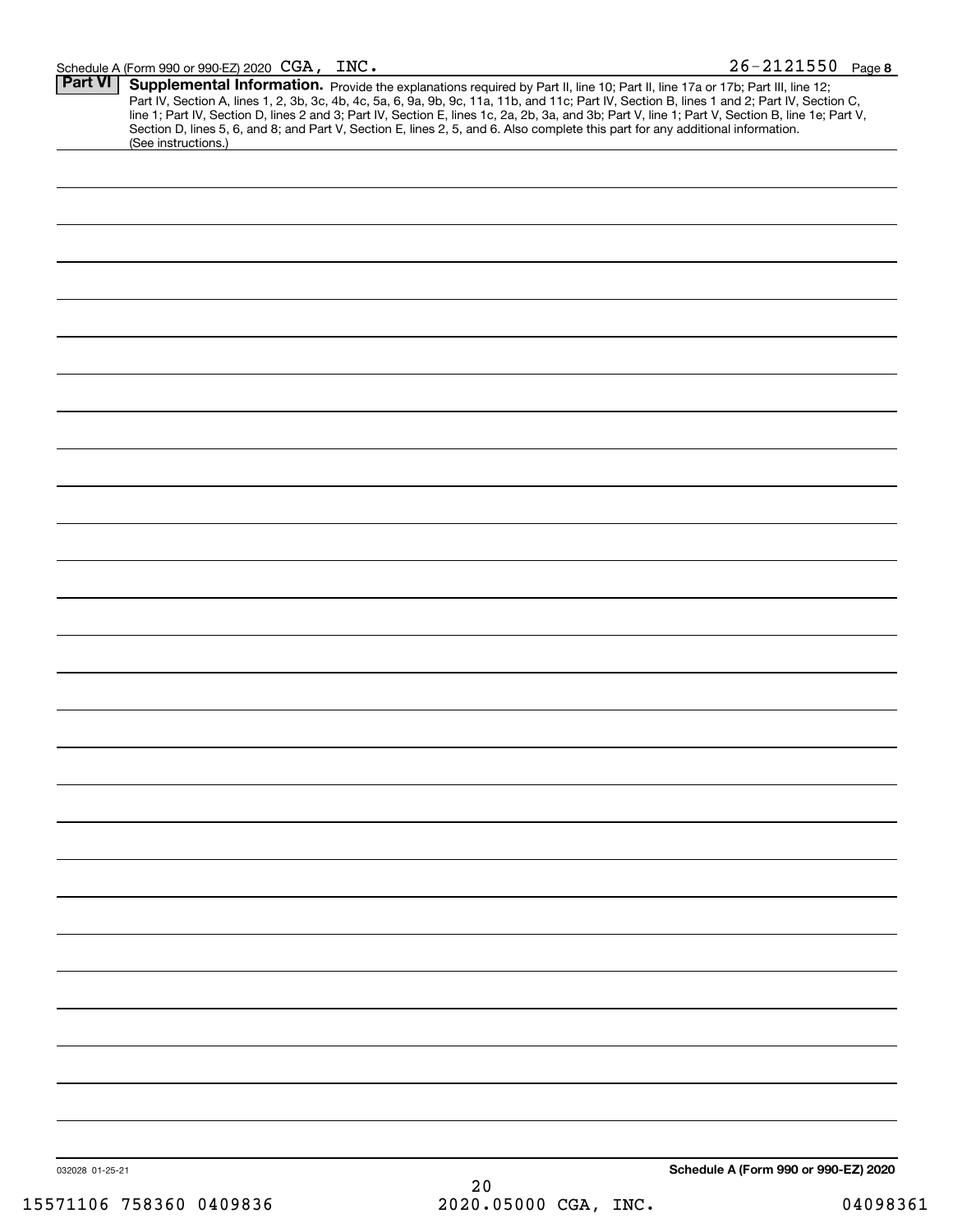| <b>SCHEDULE D</b> |  |
|-------------------|--|
|-------------------|--|

Department of the Treasury Internal Revenue Service

| (Form 990) |  |
|------------|--|
|------------|--|

# **SCHEDULE D Supplemental Financial Statements**

(Form 990)<br>
Pepartment of the Treasury<br>
Department of the Treasury<br>
Department of the Treasury<br>
Department of the Treasury<br> **Co to www.irs.gov/Form990 for instructions and the latest information.**<br> **Co to www.irs.gov/Form9** 



|         | Name of the organization                                                                                                                                                 |                         | <b>Employer identification number</b><br>26-2121550 |
|---------|--------------------------------------------------------------------------------------------------------------------------------------------------------------------------|-------------------------|-----------------------------------------------------|
|         | CGA, INC.                                                                                                                                                                |                         |                                                     |
| Part I  | Organizations Maintaining Donor Advised Funds or Other Similar Funds or Accounts. Complete if the                                                                        |                         |                                                     |
|         | organization answered "Yes" on Form 990, Part IV, line 6.                                                                                                                |                         |                                                     |
|         |                                                                                                                                                                          | (a) Donor advised funds | (b) Funds and other accounts                        |
| 1.      |                                                                                                                                                                          |                         |                                                     |
| 2       | Aggregate value of contributions to (during year)                                                                                                                        |                         |                                                     |
| з       | Aggregate value of grants from (during year)                                                                                                                             |                         |                                                     |
| 4       |                                                                                                                                                                          |                         |                                                     |
| 5       | Did the organization inform all donors and donor advisors in writing that the assets held in donor advised funds                                                         |                         |                                                     |
|         |                                                                                                                                                                          |                         | Yes<br>No                                           |
| 6       | Did the organization inform all grantees, donors, and donor advisors in writing that grant funds can be used only                                                        |                         |                                                     |
|         | for charitable purposes and not for the benefit of the donor or donor advisor, or for any other purpose conferring                                                       |                         |                                                     |
|         |                                                                                                                                                                          |                         | Yes<br>No                                           |
| Part II | Conservation Easements. Complete if the organization answered "Yes" on Form 990, Part IV, line 7.                                                                        |                         |                                                     |
| 1.      | Purpose(s) of conservation easements held by the organization (check all that apply).                                                                                    |                         |                                                     |
|         | Preservation of land for public use (for example, recreation or education)                                                                                               |                         | Preservation of a historically important land area  |
|         | Protection of natural habitat                                                                                                                                            |                         | Preservation of a certified historic structure      |
|         | Preservation of open space                                                                                                                                               |                         |                                                     |
| 2       | Complete lines 2a through 2d if the organization held a qualified conservation contribution in the form of a conservation easement on the last                           |                         |                                                     |
|         | day of the tax year.                                                                                                                                                     |                         | Held at the End of the Tax Year                     |
| а       |                                                                                                                                                                          |                         | 2a                                                  |
| b       | Total acreage restricted by conservation easements                                                                                                                       |                         | 2 <sub>b</sub>                                      |
| с       |                                                                                                                                                                          |                         | 2c                                                  |
|         | d Number of conservation easements included in (c) acquired after 7/25/06, and not on a historic structure                                                               |                         |                                                     |
|         |                                                                                                                                                                          |                         | 2d                                                  |
| 3       | Number of conservation easements modified, transferred, released, extinguished, or terminated by the organization during the tax                                         |                         |                                                     |
|         | $year \blacktriangleright$                                                                                                                                               |                         |                                                     |
| 4       | Number of states where property subject to conservation easement is located >                                                                                            |                         |                                                     |
| 5       | Does the organization have a written policy regarding the periodic monitoring, inspection, handling of                                                                   |                         |                                                     |
|         | violations, and enforcement of the conservation easements it holds?                                                                                                      |                         | Yes<br><b>No</b>                                    |
| 6       | Staff and volunteer hours devoted to monitoring, inspecting, handling of violations, and enforcing conservation easements during the year                                |                         |                                                     |
|         |                                                                                                                                                                          |                         |                                                     |
| 7       | Amount of expenses incurred in monitoring, inspecting, handling of violations, and enforcing conservation easements during the year                                      |                         |                                                     |
|         | ▶ \$                                                                                                                                                                     |                         |                                                     |
| 8       | Does each conservation easement reported on line 2(d) above satisfy the requirements of section 170(h)(4)(B)(i)                                                          |                         |                                                     |
|         |                                                                                                                                                                          |                         | Yes<br>No                                           |
|         | In Part XIII, describe how the organization reports conservation easements in its revenue and expense statement and                                                      |                         |                                                     |
|         | balance sheet, and include, if applicable, the text of the footnote to the organization's financial statements that describes the                                        |                         |                                                     |
|         | organization's accounting for conservation easements.<br>Organizations Maintaining Collections of Art, Historical Treasures, or Other Similar Assets.<br>Part III        |                         |                                                     |
|         |                                                                                                                                                                          |                         |                                                     |
|         | Complete if the organization answered "Yes" on Form 990, Part IV, line 8.                                                                                                |                         |                                                     |
|         | 1a If the organization elected, as permitted under FASB ASC 958, not to report in its revenue statement and balance sheet works                                          |                         |                                                     |
|         | of art, historical treasures, or other similar assets held for public exhibition, education, or research in furtherance of public                                        |                         |                                                     |
|         | service, provide in Part XIII the text of the footnote to its financial statements that describes these items.                                                           |                         |                                                     |
|         | <b>b</b> If the organization elected, as permitted under FASB ASC 958, to report in its revenue statement and balance sheet works of                                     |                         |                                                     |
|         | art, historical treasures, or other similar assets held for public exhibition, education, or research in furtherance of public service,                                  |                         |                                                     |
|         | provide the following amounts relating to these items:                                                                                                                   |                         |                                                     |
|         | $\left( 1\right)$                                                                                                                                                        |                         | -\$<br>$\blacktriangleright$ \$                     |
|         | (ii) Assets included in Form 990, Part X<br>If the organization received or held works of art, historical treasures, or other similar assets for financial gain, provide |                         |                                                     |
| 2       |                                                                                                                                                                          |                         |                                                     |
|         | the following amounts required to be reported under FASB ASC 958 relating to these items:                                                                                |                         |                                                     |
|         | <b>b</b> Assets included in Form 990, Part X                                                                                                                             |                         | \$<br>$\blacktriangleright$ s                       |
|         | LHA For Paperwork Reduction Act Notice, see the Instructions for Form 990.                                                                                               |                         | Schedule D (Form 990) 2020                          |
|         | 032051 12-01-20                                                                                                                                                          |                         |                                                     |
|         |                                                                                                                                                                          |                         |                                                     |

21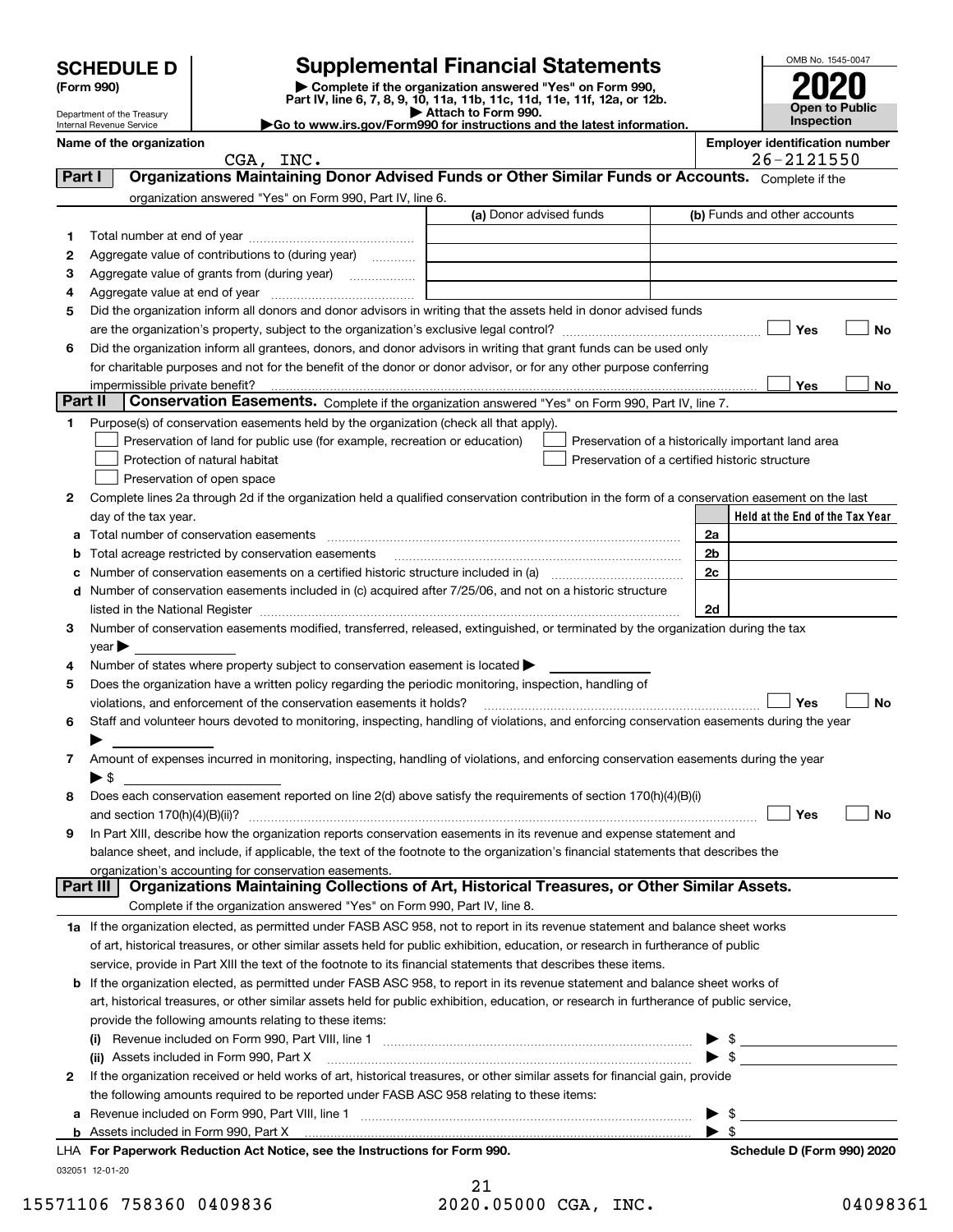|               | CGA, INC.<br>Schedule D (Form 990) 2020                                                                                                                                                                                       |                                         |   |                |                                                                                                               |                                      | 26-2121550 |                     |     | Page $2$ |
|---------------|-------------------------------------------------------------------------------------------------------------------------------------------------------------------------------------------------------------------------------|-----------------------------------------|---|----------------|---------------------------------------------------------------------------------------------------------------|--------------------------------------|------------|---------------------|-----|----------|
|               | Part III<br>Organizations Maintaining Collections of Art, Historical Treasures, or Other Similar Assets (continued)                                                                                                           |                                         |   |                |                                                                                                               |                                      |            |                     |     |          |
| 3             | Using the organization's acquisition, accession, and other records, check any of the following that make significant use of its                                                                                               |                                         |   |                |                                                                                                               |                                      |            |                     |     |          |
|               | collection items (check all that apply):                                                                                                                                                                                      |                                         |   |                |                                                                                                               |                                      |            |                     |     |          |
| a             | Public exhibition                                                                                                                                                                                                             |                                         | d |                | Loan or exchange program                                                                                      |                                      |            |                     |     |          |
| b             | Scholarly research                                                                                                                                                                                                            |                                         | е |                | Other and the contract of the contract of the contract of the contract of the contract of the contract of the |                                      |            |                     |     |          |
| c             | Preservation for future generations                                                                                                                                                                                           |                                         |   |                |                                                                                                               |                                      |            |                     |     |          |
| 4             | Provide a description of the organization's collections and explain how they further the organization's exempt purpose in Part XIII.                                                                                          |                                         |   |                |                                                                                                               |                                      |            |                     |     |          |
| 5             | During the year, did the organization solicit or receive donations of art, historical treasures, or other similar assets                                                                                                      |                                         |   |                |                                                                                                               |                                      |            |                     |     |          |
|               | to be sold to raise funds rather than to be maintained as part of the organization's collection?                                                                                                                              |                                         |   |                |                                                                                                               |                                      |            | Yes                 |     | No       |
|               | <b>Part IV</b><br>Escrow and Custodial Arrangements. Complete if the organization answered "Yes" on Form 990, Part IV, line 9, or                                                                                             |                                         |   |                |                                                                                                               |                                      |            |                     |     |          |
|               | reported an amount on Form 990, Part X, line 21.                                                                                                                                                                              |                                         |   |                |                                                                                                               |                                      |            |                     |     |          |
|               | 1a Is the organization an agent, trustee, custodian or other intermediary for contributions or other assets not included                                                                                                      |                                         |   |                |                                                                                                               |                                      |            |                     |     |          |
|               | on Form 990, Part X? [11] matter contracts and contracts and contracts are contracted as a form 990, Part X?                                                                                                                  |                                         |   |                |                                                                                                               |                                      |            | Yes                 |     | No       |
|               | If "Yes," explain the arrangement in Part XIII and complete the following table:                                                                                                                                              |                                         |   |                |                                                                                                               |                                      |            |                     |     |          |
|               |                                                                                                                                                                                                                               |                                         |   |                |                                                                                                               |                                      |            | Amount              |     |          |
| с             | Beginning balance                                                                                                                                                                                                             |                                         |   |                |                                                                                                               | 1c                                   |            |                     |     |          |
|               | Additions during the year manufactured and an account of the year manufactured and account of the year manufactured and account of the state of the state of the state of the state of the state of the state of the state of |                                         |   |                |                                                                                                               | 1d                                   |            |                     |     |          |
| е             | Distributions during the year manufactured and continuum control of the year manufactured and control of the year manufactured and control of the year manufactured and control of the state of the state of the state of the |                                         |   |                |                                                                                                               | 1e                                   |            |                     |     |          |
| f             |                                                                                                                                                                                                                               |                                         |   |                |                                                                                                               | 1f                                   |            |                     |     |          |
|               | 2a Did the organization include an amount on Form 990, Part X, line 21, for escrow or custodial account liability?                                                                                                            |                                         |   |                |                                                                                                               |                                      |            | Yes                 |     | No       |
|               | <b>b</b> If "Yes," explain the arrangement in Part XIII. Check here if the explanation has been provided on Part XIII                                                                                                         |                                         |   |                |                                                                                                               |                                      |            |                     |     |          |
| <b>Part V</b> | Endowment Funds. Complete if the organization answered "Yes" on Form 990, Part IV, line 10.                                                                                                                                   |                                         |   |                |                                                                                                               |                                      |            |                     |     |          |
|               |                                                                                                                                                                                                                               | (a) Current year                        |   | (b) Prior year | (c) Two years back                                                                                            | $\vert$ (d) Three years back $\vert$ |            | (e) Four years back |     |          |
| 1a            | Beginning of year balance                                                                                                                                                                                                     |                                         |   |                |                                                                                                               |                                      |            |                     |     |          |
|               |                                                                                                                                                                                                                               |                                         |   |                |                                                                                                               |                                      |            |                     |     |          |
|               | Net investment earnings, gains, and losses                                                                                                                                                                                    |                                         |   |                |                                                                                                               |                                      |            |                     |     |          |
| a             | Grants or scholarships                                                                                                                                                                                                        |                                         |   |                |                                                                                                               |                                      |            |                     |     |          |
| е             | Other expenditures for facilities                                                                                                                                                                                             |                                         |   |                |                                                                                                               |                                      |            |                     |     |          |
|               | and programs                                                                                                                                                                                                                  |                                         |   |                |                                                                                                               |                                      |            |                     |     |          |
| f             |                                                                                                                                                                                                                               |                                         |   |                |                                                                                                               |                                      |            |                     |     |          |
| g             | End of year balance                                                                                                                                                                                                           |                                         |   |                |                                                                                                               |                                      |            |                     |     |          |
| 2             | Provide the estimated percentage of the current year end balance (line 1g, column (a)) held as:                                                                                                                               |                                         |   |                |                                                                                                               |                                      |            |                     |     |          |
|               | Board designated or quasi-endowment > ____                                                                                                                                                                                    |                                         | % |                |                                                                                                               |                                      |            |                     |     |          |
|               | Permanent endowment > _____________                                                                                                                                                                                           | %                                       |   |                |                                                                                                               |                                      |            |                     |     |          |
| с             | Term endowment $\blacktriangleright$                                                                                                                                                                                          | $\frac{0}{0}$                           |   |                |                                                                                                               |                                      |            |                     |     |          |
|               | The percentages on lines 2a, 2b, and 2c should equal 100%.                                                                                                                                                                    |                                         |   |                |                                                                                                               |                                      |            |                     |     |          |
|               | 3a Are there endowment funds not in the possession of the organization that are held and administered for the organization                                                                                                    |                                         |   |                |                                                                                                               |                                      |            |                     |     |          |
|               | by:                                                                                                                                                                                                                           |                                         |   |                |                                                                                                               |                                      |            |                     | Yes | No       |
|               | (i)                                                                                                                                                                                                                           |                                         |   |                |                                                                                                               |                                      |            | 3a(i)               |     |          |
|               |                                                                                                                                                                                                                               |                                         |   |                |                                                                                                               |                                      |            | 3a(ii)              |     |          |
| b             |                                                                                                                                                                                                                               |                                         |   |                |                                                                                                               |                                      |            | 3b                  |     |          |
|               | Describe in Part XIII the intended uses of the organization's endowment funds.<br>Land, Buildings, and Equipment.<br><b>Part VI</b>                                                                                           |                                         |   |                |                                                                                                               |                                      |            |                     |     |          |
|               | Complete if the organization answered "Yes" on Form 990, Part IV, line 11a. See Form 990, Part X, line 10.                                                                                                                    |                                         |   |                |                                                                                                               |                                      |            |                     |     |          |
|               |                                                                                                                                                                                                                               |                                         |   |                |                                                                                                               |                                      |            |                     |     |          |
|               | Description of property                                                                                                                                                                                                       | (a) Cost or other<br>basis (investment) |   |                | (b) Cost or other<br>basis (other)                                                                            | (c) Accumulated<br>depreciation      |            | (d) Book value      |     |          |
|               |                                                                                                                                                                                                                               |                                         |   |                |                                                                                                               |                                      |            |                     |     |          |
| b             |                                                                                                                                                                                                                               |                                         |   |                |                                                                                                               |                                      |            |                     |     |          |
|               |                                                                                                                                                                                                                               |                                         |   |                |                                                                                                               |                                      |            |                     |     |          |
| c<br>d        |                                                                                                                                                                                                                               |                                         |   |                | 6,054.                                                                                                        | 5,800.                               |            |                     |     | 254.     |
|               | e Other                                                                                                                                                                                                                       |                                         |   |                |                                                                                                               |                                      |            |                     |     |          |
|               |                                                                                                                                                                                                                               |                                         |   |                |                                                                                                               |                                      |            |                     |     | 254.     |
|               |                                                                                                                                                                                                                               |                                         |   |                |                                                                                                               |                                      |            |                     |     |          |

**Schedule D (Form 990) 2020**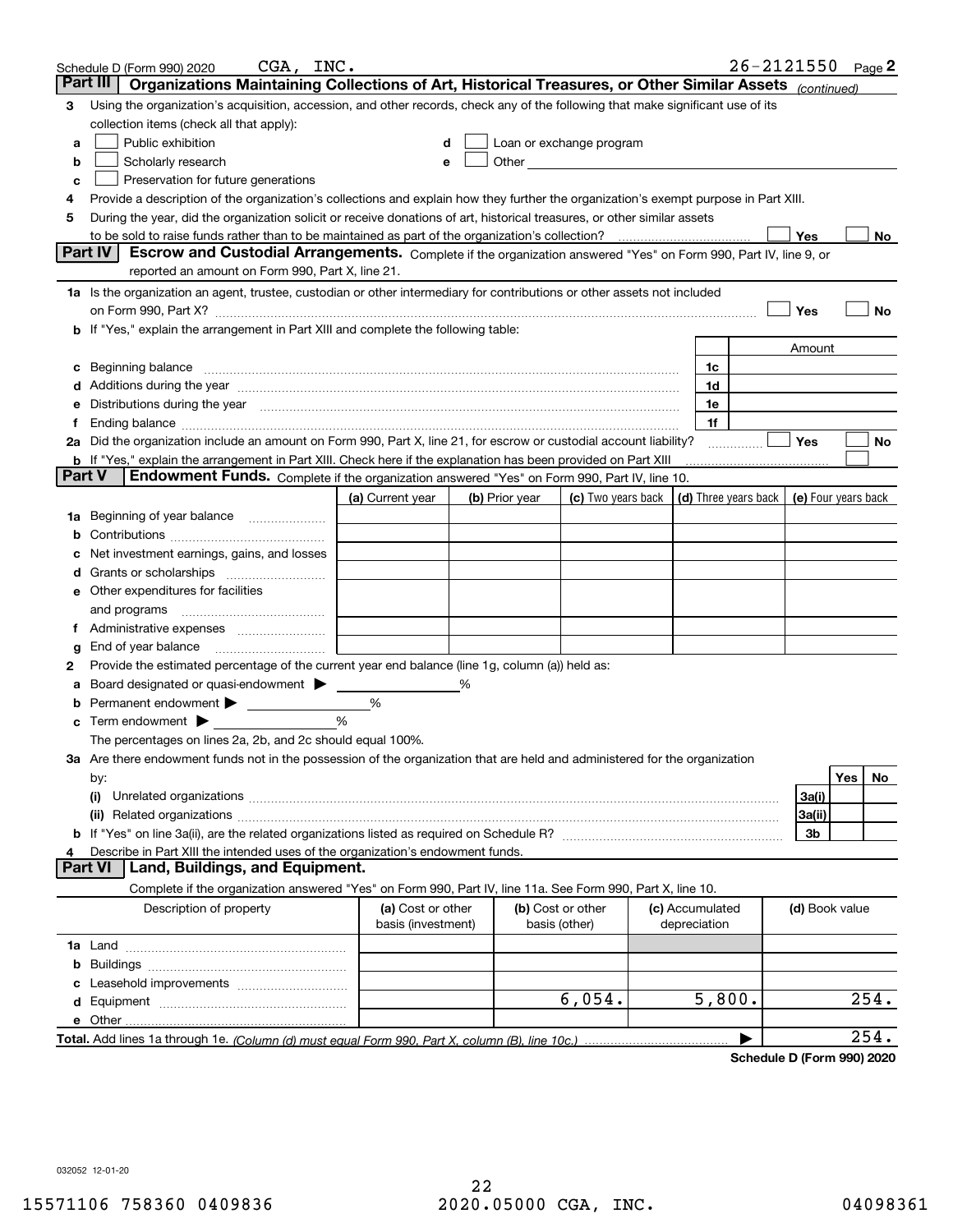| chedule D (Form 990) 2020                | CGA. | INC. | 26-2121550 | Page 3 |
|------------------------------------------|------|------|------------|--------|
| Part VII Investments - Other Securities. |      |      |            |        |

Complete if the organization answered "Yes" on Form 990, Part IV, line 11b. See Form 990, Part X, line 12.

| (a) Description of security or category (including name of security)                          | (b) Book value | (c) Method of valuation: Cost or end-of-year market value |
|-----------------------------------------------------------------------------------------------|----------------|-----------------------------------------------------------|
| (1) Financial derivatives                                                                     |                |                                                           |
| (2) Closely held equity interests                                                             |                |                                                           |
| $(3)$ Other                                                                                   |                |                                                           |
| (A)                                                                                           |                |                                                           |
| (B)                                                                                           |                |                                                           |
| (C)                                                                                           |                |                                                           |
| (D)                                                                                           |                |                                                           |
| (E)                                                                                           |                |                                                           |
| (F)                                                                                           |                |                                                           |
| (G)                                                                                           |                |                                                           |
| (H)                                                                                           |                |                                                           |
| <b>Total.</b> (Col. (b) must equal Form 990, Part X, col. (B) line 12.) $\blacktriangleright$ |                |                                                           |

### **Part VIII Investments - Program Related.**

Complete if the organization answered "Yes" on Form 990, Part IV, line 11c. See Form 990, Part X, line 13.

| (a) Description of investment                                    | (b) Book value | (c) Method of valuation: Cost or end-of-year market value |
|------------------------------------------------------------------|----------------|-----------------------------------------------------------|
| (1)                                                              |                |                                                           |
| (2)                                                              |                |                                                           |
| $\frac{1}{2}$                                                    |                |                                                           |
| (4)                                                              |                |                                                           |
| $\frac{1}{2}$                                                    |                |                                                           |
| (6)                                                              |                |                                                           |
| $\sqrt{(7)}$                                                     |                |                                                           |
| (8)                                                              |                |                                                           |
| (9)                                                              |                |                                                           |
| Total. (Col. (b) must equal Form 990, Part X, col. (B) line 13.) |                |                                                           |

## **Part IX Other Assets.**

Complete if the organization answered "Yes" on Form 990, Part IV, line 11d. See Form 990, Part X, line 15.

| (a) Description                                                                                                   | (b) Book value |
|-------------------------------------------------------------------------------------------------------------------|----------------|
| (1)                                                                                                               |                |
| (2)                                                                                                               |                |
| (3)                                                                                                               |                |
| (4)                                                                                                               |                |
| (5)                                                                                                               |                |
| (6)                                                                                                               |                |
| (7)                                                                                                               |                |
| (8)                                                                                                               |                |
| (9)                                                                                                               |                |
|                                                                                                                   |                |
| <b>Other Liabilities.</b><br><b>Part X</b>                                                                        |                |
| Complete if the organization answered "Yes" on Form 990, Part IV, line 11e or 11f. See Form 990, Part X, line 25. |                |
| (a) Description of liability<br>1.                                                                                | (b) Book value |

| (1) Federal income taxes |  |
|--------------------------|--|
| (2)                      |  |
| (3)                      |  |
| (4)                      |  |
| $\frac{1}{2}$ (5)        |  |
| (6)                      |  |
| (7)                      |  |
| (8)                      |  |
| (9)                      |  |
|                          |  |

**Total.**  *(Column (b) must equal Form 990, Part X, col. (B) line 25.)*

**2.** Liability for uncertain tax positions. In Part XIII, provide the text of the footnote to the organization's financial statements that reports the organization's liability for uncertain tax positions under FASB ASC 740. Check here if the text of the footnote has been provided in Part XIII

 $\boxed{\text{X}}$ 

**Schedule D (Form 990) 2020**

032053 12-01-20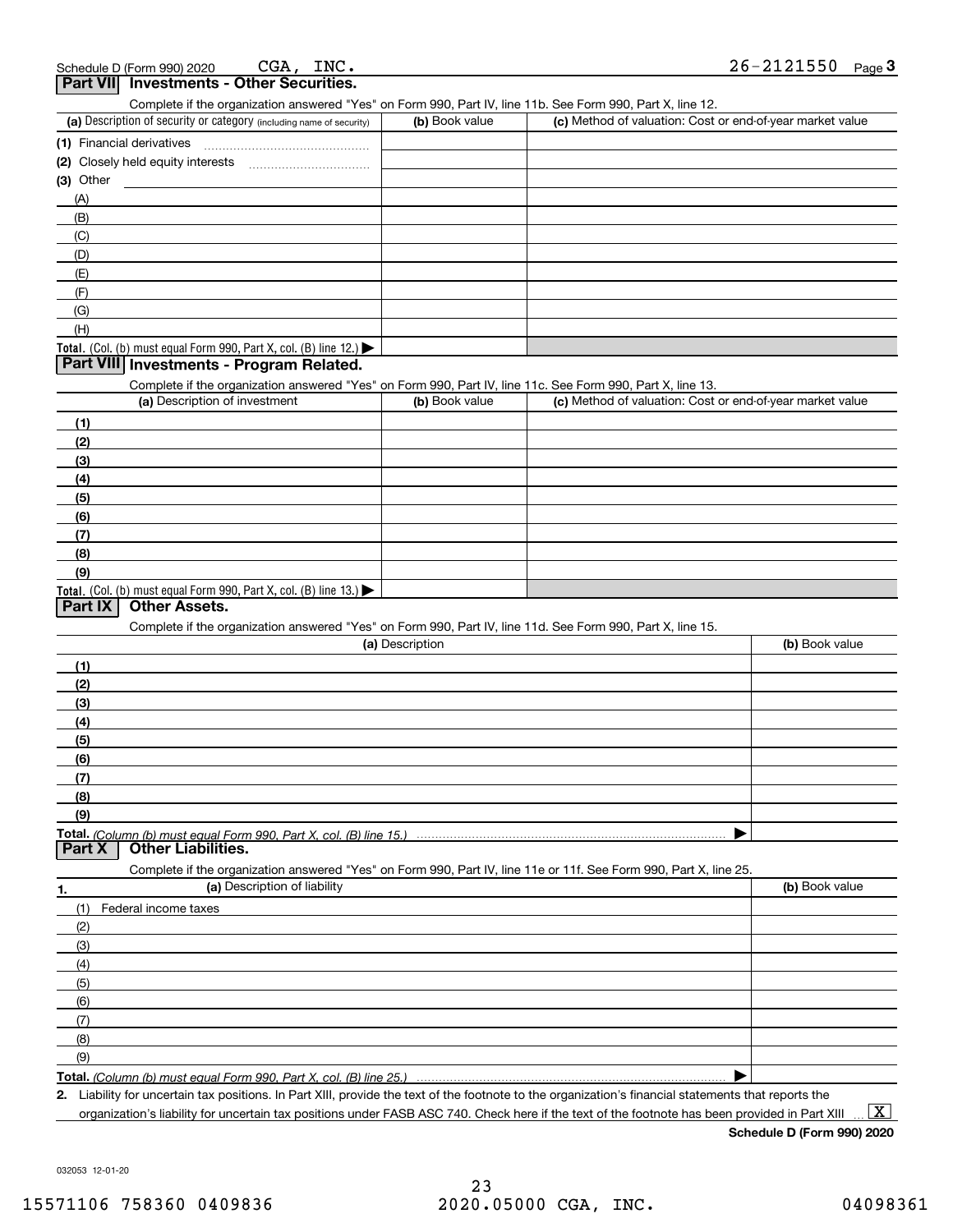|    | CGA, INC.<br>Schedule D (Form 990) 2020                                                                                                                                                                                             |                |        |                | 26-2121550            | Page $4$  |
|----|-------------------------------------------------------------------------------------------------------------------------------------------------------------------------------------------------------------------------------------|----------------|--------|----------------|-----------------------|-----------|
|    | Reconciliation of Revenue per Audited Financial Statements With Revenue per Return.<br>Part XI                                                                                                                                      |                |        |                |                       |           |
|    | Complete if the organization answered "Yes" on Form 990, Part IV, line 12a.                                                                                                                                                         |                |        |                |                       |           |
| 1  | Total revenue, gains, and other support per audited financial statements                                                                                                                                                            |                |        | $\blacksquare$ | 243,978.              |           |
| 2  | Amounts included on line 1 but not on Form 990, Part VIII, line 12:                                                                                                                                                                 |                |        |                |                       |           |
| a  |                                                                                                                                                                                                                                     | 2a             |        |                |                       |           |
|    |                                                                                                                                                                                                                                     | 2 <sub>b</sub> | 6,900. |                |                       |           |
|    | Recoveries of prior year grants [11] matter contracts and prior year grants [11] matter contracts and prior year grants and prior year of the contracts and prior year of the contracts and prior year of the contracts and pr      | 2c             |        |                |                       |           |
| d  | Other (Describe in Part XIII.) <b>Construction Contract Construction</b> [                                                                                                                                                          | 2d             |        |                |                       |           |
| е  | Add lines 2a through 2d                                                                                                                                                                                                             |                |        | 2e             |                       | 6,900.    |
| 3  |                                                                                                                                                                                                                                     |                |        | $\overline{3}$ | $\overline{237,078.}$ |           |
| 4  | Amounts included on Form 990. Part VIII. line 12, but not on line 1:                                                                                                                                                                |                |        |                |                       |           |
| a  |                                                                                                                                                                                                                                     | 4а             |        |                |                       |           |
| b  | Other (Describe in Part XIII.) <b>2006</b> 2006 2010 2010 2010 2010 2011 2012 2013 2014 2014 2015 2016 2017 2018 2019 2016 2017 2018 2019 2016 2017 2018 2019 2016 2017 2018 2019 2018 2019 2019 2016 2017 2018 2019 2018 2019 2019 | 4 <sub>b</sub> |        |                |                       |           |
| c. | Add lines 4a and 4b                                                                                                                                                                                                                 |                |        | 4c             |                       | $0 \cdot$ |
|    |                                                                                                                                                                                                                                     |                |        | 5              | 237,078.              |           |
|    |                                                                                                                                                                                                                                     |                |        |                |                       |           |
|    | Part XII   Reconciliation of Expenses per Audited Financial Statements With Expenses per Return.                                                                                                                                    |                |        |                |                       |           |
|    | Complete if the organization answered "Yes" on Form 990, Part IV, line 12a.                                                                                                                                                         |                |        |                |                       |           |
| 1  | Total expenses and losses per audited financial statements [111] [12] content and a supercontent and statements and statements and statements and statements and statements and statements and statements and statements and s      |                |        | $\blacksquare$ | 237,285.              |           |
| 2  | Amounts included on line 1 but not on Form 990, Part IX, line 25:                                                                                                                                                                   |                |        |                |                       |           |
| a  |                                                                                                                                                                                                                                     | 2a             | 6,900. |                |                       |           |
| b  | Prior year adjustments <i>www.www.www.www.www.www.www.www.www.</i> ww.                                                                                                                                                              | 2 <sub>b</sub> |        |                |                       |           |
| с  |                                                                                                                                                                                                                                     | 2c             |        |                |                       |           |
| d  |                                                                                                                                                                                                                                     | 2d             |        |                |                       |           |
| е  | Add lines 2a through 2d <b>must be a constructed as the constant of the constant of the constant of the construction</b>                                                                                                            |                |        | 2e             |                       | 6,900.    |
| 3  |                                                                                                                                                                                                                                     |                |        | 3              | 230, 385.             |           |
| 4  | Amounts included on Form 990, Part IX, line 25, but not on line 1:                                                                                                                                                                  |                |        |                |                       |           |
| a  |                                                                                                                                                                                                                                     | 4a             |        |                |                       |           |
| b  |                                                                                                                                                                                                                                     | 4b.            |        |                |                       |           |
|    | Add lines 4a and 4b                                                                                                                                                                                                                 |                |        | 4c             |                       | 0.        |
|    | Part XIII Supplemental Information.                                                                                                                                                                                                 |                |        | 5              | 230, 385.             |           |

Provide the descriptions required for Part II, lines 3, 5, and 9; Part III, lines 1a and 4; Part IV, lines 1b and 2b; Part V, line 4; Part X, line 2; Part XI, lines 2d and 4b; and Part XII, lines 2d and 4b. Also complete this part to provide any additional information.

## PART X, LINE 2:

|  |  |  |  |  |  |  |  |  | THE AGENCY RECOGNIZES UNCERTAIN TAX POSITIONS IN THE FINANCIAL STATEMENTS |
|--|--|--|--|--|--|--|--|--|---------------------------------------------------------------------------|
|--|--|--|--|--|--|--|--|--|---------------------------------------------------------------------------|

WHEN IT IS MORE-LIKELY-THAN-NOT THE POSITIONS WILL NOT BE SUSTAINED UPON

EXAMINATION BY THE TAX AUTHORITIES. AT DECEMBER 31, 2020, THE AGENCY HAD

NO UNCERTAIN TAX POSITIONS THAT QUALIFY FOR EITHER RECOGNITION OR

DISCLOSURE IN THE FINANCIAL STATEMENTS.

032054 12-01-20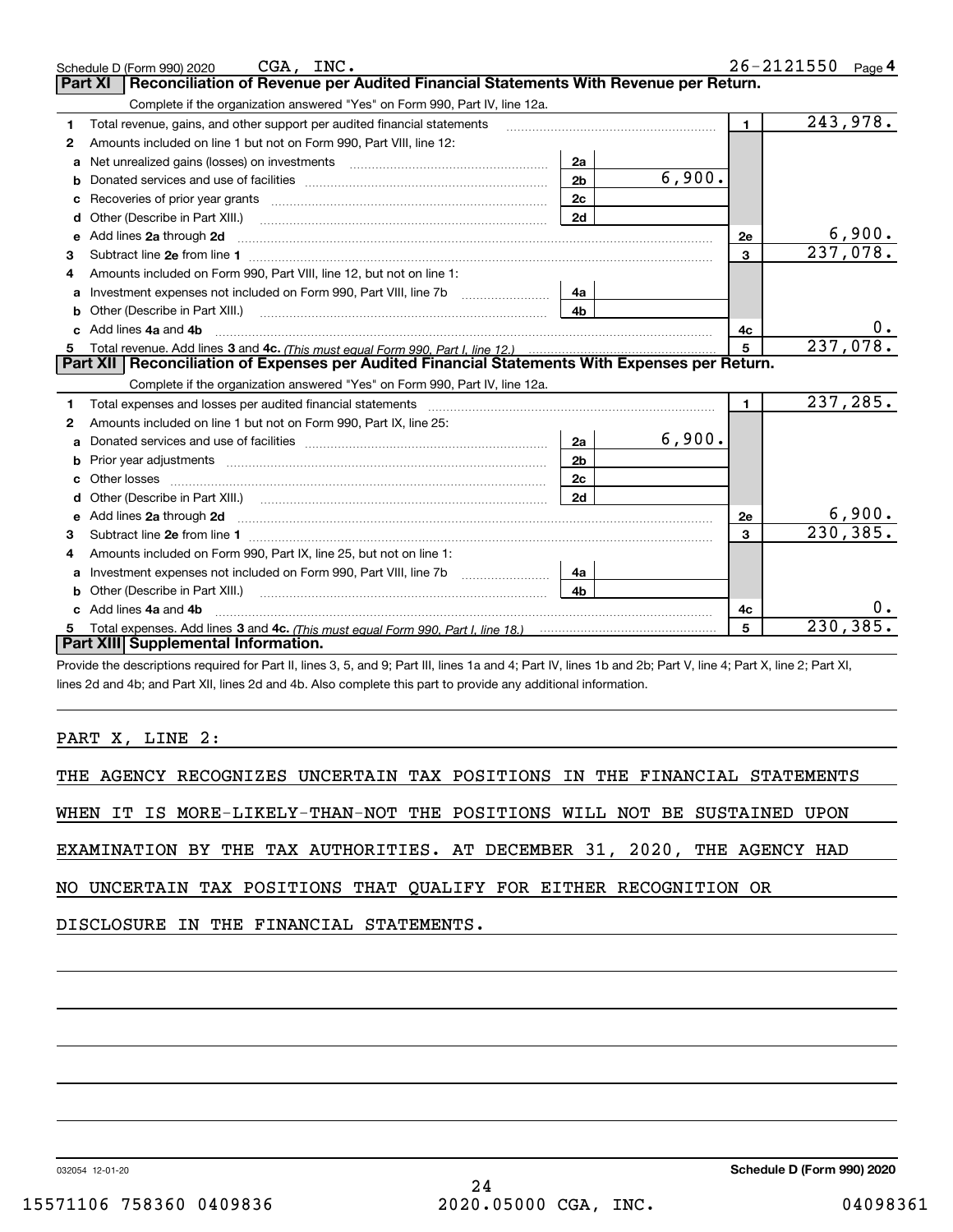**SCHEDULE O Supplemental Information to Form 990 or 990-EZ**

Internal Revenue Service

Department of the Treasury **(Form 990 or 990-EZ)**

Name of the organization

**Complete to provide information for responses to specific questions on**

**Form 990 or 990-EZ or to provide any additional information. | Attach to Form 990 or 990-EZ.**

**| Go to www.irs.gov/Form990 for the latest information.**

OMB No. 1545-0047 **Open to Public Inspection2020**

**Employer identification number**

CGA, INC. 26-2121550

## FORM 990, PART III, LINE 4D, OTHER PROGRAM SERVICES:

COALITION SUPPORT- ADMINISTRATIVE AND STAFF SUPPORT TO CASA GRANDE

ALLIANCE, CASA GRANDE YOUTH ALLIANCE, AND THE PINAL COUNTY WELLNESS

ALLIANCE.

EXPENSES \$ 12,457. INCLUDING GRANTS OF \$ 0. REVENUE \$ 0.

FORM 990, PART VI, SECTION A, LINE 8B:

THERE ARE NO COMMITTEES AUTHORIZED TO ACT ON BEHALF OF THE GOVERNING BODY.

FORM 990, PART VI, SECTION B, LINE 11B:

THE EXECUTIVE DIRECTOR AND FINANCE MANAGER REVIEW AND COMPARE THE FORM 990

TO THE AUDITED FINANCIAL STATEMENTS.

FORM 990, PART VI, SECTION B, LINE 12C:

THE EXECUTIVE DIRECTOR MONITORS EMPLOYEE CONFLICTS OF INTEREST COMPLIANCE.

THE BOARD OF DIRECTORS MONITORS AND RESOLVES ALL OTHER CONFLICTS OF

INTEREST.

FORM 990, PART VI, SECTION B, LINE 15A:

COMPENSATION DETERMINED BY THE BOARD OF DIRECTORS USING WAGE COMPARABILITY STUDY RESULTS.

FORM 990, PART VI, SECTION C, LINE 19:

THE AGENCY'S GOVERNING DOCUMENTS, CONFLICT OF INTEREST POLICY, AND

FINANCIAL STATEMENTS ARE AVAILABLE TO THE PUBLIC UPON REQUEST.

032211 11-20-20 LHA For Paperwork Reduction Act Notice, see the Instructions for Form 990 or 990-EZ. Schedule O (Form 990 or 990-EZ) 2020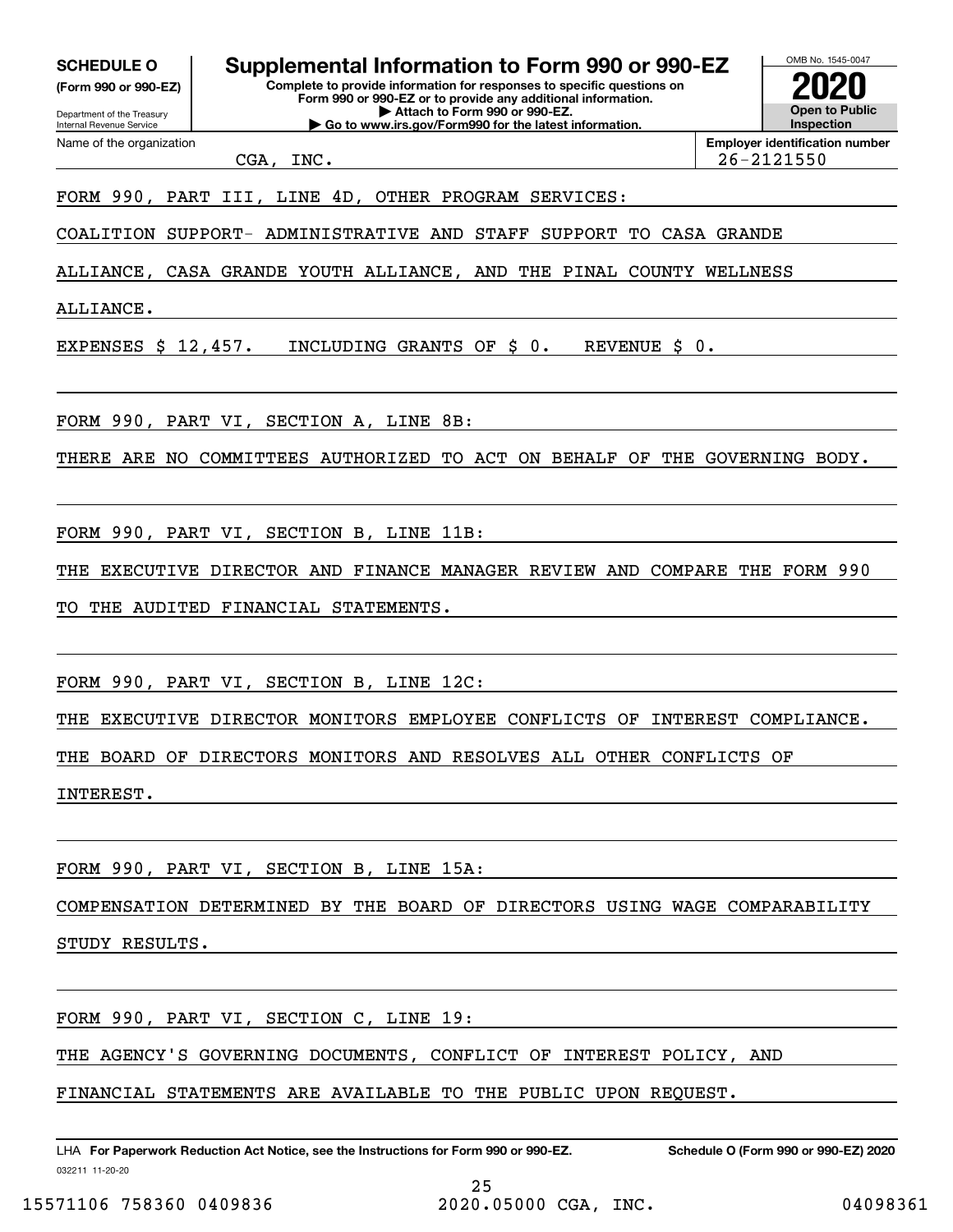| Schedule O (Form 990 or 990-EZ) 2020<br>Name of the organization<br>CGA, INC. | Page 2<br><b>Employer identification number</b><br>$26 - 2121550$ |
|-------------------------------------------------------------------------------|-------------------------------------------------------------------|
|                                                                               |                                                                   |
| FORM 990, PART IX, LINE 11G, OTHER FEES:                                      |                                                                   |
| OUTSIDE CONTRACT SERVICES:                                                    |                                                                   |
| PROGRAM SERVICE EXPENSES                                                      | 41,757.                                                           |
| MANAGEMENT AND GENERAL EXPENSES                                               | 0.                                                                |
| FUNDRAISING EXPENSES                                                          | 0.                                                                |
| TOTAL EXPENSES                                                                | 41,757.                                                           |
| TOTAL OTHER FEES ON FORM 990, PART IX, LINE 11G, COL A                        | 41,757.                                                           |
| FORM 990, PART XII, LINE 2C:                                                  |                                                                   |
| THE PROCESS HAS NOT CHANGED FROM THE PRIOR YEAR.                              |                                                                   |
|                                                                               |                                                                   |
|                                                                               |                                                                   |
|                                                                               |                                                                   |
|                                                                               |                                                                   |
|                                                                               |                                                                   |
|                                                                               |                                                                   |
|                                                                               |                                                                   |
|                                                                               |                                                                   |
|                                                                               |                                                                   |
|                                                                               |                                                                   |
|                                                                               |                                                                   |
|                                                                               |                                                                   |
|                                                                               |                                                                   |
|                                                                               |                                                                   |
|                                                                               |                                                                   |
|                                                                               |                                                                   |
|                                                                               |                                                                   |
|                                                                               |                                                                   |
|                                                                               |                                                                   |
|                                                                               |                                                                   |
| 032212 11-20-20                                                               | Schedule O (Form 990 or 990-EZ) 2020                              |
| 26<br>2020.05000 CGA, INC.<br>15571106 758360 0409836                         | 04098361                                                          |